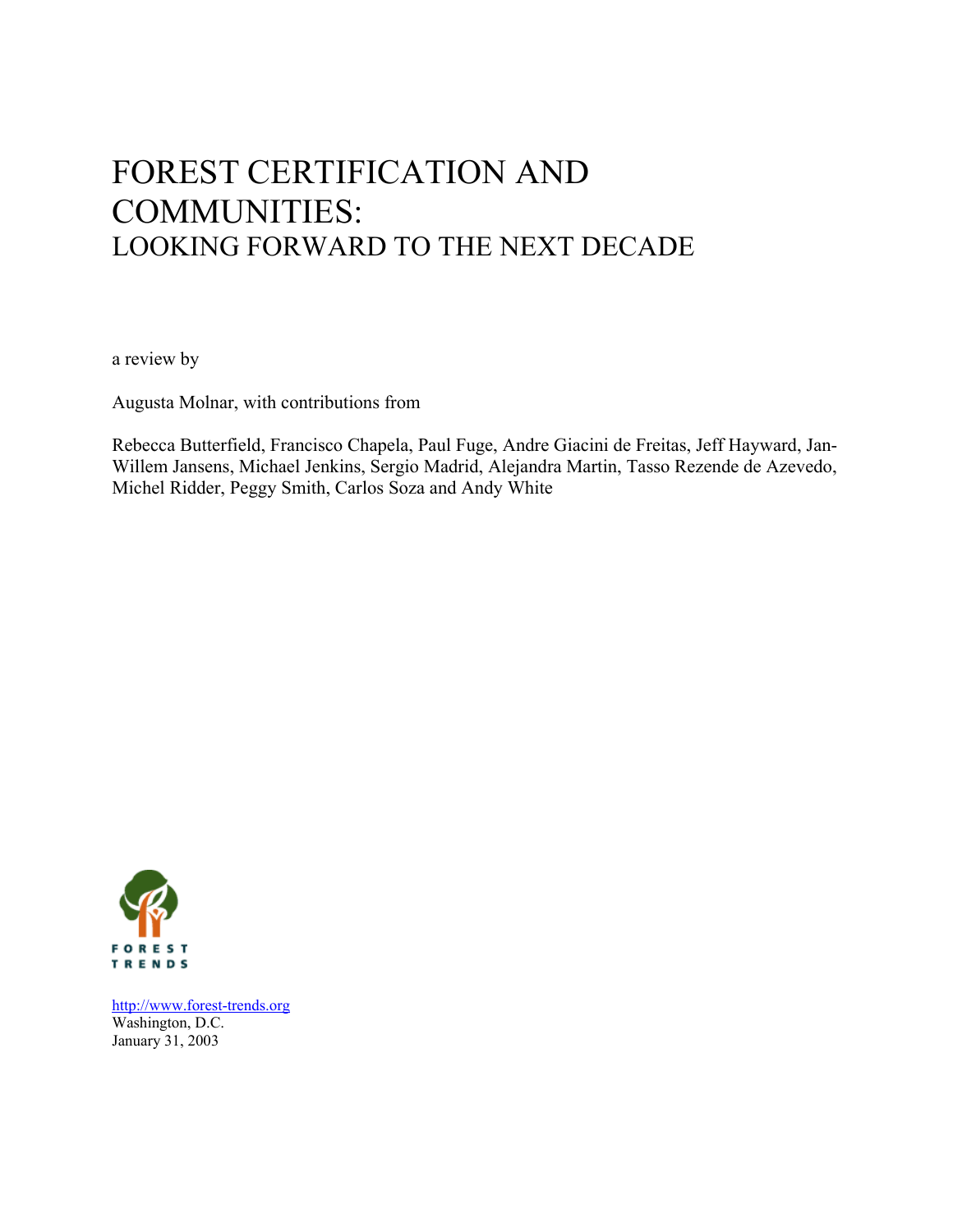#### PREFACE

Forest certification marks a critical turning point for the forest products industry. It signals the beginning of an era defined by the realization that forest resources will be increasingly limited in the future—both physically and politically. While the forest certification phenomenon is still quite young (the FSC was created in 1993 and other certification schemes followed) the progress has been staggering. Over 100 million hectares of forest have been certified under all schemes--including FSC, SFI, PEFC, and national schemes and initiatives.

Thus far, 50 communities worldwide have received forest management certificates or chain of custody certification, and many other forest communities have been brought into the decision-making process in the certification of public and private forests as stakeholders. This small but diverse sample provides a rich set of lessons to help guide all certification schemes that have an interest in community forest management. There are important issues for communities becoming and remaining certified, for benefiting communities through industrial certification and certified markets, and for expanding the number of communities certified over the next decade.

This linkage between certification and communities is important because forest communities are increasingly major stewards of the world's forests, especially in tropical countries. Our recent research estimates 1/4 of the forests in the developing world are community owned or managed. This figure has doubled in the last 15 years and is likely to double again in the next 15 years. This is based on the continued devolution to communities, which may easily include 700-800 million hectares of the total global 3.6 billion hectares. Until now, certification has reached less than one percent of community forests. With no changes to certification systems, it is unlikely to reach more than two percent of all community forests in the next decade. This is worrisome because of the very significant contribution that forest communities can make to sustainable forestry.

To understand the impact of certification on communities and suggest actions for the future, we carried out a comprehensive evaluation of the existing studies and case material, interviewed and organized discussions with more than 60 individuals involved in forest certification as certifiers, accreditors, clients, researchers, or promoters, assembled detailed case studies for Brazil, Mexico, Guatemala, and Bolivia, and presented the hypotheses and conclusions in a June seminar in Vancouver, Canada, and the November meetings of the FSC General Assembly in Oaxaca. Comments by experts on a draft circulated in late 2002 have been incorporated.

There have been some important benefits to forest dwellers and forest communities from forest certification, both for those directly certified as forest management units and for those who live in or work in public and private forests and private and public forest enterprises. Certification has brought improved labor conditions and employment, has helped legitimate local land tenure rights, and provided continued access to forests for non-industrial uses. Forest communities have been able to leverage donor and government financial and technical support. They have expectations that certification will help them access new markets and get a premium price for their products. A few communities are already getting a premium.

The various schemes have involved communities differently. SFI and PEFC have had more impact on smallholders, either as part of chain of custody certification, as part of the linkage between SFI and Tree Farmers, or through forest management certifications of northern European forest cooperative members. FSC certifiers have had a special interest in community certification, pursuing opportunities actively in Latin America and linked to community forestry support programs in various countries.

However, much fewer communities have qualified for certification than expected, and, to date, the experience has been confined geographically to the new world (mainly Mexico, Canada, U.S., Guatemala), with a few examples elsewhere (Philippines). While a number of new communities are in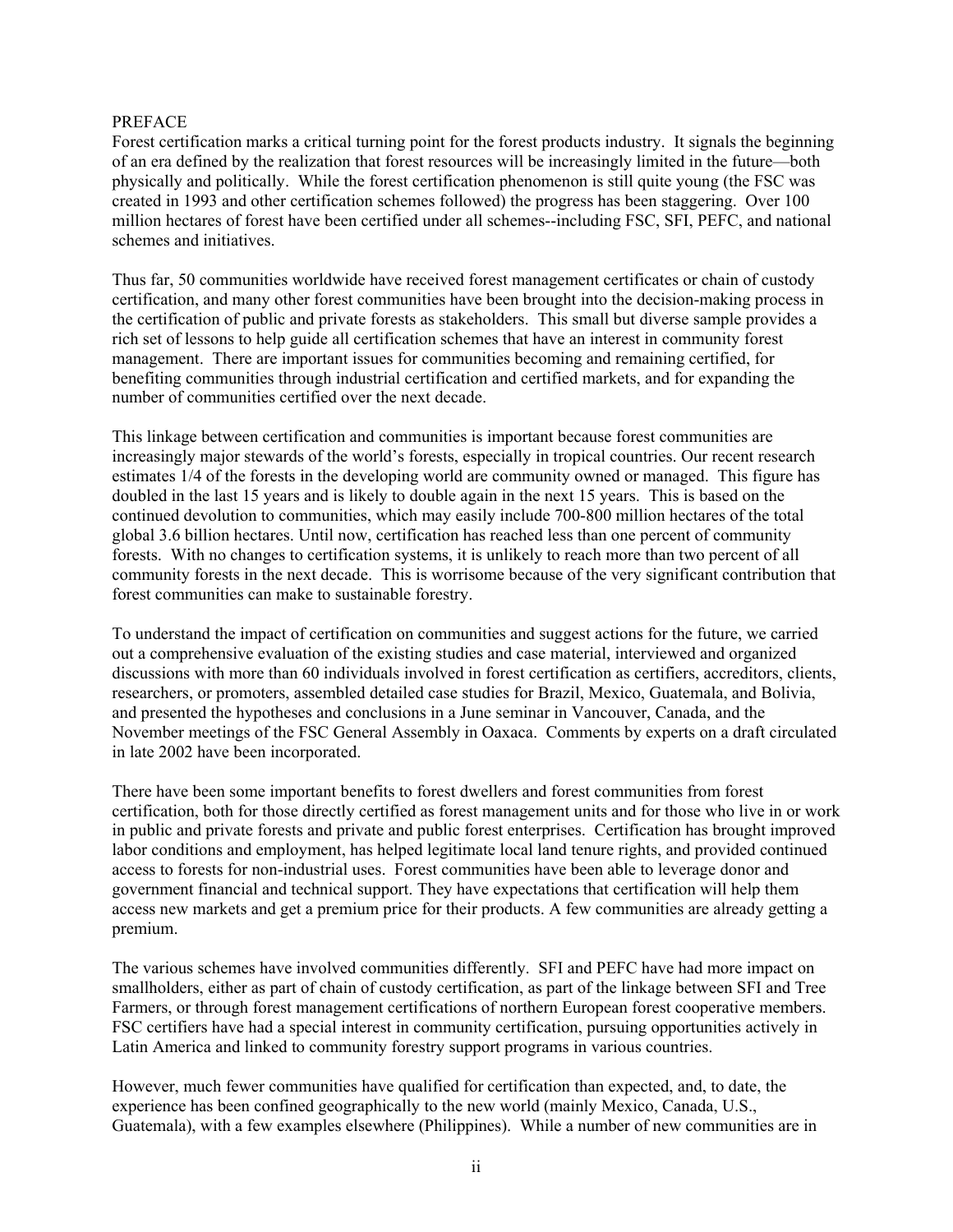the process of scooping or assessment for new certification, a number of issues have emerged that create barriers. Many communities face policy and regulatory barriers to extract and process forest products, or control rights to environmental services generated. The cost of the assessment and auditing process is high for small operations. Given the fact most community enterprises are incipient, there have been numerous pre-conditions or conditions for them to qualify for certification, requiring them to seek donor financing to pay for these or substantially increase costs relative to their returns. Communities are found in more remote areas where markets are not developed for certified products and do not pay a premium, making the additional cost impractical.

The small scale and incipient nature of community operations has made it difficult for communities to generate the quantity and quality of products that a certified market would demand. Communities are too risky an investment to attract needed finance and face internal constraints to make organizational changes towards a more profitable business model. Where cultural differences are large between certifiers and communities, the process of certification can also come into conflict with the natural path of evolution of the community enterprise and its natural resource management models.

Some recent innovations introduced by certifiers address a number of these issues. Recently, the application of rules for Small and Low-Intensity Managed Forests (SLIMFs) was approved by the FSC General Assembly with provisions for group certification within them, and there are proposals for introducing a step-wise or modular certification to provide more time to achieve best practices.

More adjustments are still needed. To move beyond the more traditional wood-based enterprises where wood extraction and processing are the major source of jobs and income, certification schemes need to recognize the larger set of client communities dependent on multiple income streams or just starting up enterprises. Communities with multiple income streams face the dilemma of which products to certify: wood, non-wood, conservation practices, environmental services, or ecoagriculture. As of yet, we have no answer for these communities, either in helping them evolve into enterprises, in helping them bear the cost of more sustainable management by linking them to markets, or by helping them to fight the battle for greater resource rights and access.

We recommend two related sets of actions, both of which require more active collaboration among the various stakeholders—donors, governments, accreditation bodies, certifiers, investors, the forest industry, and technical assistant agencies /environmental non-profits. The first set of actions is to revisit the objectives of certification and modifying the criteria and indicators and process of certification to reach a wider range of forest communities. Currently, standards are set up to apply best to enterprises in the formal sector. Certification is not taking advantage of long-standing practices of communities that achieve the same set of goals, but in a different way. The second set of actions is targeted to those forest communities for which forest certification is not a currently viable option. Here, efforts are needed to foster and expand coverage of alternative SFM instruments (fair trade, ethnical collection standards, deregulation of market barriers, devolution of rights and responsibilities, and business support). Alternatives must address the multiple income streams that many forest communities derive from the forest so that SFM instrument is not too expensive.

The improvement of global forest sustainability through the forest certification tool and the political process of devolution of the world's forests to local people are both in critical stages of evolution. There would be a very high payoff in forest management and improved local livelihoods if a coverage between these two processes can be achieved. Industry is restructuring to adapt to reduced availability of inexpensive timber from natural forests, increased supplies from plantation wood, and new technologies and cost structures. The supply of donor and subsidized finance is declining relative to private sector investment in the environment. Governments are poised to set policies based upon the perceived success or failure of communities to serve as forest stewards.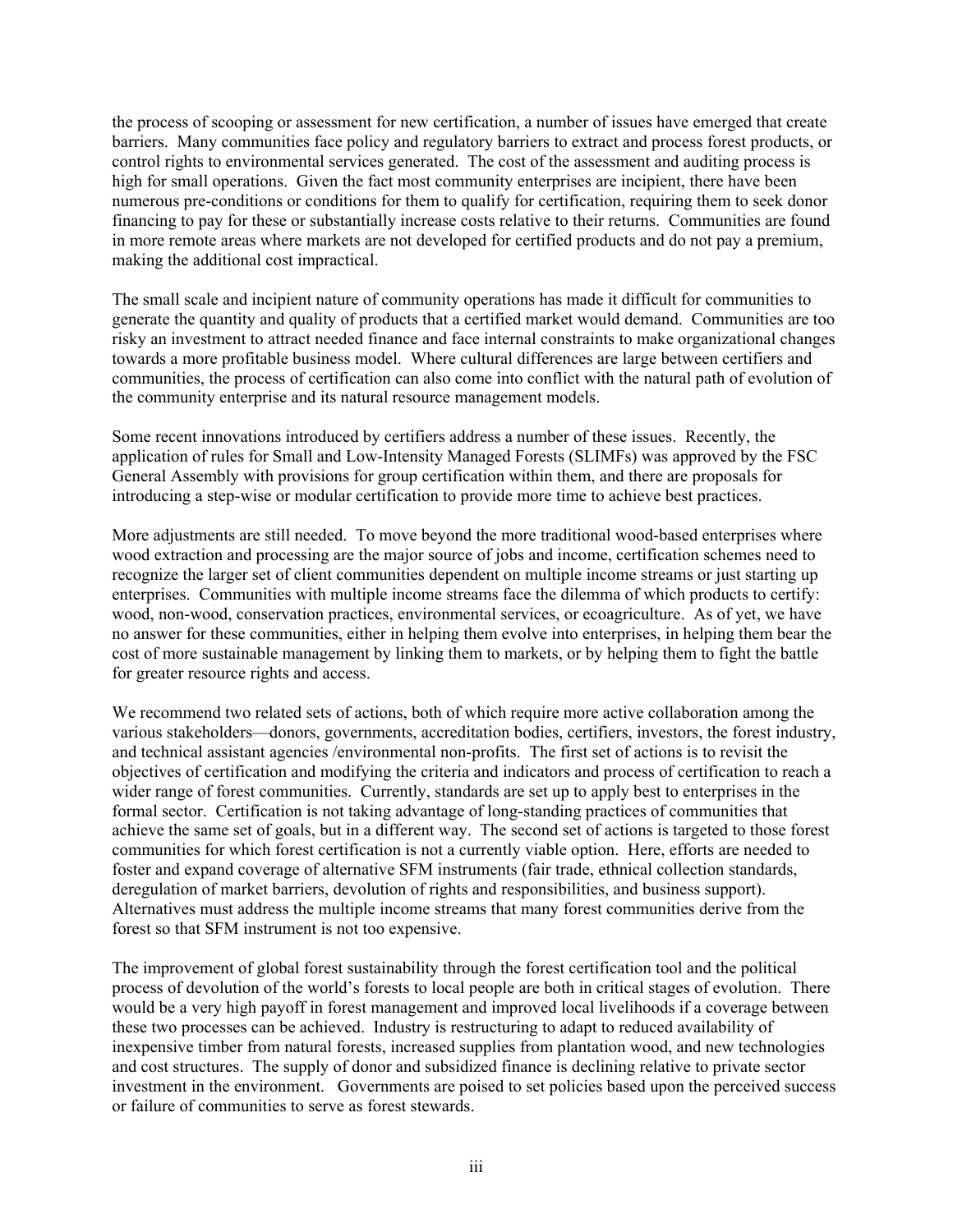Now is the moment to take action to expand the available instruments and their effectiveness to take advantage of the promise that forest communities have to contribute to forest sustainability and to the improved livelihoods of the many poor families who are forest dependent. The first phase of forest certification is complete. A set of schemes are in operation for a significant area of forest and the schemes have credibility in the marketplace and among policy-makers. The second phase should revise the certification tool and make necessary adjustments in the instrument for including other forests and clients that are key to sustainable global forestry. Communities are important forest managers of the global forest estate and future certification efforts need to respond to them in ways that build upon their interests and comparative advantage.

Augusta Molnar, Michael Jenkins, *Senior Analyst, Forest Trends President, Forest Trends*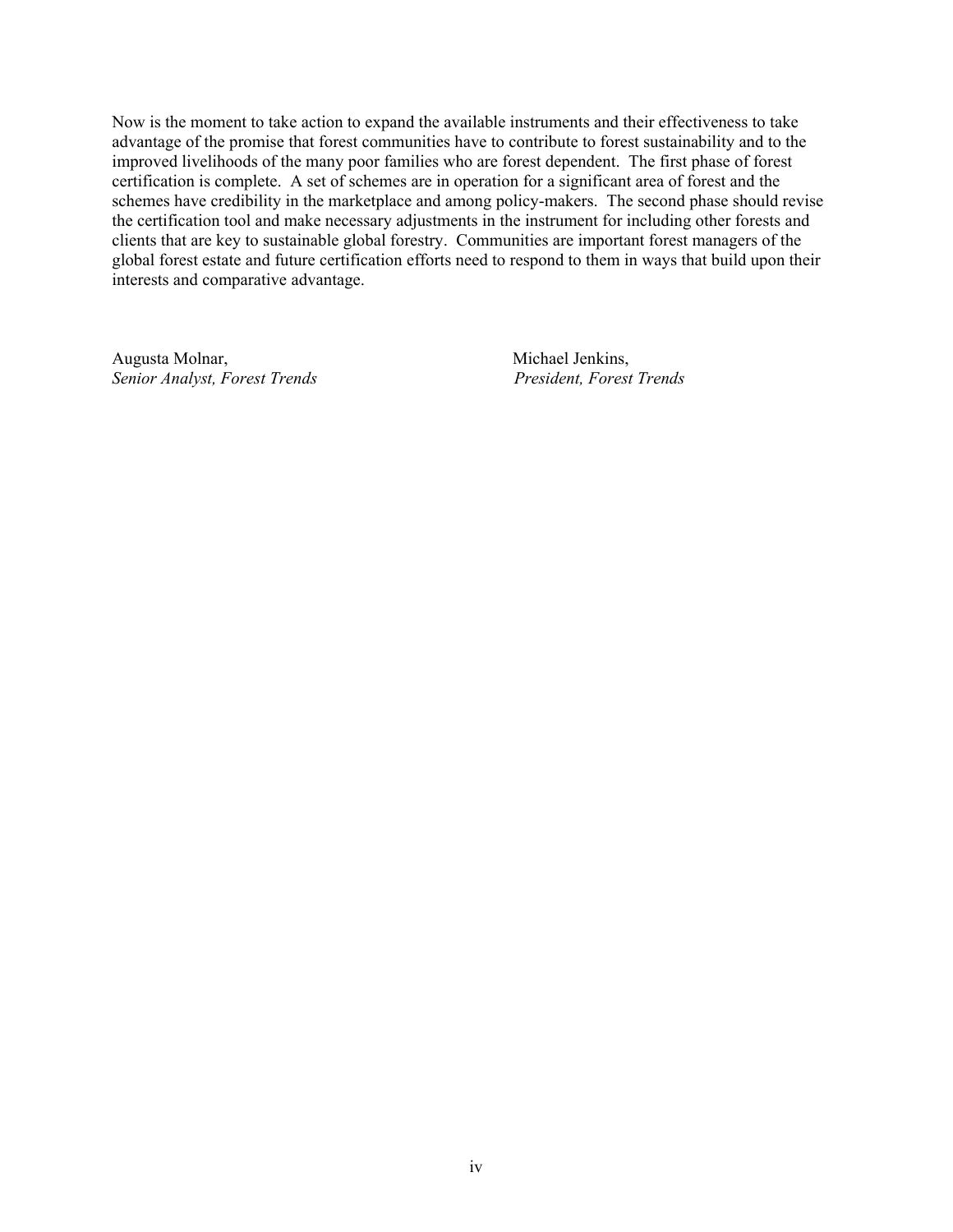#### TABLE OF CONTENTS

#### [INTRODUCTION 1](#page-7-0)

#### [I. CURRENT EXPERIENCE 4](#page-10-0)

#### [II. IMPACTS AND ISSUES FOR COMMUNITY-BASED FOREST ENTERPRISES WHO HAVE](#page-17-0)  [BEEN OR HAVE SOUGHT TO BE CERTIFIED 11](#page-17-0)

*Impacts: [The Benefits to Communities of Becoming Certified](#page-17-0) 11 [Issues for Community-Based](#page-18-0) Forest Enterprises 12 [How Affordable is Certification for Communities?](#page-20-0) 14 [Are New Measures for Simplification Enough? 16](#page-22-0) [What Markets exist for Certified Products and Community Products?](#page-24-0) 18 Whose Standards Determine Good [Community Enterprise Practice? 19](#page-25-0) [Is Certification A Requirement for Community Forest Access? 22](#page-28-0)* 

#### [III. IMPACTS AND ISSUES FOR COMMUNITIES WHO ARE STAKEHOLDERS IN THE](#page-31-0)  [CERTIFICATION OF FORESTS TO THIRD PARTIES 25](#page-31-0)

*Impacts of Forest Certification [on Community Relations and Workers 25](#page-31-0) [Does Forest Certification Protect Indigenous and Community Rights?](#page-32-0) 26* 

# [IV. ISSUES FOR COMMUNITIES WHERE THERE IS NO CURRENT POTENTIAL FOR](#page-36-0)  [CERTIFICATION 30](#page-36-0)

*[How Many Communities are Likely to be Certified? 31](#page-37-0) How Important Is Technical Assistance [and Capacity-Building? 33](#page-39-0)  [Include Certification of Non-Timber Forest Products in Community Enterprise? 34](#page-40-0) Are there Alternative Ways to [Recognize Community Products in the Market? 35](#page-41-0)*

[V. CONCLUSIONS—THE WAY AHEAD 38](#page-44-0) 

*[Conclusions 38](#page-44-0)  The Way [Ahead 39](#page-45-0)* 

[BIBLIOGRAPHY 44](#page-50-0)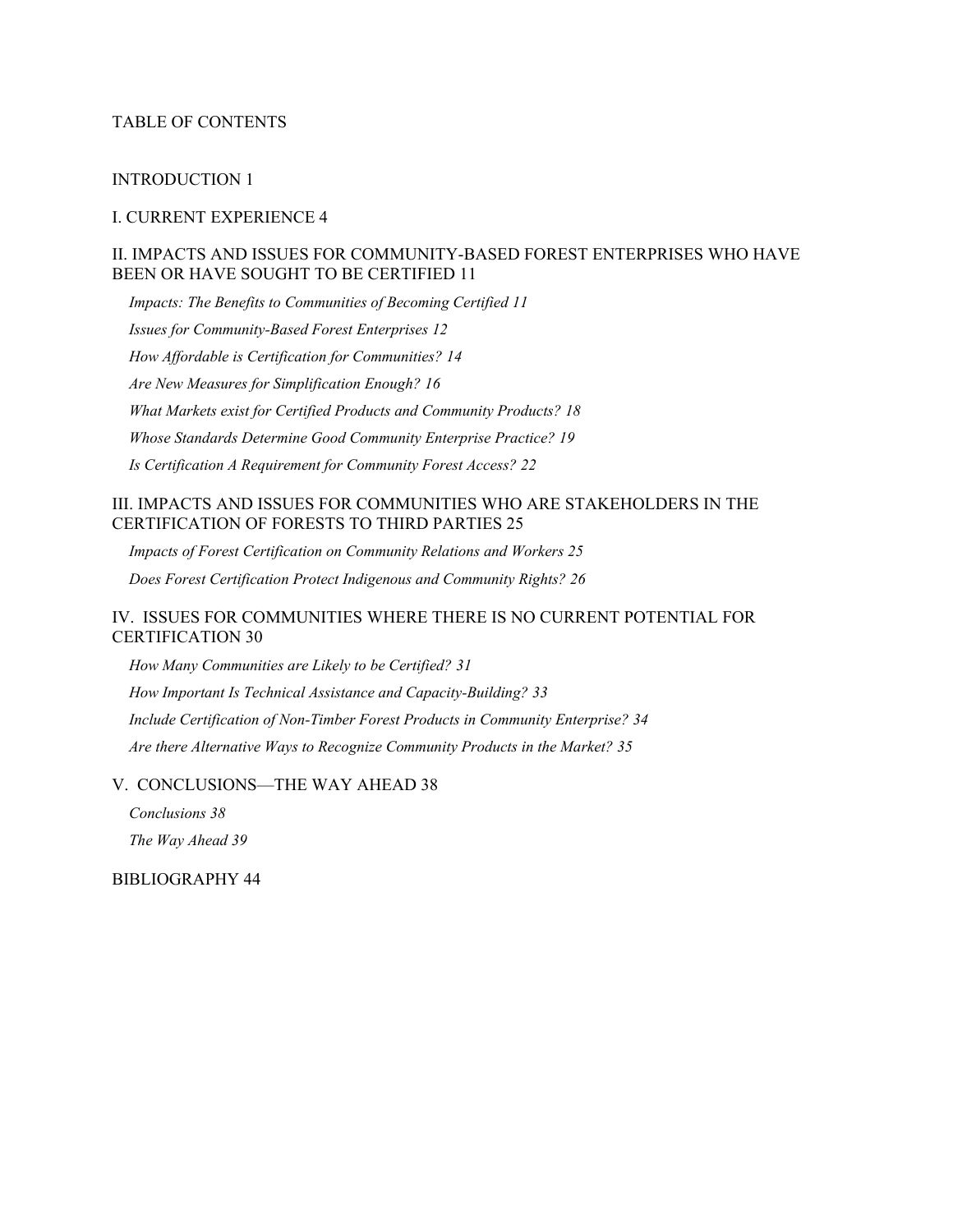Tables and Boxes

| Box 1: Goals of the Environmental Movement for the Forest Certification Mechanism- |  |
|------------------------------------------------------------------------------------|--|
|                                                                                    |  |
|                                                                                    |  |
|                                                                                    |  |
|                                                                                    |  |
|                                                                                    |  |
|                                                                                    |  |
|                                                                                    |  |
|                                                                                    |  |
|                                                                                    |  |
|                                                                                    |  |
|                                                                                    |  |
|                                                                                    |  |
|                                                                                    |  |

List of Acronyms

| <b>CATIE</b>    | Center for Tropical Agriculture Research and Extension  |
|-----------------|---------------------------------------------------------|
| <b>CSA SFM</b>  | <b>Canadian Standards Association SFM</b>               |
| COC             | Chain of Custody Certificate                            |
| FM              | <b>Forest Management Certificate</b>                    |
| <b>FSC</b>      | Forest Stewardship Council                              |
| <b>IMAFLORA</b> | Instituto de Manejo e                                   |
|                 | Certificação Florestal e Agrícola                       |
| LEI             | Indonesian National Certification Standards             |
| <b>NPPFRDC</b>  | Ngan Panansalan Pagsabangan Forest Resource Development |
|                 | Cooperative, Mindanao, Philippines                      |
| <b>NTFP</b>     | Non Timber Forest Products                              |
| <b>PEFC</b>     | Pan European Forest Certification                       |
| <b>SFI</b>      | Sustainable Forestry Initiative                         |
| <b>SFM</b>      | Sustainable Forest Management                           |
| TA              | <b>Technical Assistance</b>                             |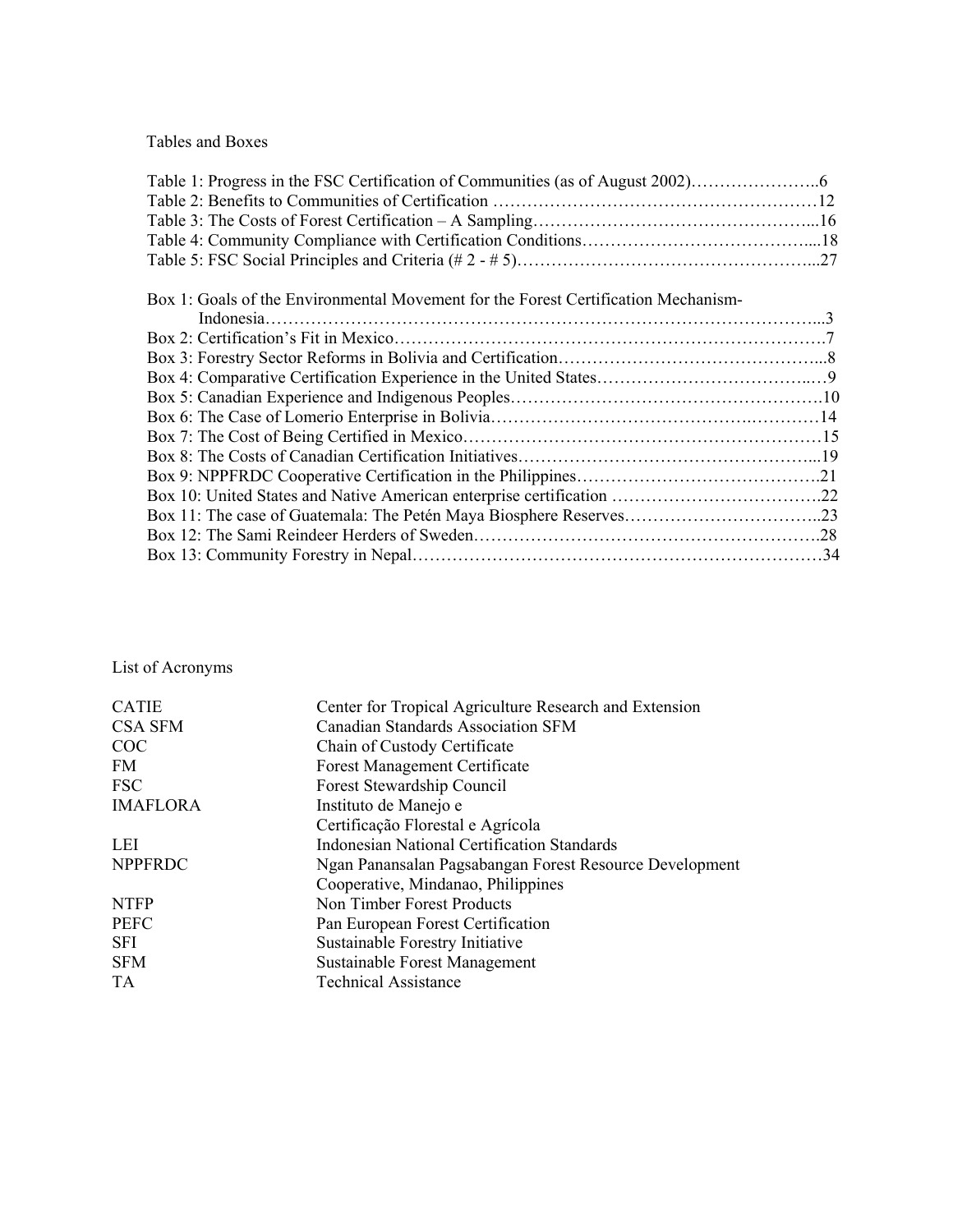#### Acknowledgements

We would like to acknowledge the suggestions and comments of a number of other individuals and organizations involved in certification efforts and their analysis. Thanks to Barbara von Kreudener Lang (GTZ), Michael Conroy, Deborah Barry, and Jeff Campbell (Ford Foundation), Owen Lynch (CIEL), Marcus Colchester (WRM-FPR), Dawn Robinson, Peter Sprang and FSC-Oaxaca, Sophie Higman and PROFOREST, Chetan Agarwal, Sara Scherr, Gerardo Segura, Leticia Merino, Alberto Chinchilla, Fernando Aguilar, Katherine Pierront, Charles Wheelock, Alfonso Arguelles, and Petra von de Kop. Special thanks to Alejandra Martin for her assistance with annexes, substantive comments and suggestions, and managing of bi-lingual production of the report.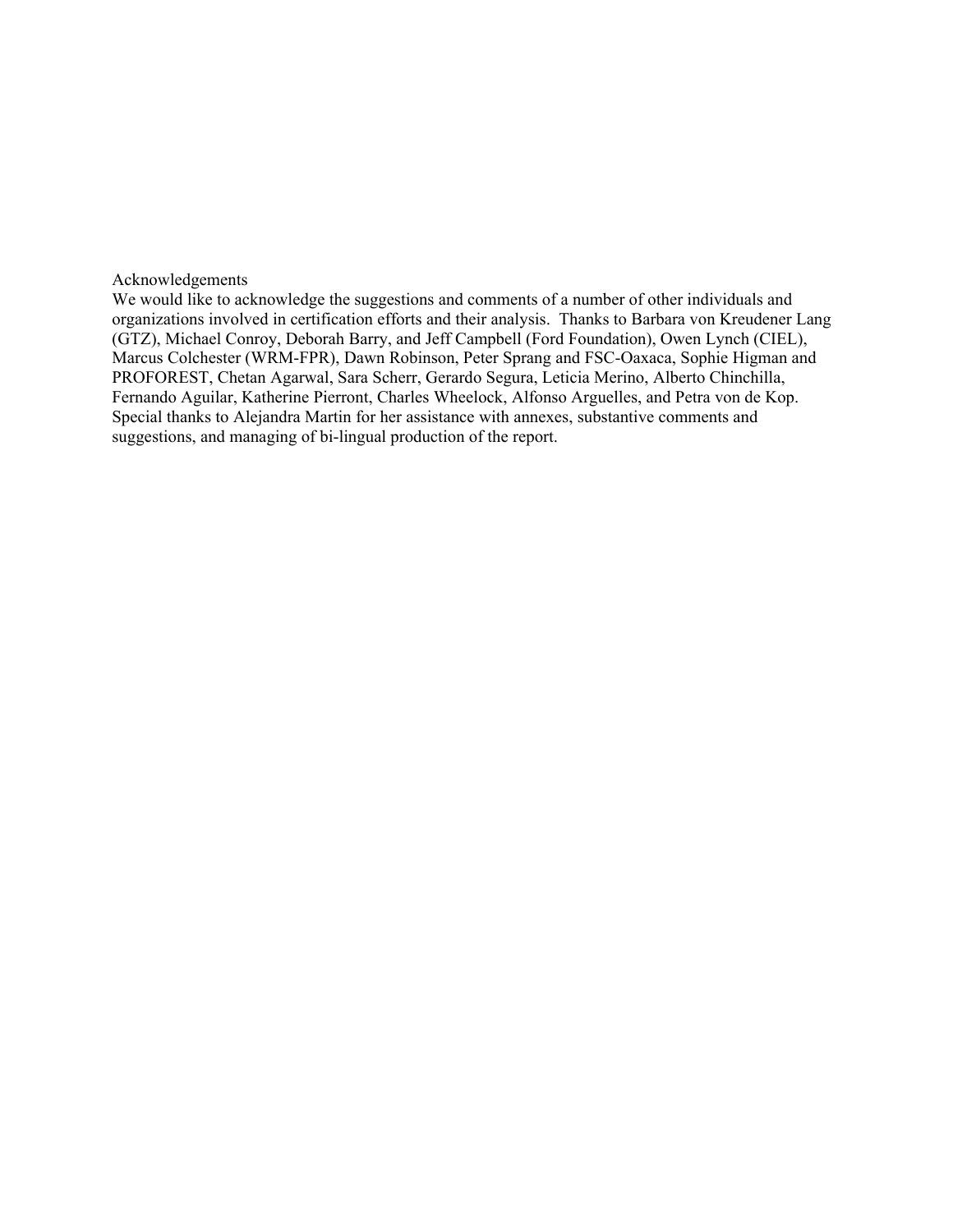#### <span id="page-7-0"></span>INTRODUCTION

This review looks at the experience with communities and certification as the first in a series of systematic reviews of certification. This analysis titled "A Decade of Certification: Reflecting on the Way Forward" includes an assessment of community experiences with certification to date, an evaluation of the range of direct and indirect impacts on communities in different geographic regions, and an examination of the strategic issues that certification will likely face in the future, suggesting refinements to increase the effectiveness of this instrument for communities. The evaluation is divided into three set of issues: (a) the impacts and issues for those communities whose forests or enterprises are being or have the potential of being certified; (b) the impacts and issues for those communities who live in or depend upon forests that are being certified to a third party; and (c) the impact and relevance of the certification instrument for the broader set of forest communities and forest dwellers not yet involved in the process.

For the purposes of this review, community enterprises are defined as any form of community-based forest management where communities are involved in the planning, management or overall control of the operation. Community-company ventures where communities provide services or share tasks, investment, and benefits are a subset of these. Community-owned forest enterprises harvesting collectively-owned or administered resources make up the majority of the existing examples, although Brazil cases include groups of smallholders who manage their enterprise collectively but have individual, family landholdings. Non-industrial individual forest owners and participants in plantation out grower schemes have not been included in the scope of this review, and are the subject of a future chapter in this initiative.

Forest certification is a market-based, voluntary instrument created in the 1990s. It was designed as a means of identifying forest products as sourced from a forest or forestry operation that follows a minimum standard of good practices, including responsible processing of wood harvested from a sustainably-managed forest resource. Certification was created as an alternative to the failure of public policies and government actions to control illegal logging or check rates of deforestation and forest degradation. Forest certification has had an extremely successful history in the short decade since the Forest Stewardship Council (FSC) was established in 1993 in Oaxaca, Mexico. Currently, more than 100 million hectares are certified under all schemes worldwide--29.6 million hectares of these under FSC comprise 453 forest management areas in 56 countries (as of August 2002). There are more than 10,000 certified wood product lines in the market, and more than 600 companies have joined the Global Forest and Trade Network, buyers groups promoted by World Wildlife Fund, concentrated initially in the UK, but gradually expanded to North America and elsewhere.

At this preliminary stage in the evolution of forest certification, the impact has been greatest in temperate, rather than tropical forests. While tropical forests make up 12% of the forests certified under FSC schemes, only 0.2% of the world's tropical area is certified under any scheme and only 3% of all FM certifications issued are in tropical and subtropical broadleaf forests (Simula 2000). Plantations are an increasing percentage of all certifications, particularly for the PEFC and SFI schemes.

From its inception, forest certification aimed to address social as well as environmental goals. For that reason, the FSC and its certifiers and supporting donors have aggressively supported community certification. Smartwood along with its national affiliates has been the main certification body carrying out community certification, (98% of communal certificates to date) mostly with a donor subsidy, but also by charging a discounted rate. At present, about 50 community enterprises have been certified worldwide, and a number of others have a process of certification underway. In addition to direct certification, many communities living in or depending on forest resources have benefited from certification by gaining a "seat at the table" in the certification of public and private forests and enterprises.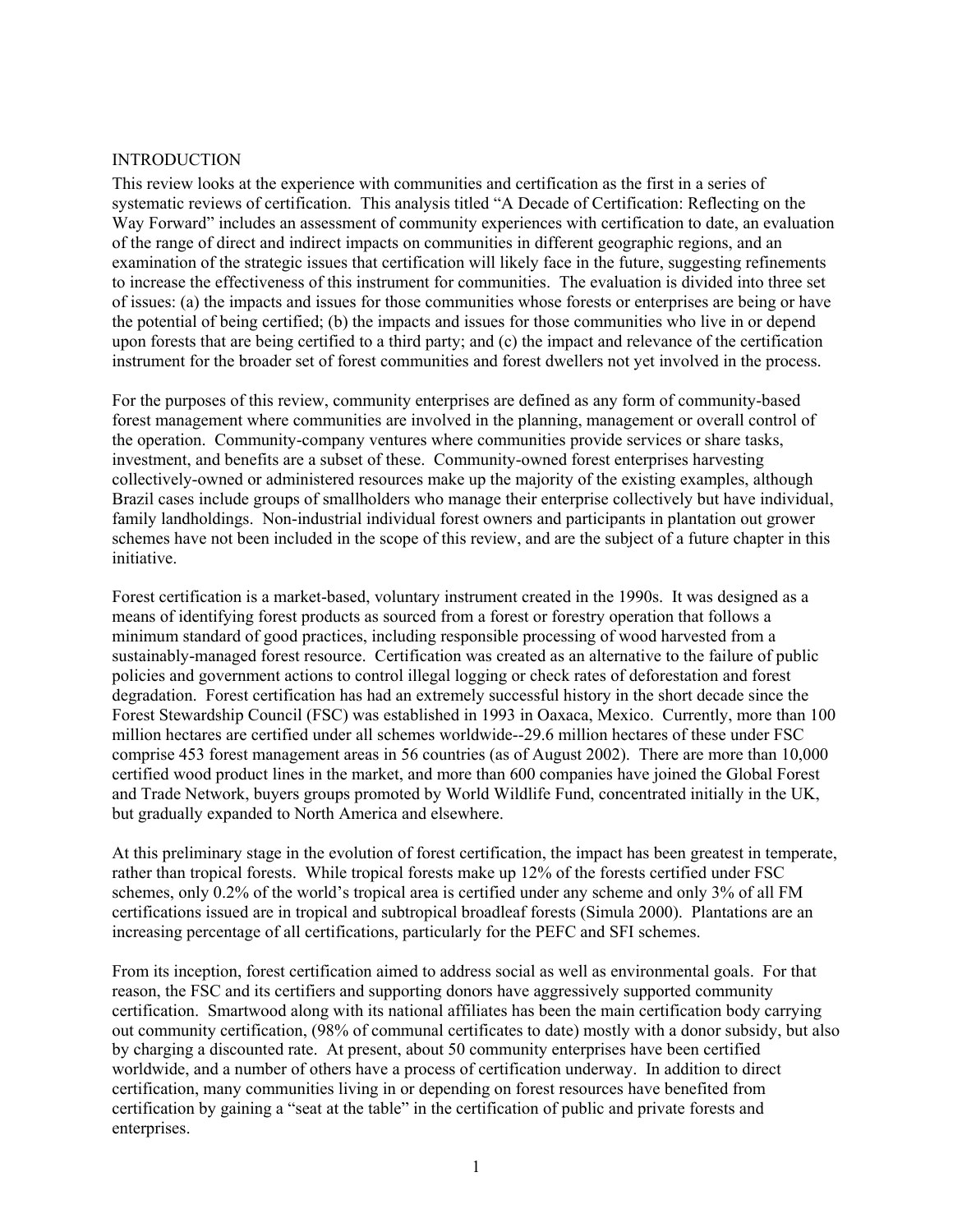Certification has had many effects that cannot be measured in hectares or premiums, but nonetheless are powerful. It has given greater voice to Indigenous groups who have historically been left out of the forest debate. Certification has made a large contribution to creating a space for broad participation and continuous adaptation in forest management and conservation efforts. Regional standards setting groups, and there are many of them around the world, have brought together industry, the environmental community, and local communities in an unprecedented way. Hundreds of companies, communities, and forest landowners have reinvented their businesses, enhanced their products and established new partnerships on the coattails of the certification movement.

Standard setting in forest certification has also led to an awareness of the need for and greater attention to forest tenure and livelihood rights, conditions of employment and worker health and safety, and forest sustainability. There have been significant benefits for communities in industrial concession areas and as partners in certified forestry operations on private company lands in community relations and workers' rights. In Brazil, Gethal provided compensation to communities in its timber areas for negative impacts on forest damage that affected their collection of rubber, Pau Rosa oil and Brazil nuts, as well as providing mapping and transportation facilities to gatherers to expand the areas they can reach. Klabin-Brazil established a series of indicators to improve the benefits and working conditions of subcontractors in its operations, so that there is currently very little difference between the working conditions of permanent staff and subcontractors. Precious Woods and Gethal-Brazil have instituted a bank of hours policy with labor unions that enables workers to provide additional hours during the harvesting season and store up employment credits, enabling them to receive a salary during the off-season months when they need a stream of income. Brazil also has positive gains in worker safety. Since the certification of Madeireira Itacoatiara Ltda. in 1997, the company has had just one fatal logging accident, compared to the pre-certification average of 2 or 3 deaths per year.

The literature and the certifying bodies document a growing paradox between expanding the area of community certification and expanding third-party forest certification for industry, private individual, and government forests. (IMAFLORA 2002; Irvine 2000, Bass, et al 2001, van Dam 2002; Carrere 2001) On one hand, there is a strong demand for simplification of procedures and minimization of costs for smallscale enterprises including community-based enterprises, and on the other, the demand for a longer and more detailed assessment with a rising bar for social and environmental criteria. NGOs are particularly concerned about the certification of industrial and state enterprises where land tenure rights of Indigenous Peoples and other local residents are not established. Recent debates in Indonesia over the potential certification of state-owned forests –both state-owned and private operations–include unresolved dilemmas over the treatment of high-value conservation forest, treatment of local property rights, corruption among authorities and companies, and issues of labor conditions and local benefit sharing. There is also a growing tension between increasing the amount of certified timber and wood products so that the certified markets can grow and increase market share, and establishing and applying sufficiently rigorous standards to maintain the credibility of the forest certification instrument.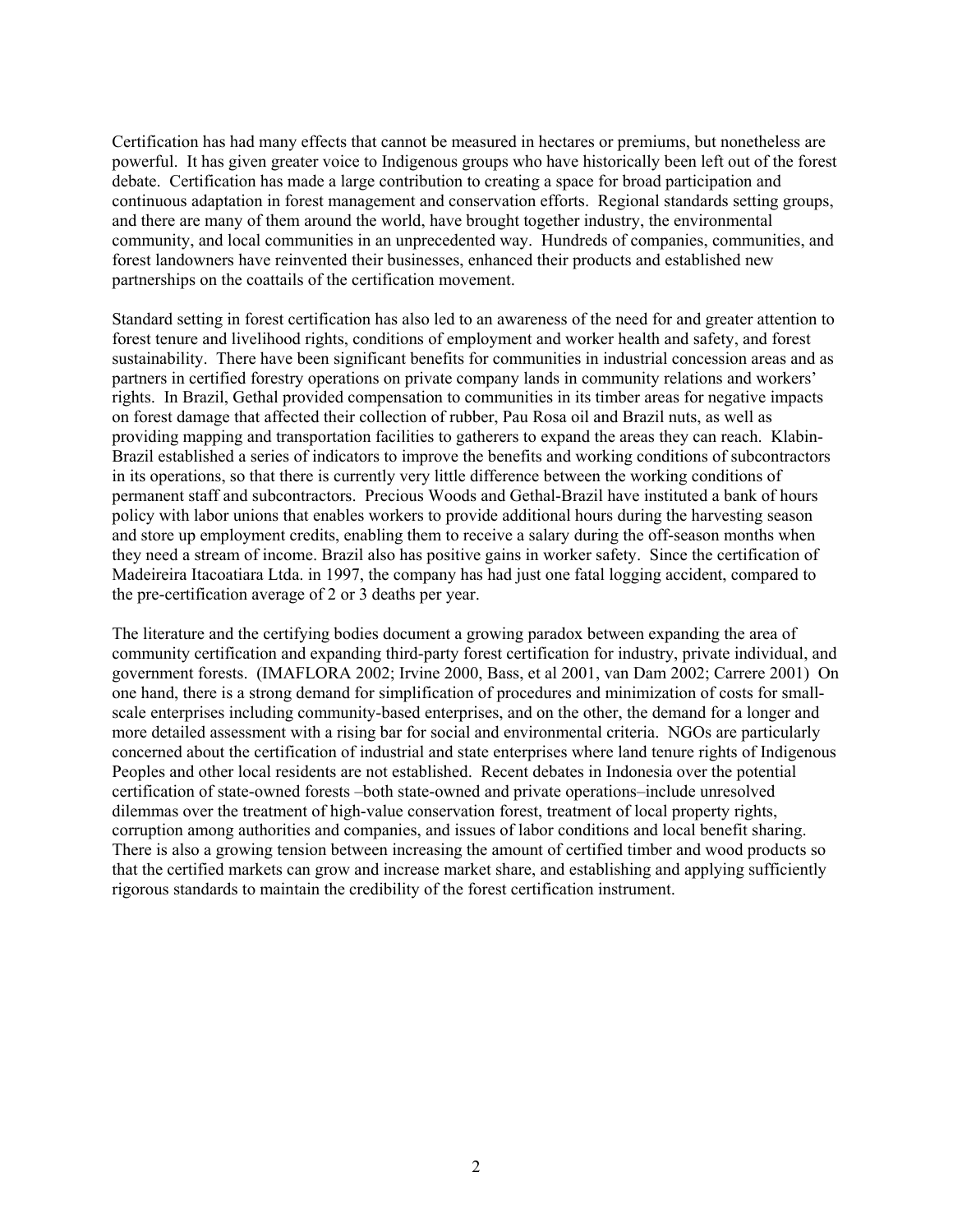Box 1. Goals of the Environmental Movement for the Forest Certification Mechanism- Indonesia

" If forest certification is to achieve its aims for consumers, producers and forest peoples, it must set comprehensive standards against which the timber industry's performance can be measured. The process of setting standards and evaluating company performance must be transparent and not controlled by vested economic interests. All stakeholders must have an equal say. These standards must be sufficiently high and protect the rights of forest communities. Certification should only be granted where these standards are met, not on the basis of hoped-for improvements in companies' forest management practices. Furthermore, wood products need to be labeled to assure consumers that their purchases come from forests where companies are adhering to certification standards. Labeling requires tracing the wood product from the forest to the customer and therefore requires a secure, reliable "chain of custody" system.

Certification alone cannot solve all the problems currently facing the world's forests and the people who live in and around them: problems such as the over-consumption of timber, vanishing forest resources, socially and environmentally destructive logging practices and Indigenous Peoples' rights. At best, it can complement other measures such as conventions, laws and regulations and their effective enforcement and provide an incentive for change. At worst, it can validate existing bad practice and remove incentives for political change and legislative reform in the forestry sector."

*Source*: *Certification In Indonesia: A Briefing* Down To Earth, June 2001 newsletter. http://dte.gn.apc.org.

Communities have divergent interests in this debate. The divergence is most apparent in standard setting. The standards that benefit one set of communities undermine the interests of others. Those with forest enterprises and secure tenure do not want to be left out if certification gains ground as a condition of market participation or tenure access. Those living in or dependent on public or private forest resources undergoing certification do not want to lose their rights or share of benefits, either from traditional uses or from participation in new employment and partnership opportunities. Communities with planned or emerging enterprises, but no long-term tenure security, want legitimacy and access to needed technical assistance and financial resources. Enterprises want to control operating costs while gaining legitimacy in certified markets.

A systematic evaluation of the impacts and issues for communities is timely. The myriad tasks entailed in creating and implementing forest certification over the first decade have captured the full attention of the accreditation bodies, certification bodies, donors, committed buyer's groups, and interested suppliers. Few of those involved in the process have had adequate time or resources to reflect. For certification to work, there must be qualified certifiers and a consistent application of standards and criteria. Recognizing geographic and ecological variation, there need to be tailored national and regional standards. There must be buyers for certified products. All of this has required major effort. The rich experience of the first decade provides some important lessons and indications of future trends. There are some important challenges emerging for which the direction taken will have a defining impact on how forest certification is perceived by communities and by those advocating for them. The timing is good, because certification is just beginning a period of consolidating and scaling up. FSC and other accreditation schemes are still actively refining standards and criteria in response to the growing experience and are therefore geared to better respond to emerging issues.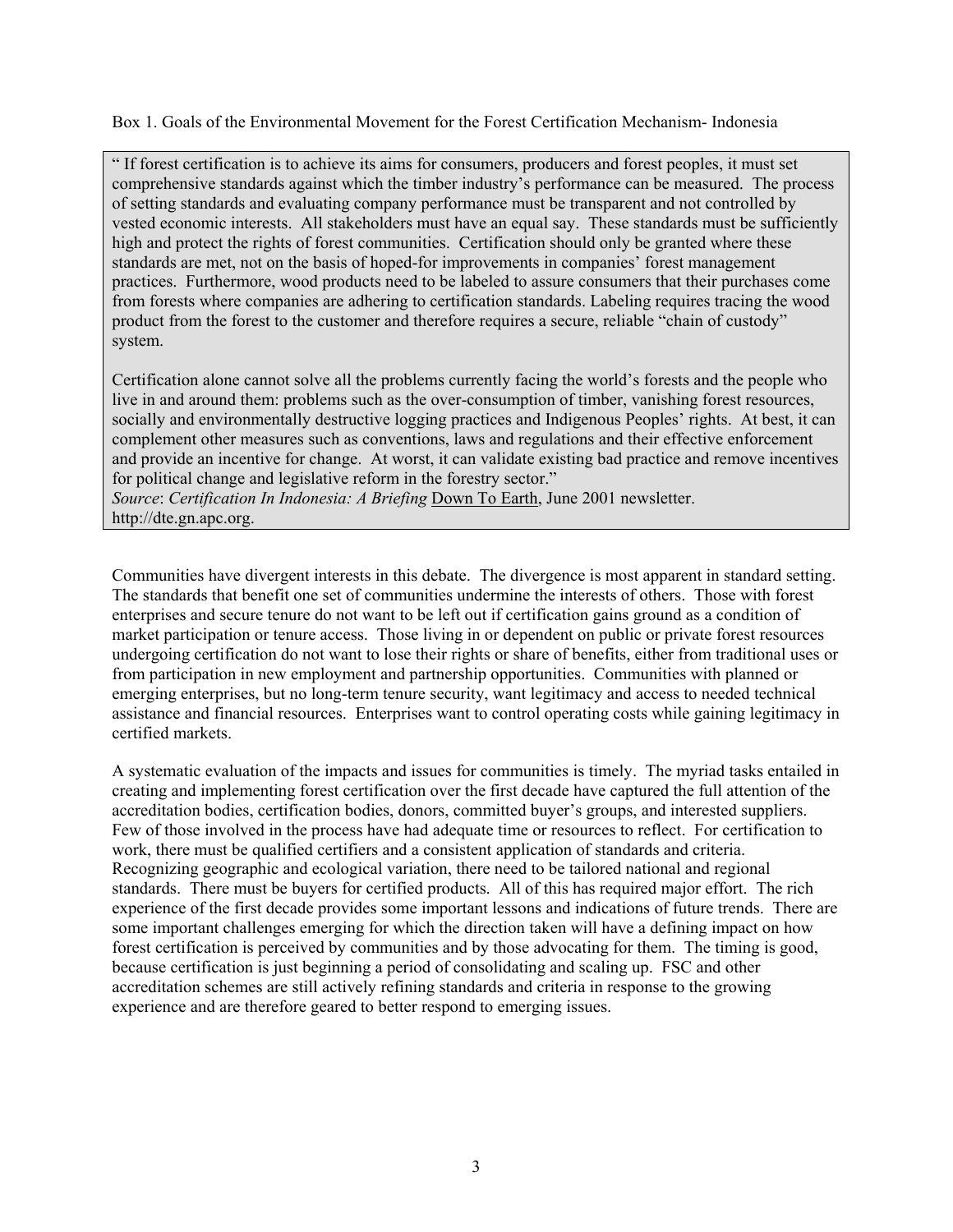### <span id="page-10-0"></span>I. CURRENT EXPERIENCE

Over 50 communal forest management certificates have been awarded to community forest enterprises and hundreds of other communities around the world have been affected by the certification of public and private forestlands and forestry operations. The range of communities that have been involved in certification are the following:

- **community-based forest enterprises** on community-owned or legally administered lands considering certification or being certified, such as the 29 communities in Mexico and Guatemala who are currently certified under FSC and the 40 other communities in Mexico involved in some phase of the process of initial certification; this also includes the Native American tribes in the United States who seek to become 100% certified but find both schemes available to them (FSC and SFI) still out of reach,
- **community players in company-community ventures** to manage, harvest or process forest products, including communities involved in harvesting, collection or processing enterprises, such as the more than 200 joint ventures involving Indigenous Peoples in Canada,
- **community partners in company-community ventures,** such as the Iisaak enterprise in Clayoquot Sound, Canada, with majority First Nations ownership, or the Global Forest Products operation in South Africa,
- **community stakeholders in public consultations** regarding chain-of-custody (COC) or specific forest management certification in public forest concessions or forestry operations on private lands, including non-timber forest product collectors in traditional collection forests; Sami reindeer herders concerned with certification of private lands in Scandinavia, Indonesian villages in government plantation areas of Java and the outer islands, or new and traditional mushroom and herb collectors in public forests in the United States,
- **communities employed as laborers in industrial forestry operations** and forest management, including Indigenous communities in Malaysian or Indonesian concessions, in forest communities in the Amazon, and in plantation schemes in the Philippines, and
- **communities of Indigenous Peoples seeking recognition of land and resource rights** in forests in a process of certification. This is most relevant in countries where Indigenous or treaty rights are not clearly understood or upheld by governments in the allocation and management of public forest lands for protected areas, commercial concessions or multiple-use areas, including Canadian Indigenous Peoples, Indigenous Peoples in the Russian far east, and south-east Asian ethnic populations in public forest areas.

The benefits and impact of forest certification have been quite different for each different category of community. These impacts are also different when this typology can be further subdivided geographically, by tenure regime, by characteristics of the community enterprise, and level of outside influence. Most of the existing research has been carried out for those communities who are direct clients of forest certification—community forest-based enterprises seeking to be certified or companies with community partnerships undergoing certification. The other categories have been the subject of continued analysis in the social chamber of FSC and increasingly of studies by NGOs, ITTO and trade associations, and donors.

There has been tremendous confusion when talking about communities and certification because of the lack of a clear typology to differentiate communities by key characteristics. The experience varies for the range of community-based forest enterprises that have been the subject of the most study depending upon a number of factors: their historical and socio-political status, the quality and size of the resource base, the nature of their forest enterprise, and the structure of the domestic market and the production chain. Certification has been a different experience for communities in the first category, depending upon the following characteristics: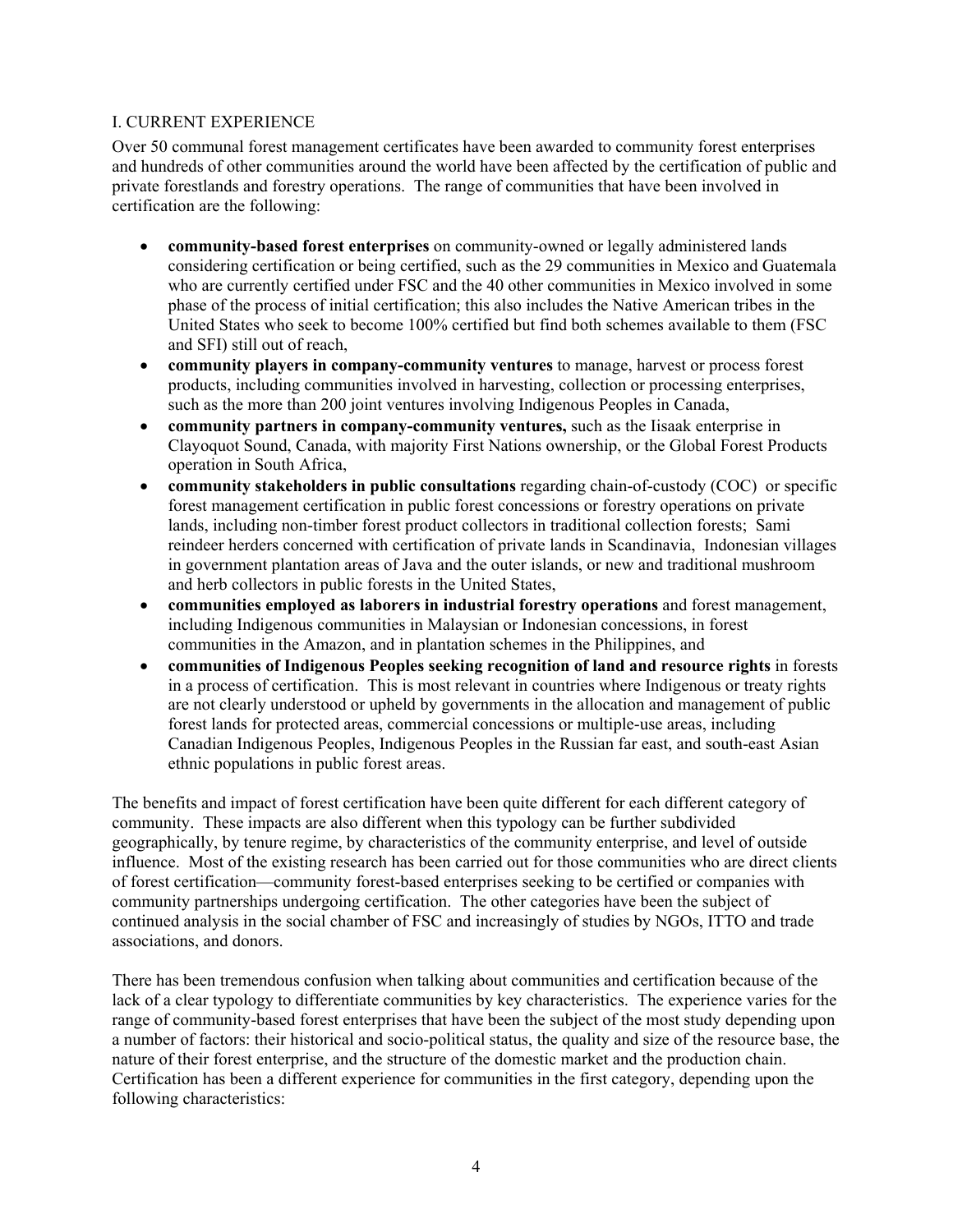- (i) tenure rights to the forest—is it community owned as in Mexico or a forest concession as in Guatemala,
- (ii) Indigenous versus non-Indigenous and whether certification is an element in an Indigenous rights movement or affects cultural practices,
- (iii) the mix of timber, wood, and non-wood products for which the forest is being managed, and links to agriculture or tourism,
- (iv) the degree of vertical integration between harvesting and processing and linkages to domestic and international markets,
- (v) the participation of private sector or government partners in the enterprise as investors, co-owners, or decision-makers, and
- (vi) the size and quality of the forest resource and how this affects the scale of operations and the cost of becoming and remaining certified.

Since there is only limited experience with certification of communities, there are not many cases to compare, or to use as an indicator of future trends. All community certification has been done to FSC standards, since this is the certification scheme which has shown particular interest in social concerns and has been supported by donors with on-going community forestry programs and initiatives to which certification has been linked. While the other schemes—SFI, PEFC, and CSA SFM—have not avoided communities, the greater emphasis on management standards has given them a better fit with traditional industry or suppliers that are structured to generate the expected level of documentation and procedures that demonstrate a particular standard.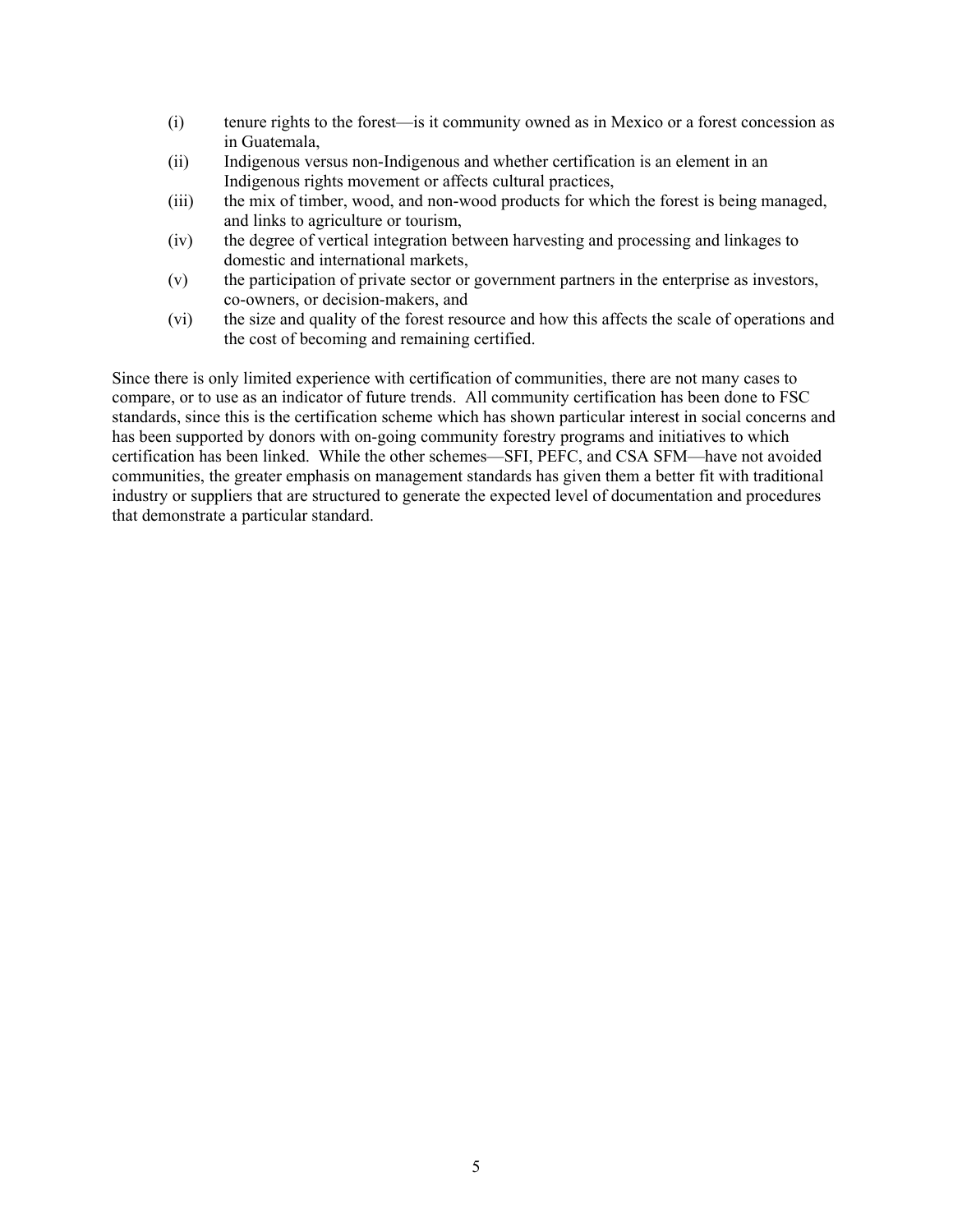Table 1: Progress in the FSC Certification of Communities (as of August 2002)

| Country                 | Number         | Area in Hectares | Extant                                                                                                                                           |
|-------------------------|----------------|------------------|--------------------------------------------------------------------------------------------------------------------------------------------------|
| Mexico                  | 21             | 517,208          | -300,000 than the originally<br>reported area since new data<br>counts only forested areas, not all<br>the area covered by a forest<br>community |
| Guatemala               | 9              | 245,353          |                                                                                                                                                  |
| Germany $\&$<br>Austria | $\overline{7}$ | 22,594           | mainly city-town forests                                                                                                                         |
| <b>USA</b>              | 5              | 220,185          | Three Indigenous; although<br>Menominee are listed as a private<br>business by FSC data                                                          |
| Canada                  | $\overline{2}$ | 88,084           | includes the Iisaak enterprise<br>listed as a private business by FSC<br>data                                                                    |
| South Africa            |                | 1,740            |                                                                                                                                                  |
| Zimbabwe                |                | 24,850           |                                                                                                                                                  |
| Sweden                  |                | 1,450            |                                                                                                                                                  |
| <b>Brazil</b>           |                | 900              |                                                                                                                                                  |
| <b>Bolivia</b>          | (1)            | (53,000)         | 0 (expected to recertify after initial<br>five-year period but not yet)                                                                          |
| Honduras                | $\overline{2}$ | 13,868           |                                                                                                                                                  |
| Philippines             |                | 14,800           | cooperative of upland villages                                                                                                                   |
| Papua New<br>Guinea     |                | 4,310            |                                                                                                                                                  |

Source: FSC Information Site, [www.fsc-info.org,](http://www.fsc-info.org/) 30 August 2002

There are 49 communal forest management (FM) certificates that are current under the FSC standards worldwide. Two of the communities that originally were certified under FSC no longer appear on the list. Two additional communal enterprises are listed as private businesses in the FSC database, rather than as communal enterprises (Iisaak in Canada and the Menominee in the United States). What are the characteristics of these 49 communal FM certification examples and additional three community-based but private business-listed FM certificates?

Mexico and Guatemala have the clear majority of certification examples. Mexico's land reform recognized the tenure of some Indigenous communities to forest lands, and allocated tenure to collective forest and pasture areas within the boundaries of non-Indigenous farmer *ejidos* (land reform collectives) in at least 80% of Mexico's total forest area. Mexico is a likely candidate for community certification initiatives (See Box 2). It is likely that the number of certified communities in Mexico could double or triple in a near future, due to initiatives by buyers/processors who are seeking certified wood products (including companies like Puertas Montealban; Forestal Alfa; or NORAM) and new government financial and technical support for certification (in the PRODEFOR program of the National Forestry Commission). Smartwood reports that 60 communities are in some process of certification with the national affiliate, CCMSS, while 22 more communities have approached CCMSS for services.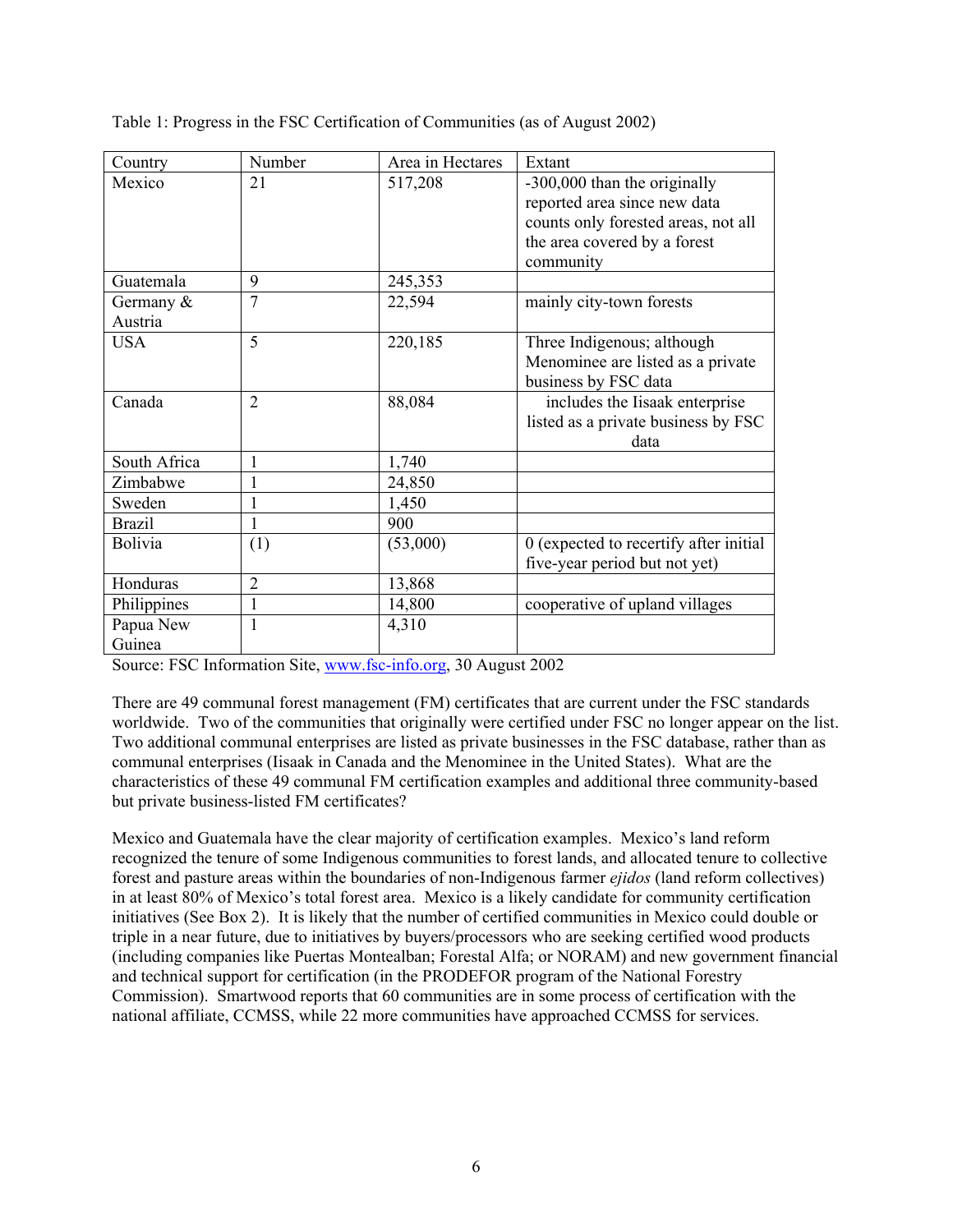#### Box 2. Certification's Fit in Mexico

Mexico is unique in having the bulk of the certified communal forests worldwide--21 certified, 60 in some stage of the evaluation process, and 22 interested in being evaluated by Smartwood 's national affiliate, Consejo Civil Mexicano para la Silvicultura Sostenible. Mexico is also unique in that 9000 Indigenous communities and peasant *ejidos* (land reform blocks) have communal tenure over about 80% of the country's forest estate. About 140 of these have active forest enterprises, and a very small subset are vertically integrated with finished product processing capacity and diversification to non-timber forest products. Certification is of interest to these communities because it provides tenure security in a neoliberal policy environment, publicly recognizes that community forest management practices are viable in the face of concerns from environmental groups that too little high conservation value forest is under strict protection, provides them the promise of a price premium or access to a specialized market niche (as in Durango in the north where there is a limited or no premium, or for a certified door manufacturer in Oaxaca who pays a 10% premium), and may facilitate the process of getting approvals for extension on forest management plans or approval of new harvesting plans with federal officials. Communities also hope certification will serve as documented evidence of their sustainable ecosystem management for entering future markets for ecosystem services, such as water, biodiversity conservation, or carbon sequestration.

*Source*: Chapela and Madrid, 2002

In Guatemala, the certification has been mainly in the Petén, where certification of FM enterprises is a pre-requisite for communities seeking rights to manage forest areas in the buffer zone of the Maya Biosphere Reserve and where donors are the main financiers of this certification process. In Bolivia, Brazil and Ecuador, there are a number of communities involved in NGO and donor natural resource management or biodiversity conservation programs which have community enterprise or forest management certification as one of the desired outcomes. IMAFLORA, the certification body in Brazil, has a strong community certification interest and has developed some creative mechanisms to mitigate the costs to communities. Twenty community forestry projects in the Brazilian Amazon are planning to seek certification. The Bolivian forest sector reforms have paved the way for more communities to manage public and indigenous forests, but this has not yet resulted in new communal certifications. Many of the donor-supported community forestry programs are quite new and in very early stages of enterprise organization. An Indigenous cooperative, CICOL, was certified in 1996 for a new timber harvesting enterprise, Lomerio, but has not yet been re-certified since the lapse of the certificate in 2001. At a minimum, the time frame for a successful subset of enterprises to emerge could be 5-20 more years. In the United States, only three Native American enterprises within the Inter-Tribal Timber Council have so far been certified (Menominee, Stockbridge Munsee, and the Hoopa Valley tribes), with most tribes not yet meeting the requisite management standards, organizational efficiency, or records documentation. Perceived barriers to tribal enterprise certification are:

- the high costs of environmental assessments and monitoring required by federal forest and environmental regulation,
	- the fact that certification standards take these as a minimum,
- the lack of organizational capacity of most tribal enterprises,
- the complexity of forest tenure and forest management requirements on the tribal reservations with the interspersing of trust, fee, and allotted lands, and
- the lack of competitiveness of tribal timber and wood products with large-scale plantation or natural forest-supplied operations

A recent multi-institutional review of certification prospects for 30 sampled Native American enterprises in the United States (see Box 4) indicated that no tribal enterprise qualified for SFI certification and that only 12 of the 30 sampled was considered ready to enter into an FSC certification process. The Inter-Tribal Timber Council has formally requested support from the Department of the Interior to help all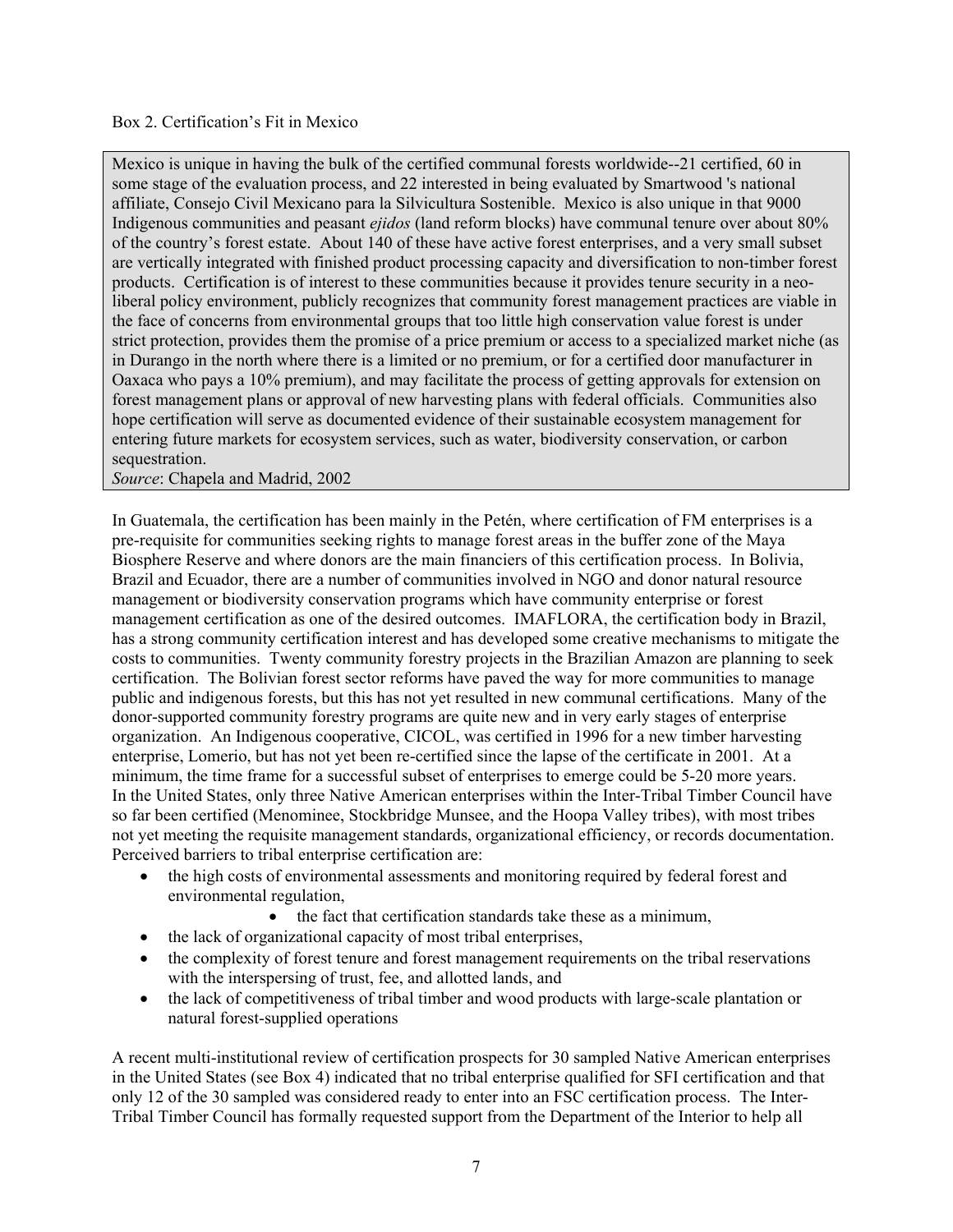tribes reach certification, as part of the government's "trust" responsibility to these nations. Of the 12, six are pursuing full assessment for FSC certification.

Box 3. Forestry Sector Reforms in Bolivia and Certification

Bolivian forests cover some 53 million hectares - or almost half of the total area of the country-mainly in the departments of Santa Cruz, Beni, La Paz, Pando and Cochabamba. In 1996, Bolivia passed a new forestry law that transformed the structure of the forest sector. The law made five key changes: (a) rules governing concessions revalued the fees against timber extracted, causing large concessionaires to give up forests that they could not economically maintain, and promoting the modernization of the processing industries; (b) a transparent system for allocating concessions was established to reduce political influence on the process; (c) government oversight decentralized to local governments, creating incentives to enforce regulations and collect taxes; (d) land reform laws were modified so that clearing of forest was not a prerequisite or means to acquire land; (e) land administration programs began to adjudicate boundaries of public and private lands, to establish clear tenure over forests; (f) Indigenous territories were recognized on traditional communal lands (TCOs); and (g) local community associations were given a mandate to participate in forest planning at the local level.

Forest certification was promoted actively during this reform period, with the result that by mid 2001, there were three certification bodies operating under national guidelines and a certified area of approximately 985,000 hectares. The 985,000 hectares includes 19 certified operations, 10 for forest management and 9 involving chain of custody. Certification was popular because the standards and criteria of the FSC mirror those in the national legislation, and some law-abiding firms that agree to implement sustainable forest management plans find it an easier system, as well as providing a potential for getting an advantage in international markets. Certification is also desirable for entrepreneurs because certified forests are exempt from the government forest audit. Some concessionaires and entrepreneurs have indicated that they prefer to deal with an independent certifying firm rather than with the government bureaucracy. Plus, given the negative reputation of Bolivia's timber entrepreneurs, it is argued that certification was essential for Bolivia to continue to find buyers for its tropical timber in an increasingly discerning market.

*Source*: Contreras and Vargas Rios, 2002.

Outside of the Americas, there are isolated examples in Zimbabwe, Poland, Papua New Guinea, Philippines and South Africa, but none in those countries where community forestry has rapidly expanded with government decentralization of its authority over forestlands, such as India, Nepal, Tanzania, Ghana, Uganda, Vietnam, or China. Various reasons have been put forth for the lack of cases, including the lack of involvement of the forest communities in international trade, the regulatory barriers to community harvesting or processing of timber and wood products, and the policy barriers for community enterprises. The issues related to this gap are discussed later in the review, as part of the impacts and relevance of certification for communities not currently involved in the process.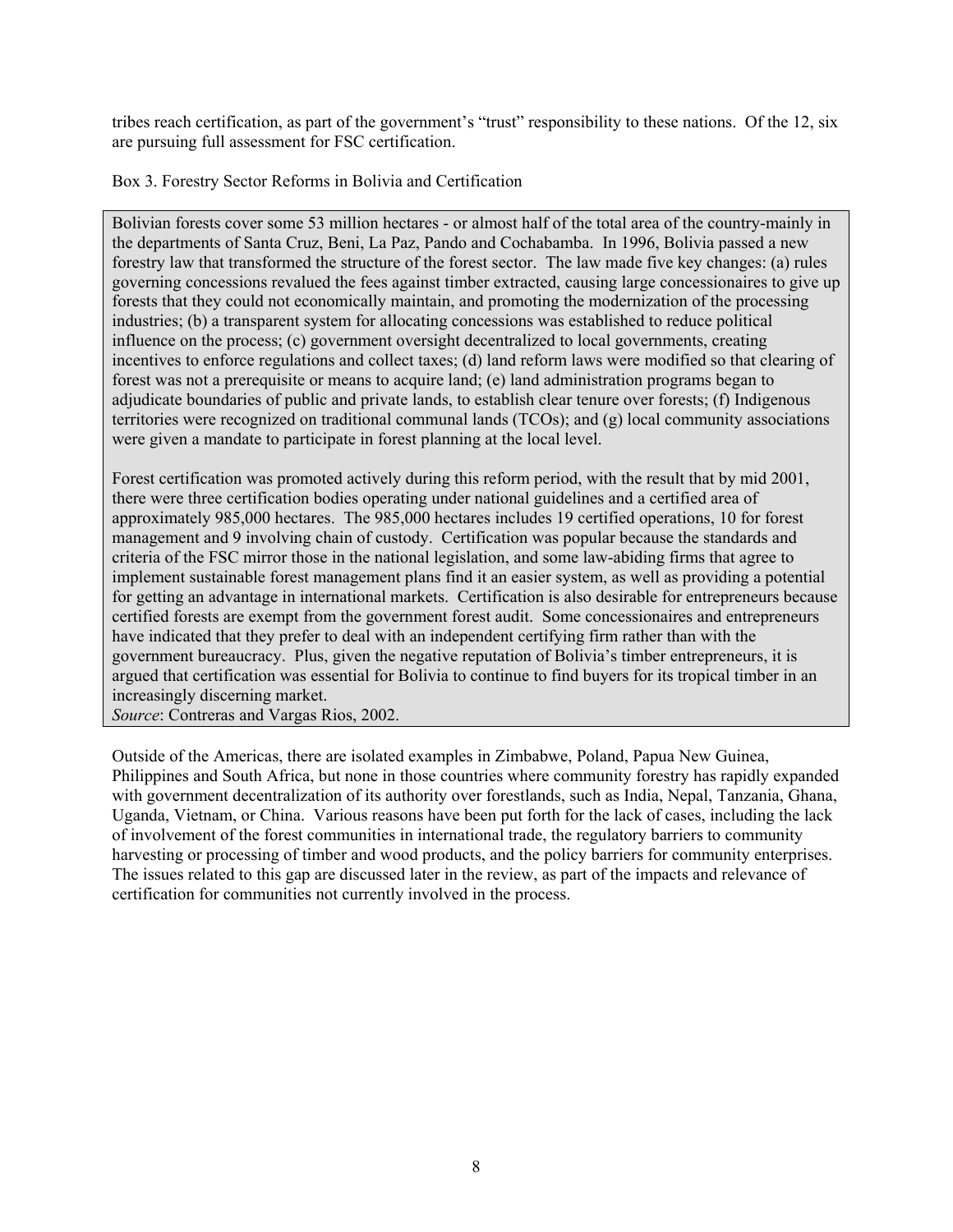Box 4: The Comparative Experience with Certification in the United States

The US Forest Service and a number of foundations have promoted forest certification initiatives among Native American tribes with significant forest holdings and forest-based enterprises. There are 16 million acres of tribally owned forest and woodlands found within 243 reservations, with timber enterprises that generate 9,000 jobs and annual revenue of \$ 464 million dollars. Thirty tribes, the Intertribal Timber Council, FSC and SFI auditors, IFMAT-II (second US government study of Native American Forest Resource Management), and the Pinchot Institute have been carrying out an assessment of potential tribal certification as a follow-up to the IFMAT 1990 study by the US Govt. They are looking at 30 tribal enterprises with forests comparing both FSC and SFI criteria with different certification teams. There have been a variety of initiatives to support the certification of Native American enterprises, including support from the Department of the Interior and the US Forest Service and from private foundations. Ford Foundation has financed a grant facility through the First Nations Development Institute, which has invested nearly \$ 100,000 in matching grants to 14 tribes for helping them move towards certification. Forest certification has some positive advantages for tribal enterprises. FSC certification standards are consistent with tribal values for sustainable resource management and provide public recognition to the consumer that a tribal enterprise is working sustainably. Certification of tribal management practices indicates to non-tribal neighboring forest landowners that tribal practices are sustainable and worth emulating, helping tribal enterprises encourage these neighbors to adopt their resource management practices.

*Source:* Mater and Price, 2002; Jansen, 2002 and personal interview.

Canada presents an interesting juxtaposition to the United States, given the differences in the recognition of Indigenous peoples forest tenure. The two current examples of community certification are Pictou Landing in Nova Scotia and the Iisaak enterprise in Clayoquot Sound, British Columbia. Pictou Landing First Nation is a very small community holding which was certified because of the desire of the community to have its sustainable practices publicly recognized. Iisaak is a public-private joint venture which was certified as part of a process of establishing the Nuu-chah-nulth Nation's co-tenure for a tree farm license area formerly leased to Weyerhaeuser, and publicly recognizing the environmental, social, and cultural sustainability of the Iisaak enterprise. Indigenous Peoples are interested in forest certification because of its important role in defining the Indigenous tenure debate in a more balanced way, providing them greater decision-making power in public concession management and leading the way for greater tenure recognition of land and resource rights. Few Indigenous Peoples have forest concessions to the extensive territories that they recognize as their traditional homelands and traditional use areas. The few that participate in forest management licenses do so through mainly joint arrangements with government and the private sector on what are categorized as public forest lands. Most certification in Canada is related to communities through large forest companies with concessions on public lands applying for certification. Forest-dependent communities, both Indigenous and non-Indigenous, may be involved in the decision-making of these operations as contractors, concerned citizens, rights holders, or laborers, but do not pursue, finance or receive the certification. The recent model in British Columbia of community forest licenses has not yet led to any Indigenous Peoples' enterprises seeking certification. It can be predicted that increased certification of areas with Indigenous Peoples' populations and contracting enterprises will be substantial. It is not currently apparent how many community-based forest enterprises will be certified to Indigenous Peoples as forest managers. As in the case of Latin America, much of the cost of certification has been subsidized, or is borne by the private company concerned.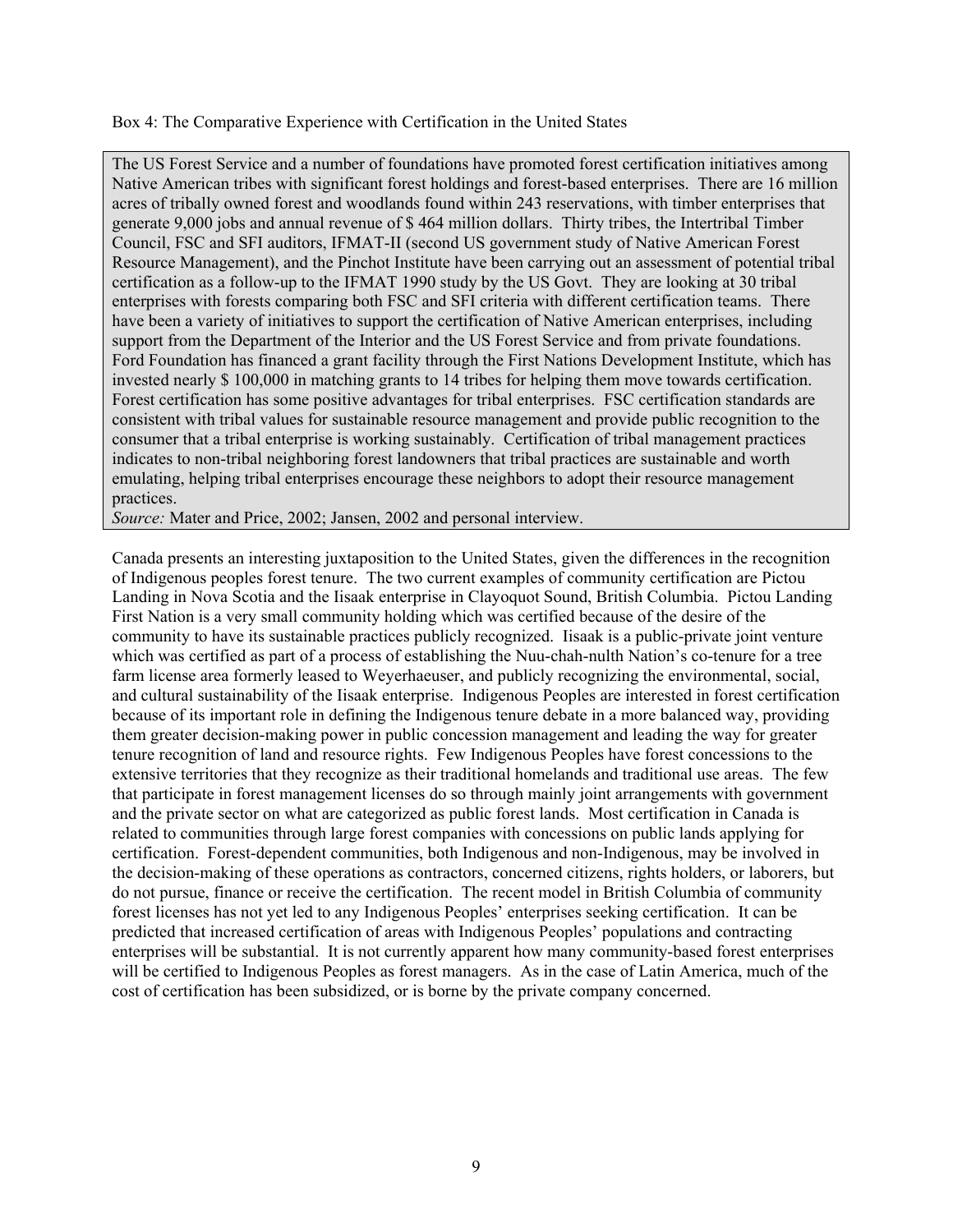#### Box 5. Canadian Indigenous Peoples' Certification Initiatives

The Canadian experience has been quite unique because over 80% of Indigenous Peoples live within Canada's extensive forest lands, over 94% of which are publicly owned. Third party certification has involved communities in a unique way given that Indigenous Peoples have a major stake in the management of public forestland for their future and livelihoods. With most forest land licensed over 20- 25 year periods to large multinational forest companies, and in the absence of extensive community holdings, Indigenous Peoples have had limited input in consultations on forest management on public lands. The area of forest land certified in Canada is still relatively small, although growing. Indigenous Peoples have participated in a few certifications of large companies and have been involved in the development of regional certification standards and chain of custody certification of the harvesting and processing industry. Many Indigenous groups have decided to pursue forest certification as part of a larger strategy to gain recognition of their tenure rights over these forests, and participate in the economic benefits from forestry activities related to them.

Since most forests in traditional territories are designated by the Government as under public ownership with underlying Indigenous rights, but only limited recognition of use areas set aside for Indigenous Peoples, Indigenous communities have not generally been in a position to seek certification of forests on their communal holdings (known as reserve lands). Instead they have promoted more participatory standards for consultation on forest management plans for industrial concessions on public forest land and Indigenous Peoples' involvement in forest operations as subcontractors and employees. Indigenous Peoples have advocated the continuation of traditional uses within forest areas, protected in Aboriginal and Treaty rights. Forest certification initiatives provide Indigenous Peoples' communities and forestry professionals with a forum for questioning decisions regarding public lands, adding Indigenous interests and values to the criteria and indicators of sustainable forest management, and creating better avenues for recognition of forest tenure rights. Certification has also promoted increased employment opportunities for Indigenous Peoples in the forest industry, and more equitable benefit sharing of earnings from forestry activities. The cost of community certification is only now becoming an issue for Indigenous Peoples as some are gaining long-term rights to particular resources through land claims and treaty land entitlements.

FSC has a strong national working group with a vision statement to guide national and regional standards development, and to influence national policy and other certification systems as follows: *"Respecting the diversity of Canada's forests, from the Acadian forest of the Maritimes, to the Boreal forest spanning the northern regions of our country, to the Carolinian forests of the south, to the Great Lakes-St. Lawrence region, to the west coast temperate rainforests, and recognizing that these forests support us physically and spiritually and define who we are as Canadians, that these forests support all living beings, and that these forests are the homeland of Aboriginal Peoples, the Vision of FSC-Canada is to promote the health of our forests and harmony of their inhabitants, by respecting natural forest processes and diversity and ensuring an equitable sharing of benefits from the sustainable use of forests*" (FSC Working Group, 2002). There are currently five Canadian regional standards development processes underway (Maritime, Great Lakes-St. Lawrence, British Columbia, a pilot project for the Boreal Forest in Ontario and a national boreal project).

*Source:* Smith and Ross 2002, Bombay 2002, FSC Canada www.fsccanada.org.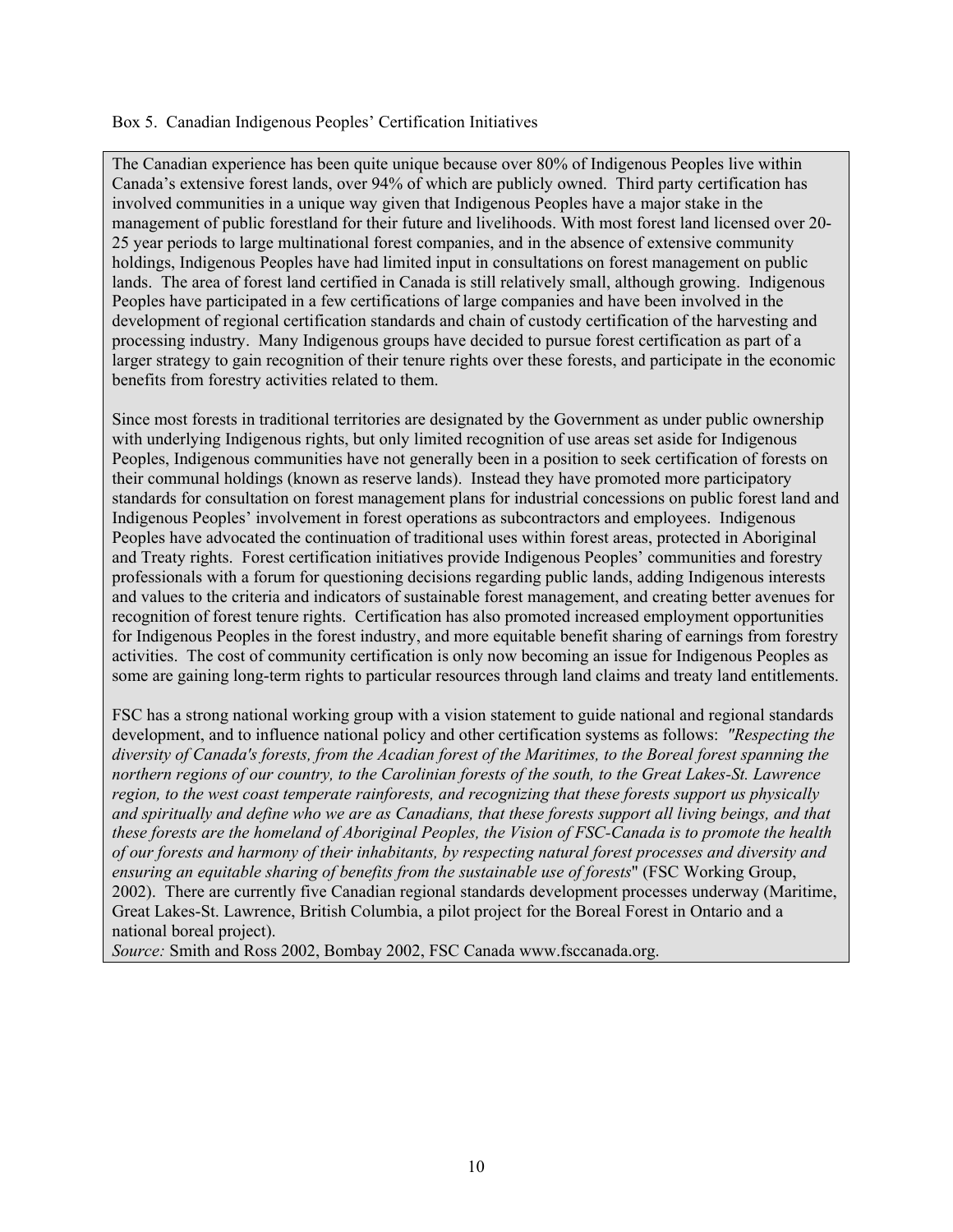#### <span id="page-17-0"></span>II. IMPACTS AND ISSUES FOR COMMUNITY-BASED FOREST ENTERPRISES WHO HAVE BEEN OR HAVE SOUGHT TO BE CERTIFIED

#### *Impacts: The Benefits to Communities of Becoming Certified*

Communities with forest enterprises have benefited from certification in a number of direct and indirect ways. Some have gained a seat at the table in discussing regarding forest policies for communities and smallholders, gaining legitimacy as a serious player in the forestry sector. Some have consolidated or established their tenure rights over forests, as in Guatemala's Petén region or in Bolivia. Where their tenure rights were already secure, as in Mexico, they have gained legitimacy as forest managers vis-à-vis the state and environmental advocates in civil society. In countries with stringent forest regulations for forest and environmental management plans, the process of certification can simplify the process of updating approvals of their management and harvesting plans and provide evidence of environmental sustainability under those regulations (for processing approvals of management plans with the environmental ministry in Mexico or approvals of forest harvesting by the state forestry agency in the Petén). The Bolivia 1996 Forest Law expressly recognizes third-party independent forest certification as a substitute for governmental audits of concessions on public forestland (Article 91 of law; in Markopoulos 1998). Some communities receive a price premium for their products, but it is not clear whether this is due to their product being certified or being of a minimum quality standard. In Oaxaca, Mexico communities selling to a furniture manufacturer have received a 10% price premium on their logs, but not from their other buyers. The Bolivian Lomerío enterprise has an 85% price premium on its highest quality logs, although this seems to be a quality premium, not specifically for certified product markets. Most of the communities certified and in the process of certification are hopeful of price premiums, but not yet assured that this market will reach them.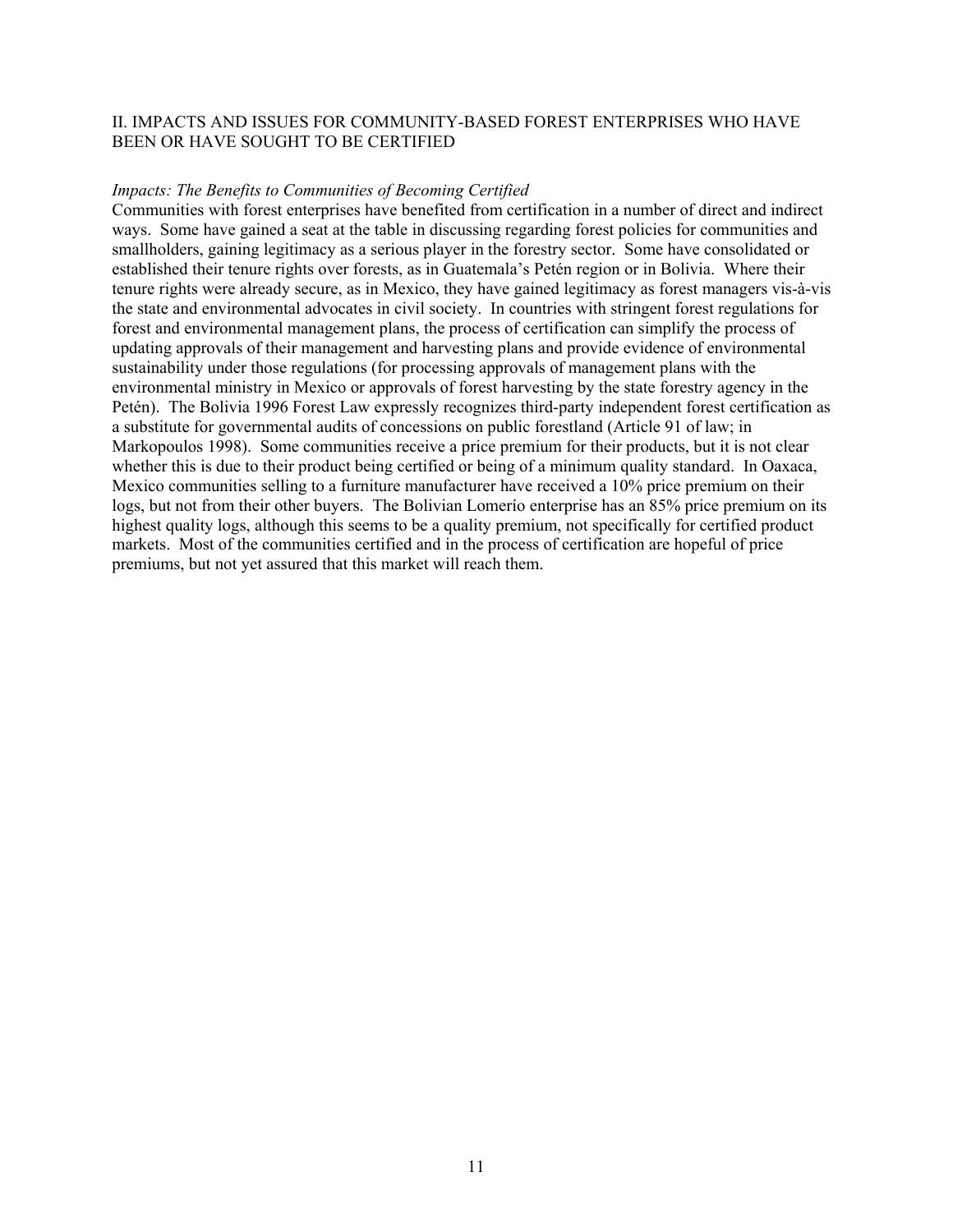<span id="page-18-0"></span>

| Table 2– Benefits to Communities of Certification |  |  |
|---------------------------------------------------|--|--|
|---------------------------------------------------|--|--|

| Examples of Advantages to Communities of Certification   | <b>FSC</b> Examples | ISO 14001       |
|----------------------------------------------------------|---------------------|-----------------|
|                                                          |                     | based schemes   |
| Improvement in certified communities creates a new       | Bolivia, Mexico,    |                 |
| standard in an country with many problems of poor        | Brazil, Sweden,     |                 |
| management and raises the standard of private as well as | Finland, Indonesia, |                 |
| community enterprises overall—shows new possibility      |                     |                 |
| Gives a legitimate vehicle to promote national dialogue  | Brazil, Canada,     | Canada,         |
| on issues of forest tenure, worker equity, citizen       | South Africa,       | Sweden, Poland, |
| participation in the allocation and management of public |                     | Latvia, Europe  |
| resources, community value systems, sustainability       |                     |                 |
| Provides a measure of good management that               | Guatemala, Mexico,  |                 |
| communities need to protect their access to a resource   | Bolivia, Brazil,    |                 |
| and freedom to manage it                                 | Iisaak, Canada      |                 |
| Provides a measure that can be a proxy for loans,        | Yes                 | Yes             |
| payment for ecosystem services, etc.                     |                     |                 |
| Attracts donor financing                                 | Mexico, Bolivia,    |                 |
|                                                          | Guatemala,          |                 |
| Can reduce the illegality and poor practice in private   | Bolivia, Ecuador,   |                 |
| sector competing with community enterprises for market   | Guatemala           |                 |
| Creates a possibility of a specialized market niche for  | naturally durable   | Yes             |
| community products in a competitive environment          | tropical timbers,   |                 |
|                                                          | natural long-fiber  |                 |
|                                                          | pine                |                 |

Entering into the process of certification can gain communities access to donor support for technical assistance or investments, and provide them professional guidance on improving their forest enterprise and training community members. Some communities in Central America and Mexico seek forest certification as a certificate that they can use as evidence of good management and environmental values to negotiate payments for related ecosystem services with government or the private sector.

# *Issues for Community-Based Forest Enterprises*

There are a number of challenges for communities to become and remain certified, which have been documented in evaluations by the FSC, by members of the FSC social and economic chambers, and in case studies of particular communities. These can be summarized in the following lessons learned which are relevant to other communities who are in the process of or considering certification:

- a) The cost of initial certification evaluations and annual auditing are high due to the remoteness of the community forest and often dispersed location of forest blocks except when communities are exceptionally large in forest size (Bass 2001; Irvine 1999),
- b) The cost of implementing recommended actions, either studies or silvicultural, and of reaching documentation standards for the annual audits are high and may not be compensated in the near term by more efficient operations, or adequate benefits from access to a better market niche, higher prices, more secure tenure, or a needed public image (Irvine 1999; Bass 2001; Nussbaum 2001),
- c) The donor projects that provided the initial subsidies to the first generation of communities are moving to new areas of operation or planning to phase out project financing, creating a pending financial crisis for existing and new certified operations (IMAFLORA 2002; Chapela and Madrid 2002; Santa Cruz 2001),
- d) The fragility of the community institution, particularly when the forest enterprise is recent.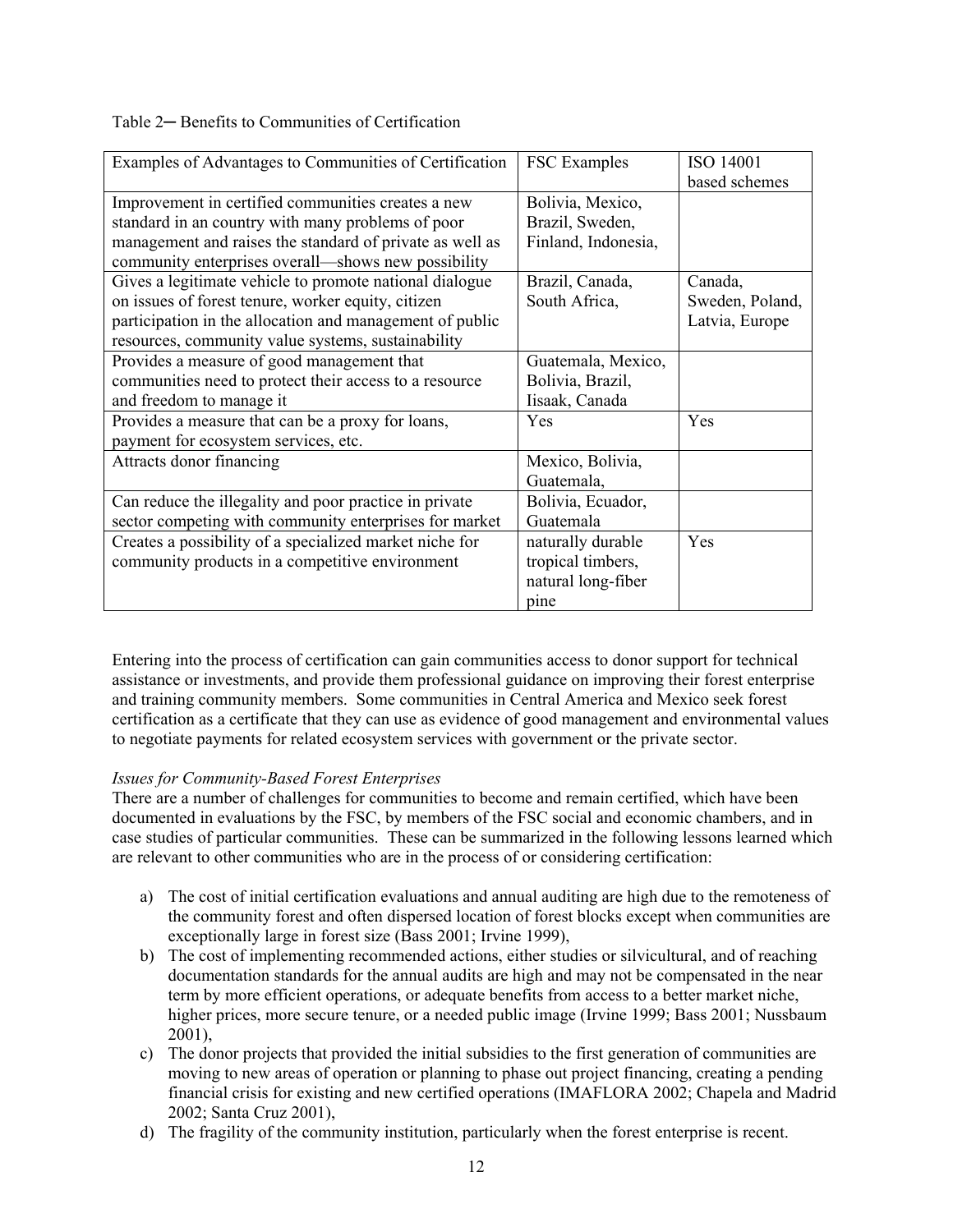Certification does not provide the needed timeline to implement improvements and some improvements are of questionable value at the specific stage of development: some communities have been socially engineered by the NGOs or certification bodies advising them to solve management problems in externally-determined ways that risk enterprise failure or undermine the capacity for self-help and future problem-solving (van Dam 2002; Bass et al 2001; Robinson 2001),

- e) A number of communities have been encouraged to make capital investments (Petén) that are risky in current markets and also create tension in the community over this allocation of resources, risking a loss of commitment to the enterprise (Soza 2002; Aguilar 2000; Chapela and Madrid 2002; and Robins and Roberts 1998),
- f) A number of enterprises have been built around the promise of price premiums for certified products, but cannot deliver the quantity or quality of product; where this premium is needed to keep the enterprise viable, loss of certification for whatever reason is an unacceptable risk (Santa Cruz 2001; Irvine 1999; Robinson 2001),
- g) Markets for community products are increasingly competing with the increased supply of cheaper plantation wood and the reductions in protective tariffs in countries undergoing macroeconomic reforms (Poschen 2002; Leslie 1999),
- h) Smaller communities with less productive forests or less dependence on the forest enterprise cannot comply with current procedures if they only harvest intermittently, leading to uncertain supply and a high cost per unit of material produced, reflected in a greater percentage of costs for maintaining their certification (Nussbaum 2001; Irvine 1999), and
- i) Many communities have complex forest management objectives for commercial and subsistence products, including timber, wood, non-wood forest products, agriculture, farm forestry, and tourism or off-farm activities. In high biodiversity value forests, certifiers can require excessively expensive collection of ecological data or inventories and complicated management plans, especially where harvest volumes are low (Chapela and Madrid 2002).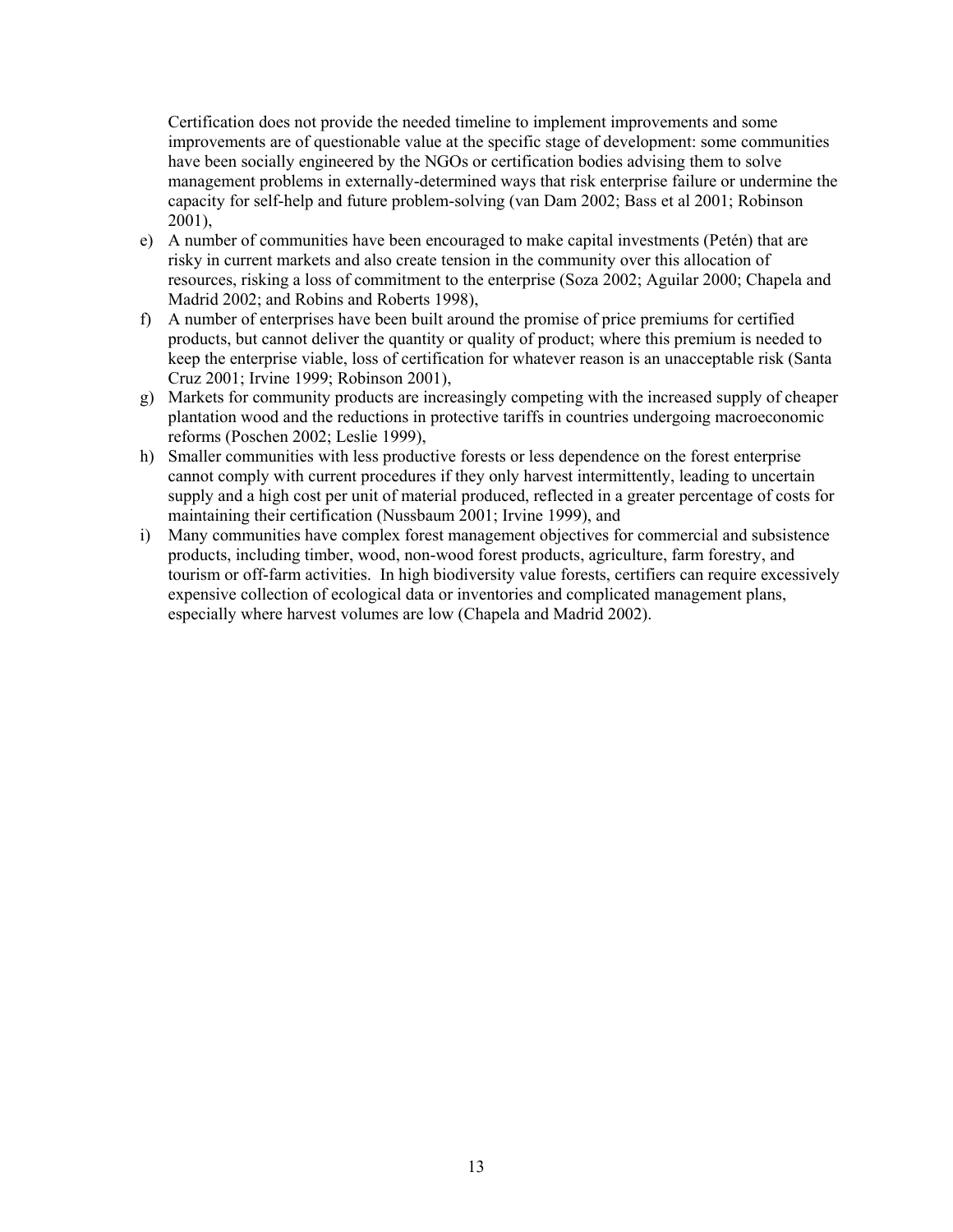#### <span id="page-20-0"></span>Box 6. The case of Lomerío Enterprise in Bolivia

One of the first block of communities successfully certified is Lomerío in the lowlands of Bolivia, a project consisting of 25 *Chiquitano* communities under an umbrella organization, CICOL, with an estimated population of 6,200 people managing 53,000 hectares of forest. The communities initiated forestry activities in 1986 in parallel to seeking to secure legal recognition of their indigenous territorial land claims. They were certified in 1995, with the first three years devoted to carrying out a series of recommended actions identified in the initial evaluation, most of which were heavily subsidized by the donor financing the project. The enterprise sought certified markets and higher prices for their products. Due to the high value timber they were harvesting, they have been able to get a price premium of 83% on their highest grade of sawnwood, but it is not clear that certification is the reason for this premium. A study of the enterprise by IIED in 1998 revealed some challenging issues for enterprise growth. Certification had a positive impact of introducing more transparency into the CICOL operations and interactions with the community. However, producing for a higher value and certified market required heavy capitalization of their operations and mill, creating some serious internal conflicts with community members over this investment strategy and the limited profits that could be shared for other purposes. Marketing has been a serious problem for the cooperative. The processing chain links them to private sector transport facilities and processing facilities which are not interested in community wood supplies, and have therefore caused serious delays in getting Lomerio products to market and losses in quality that have lost them customers. The initial evaluation and annual audits cost the operation US\$ 47,525 or US\$ 1/ha., although all the cost was borne by donors.

Certification led to the community successfully receiving formal government recognition of their territorial claim in 1997. Their certification lapsed after the five-year period in mid 2001 and they are still not recertified, pending completion of some recommended actions. One current issue is over compensation of improvements that a neighboring cooperative, AMAISON made to land that was originally to be adjudicated to them, but turned out to be land within Lomerío territory. Even though the land in question is not part of the forest holding under management, the issue affects their recertification. *Source:* Martin 2002.

### *How Affordable is Certification for Communities?*

There is a wide range of variation in the cost of community certification, but there is general agreement that in most instances the cost will be unacceptably high without measures to simplify the process or to group individuals or communities to reduce costs (Nussbaum et. al. 2001). The issue is complicated by the fact that many communities do not have well-managed enterprises and have fluctuating harvesting levels over time.

A review of community certification in southern Mexican communities and *ejidos* reveals a high cost of compliance with the recommended actions identified during evaluations and audits. The average cost in southern Mexico thus far is about \$12,000 per annum, over a 5-year period, including the evaluation, annual audits and the average cost of recommended actions in the more advanced community enterprises. While this appears to be a very reasonable figure for communities with 4000 hectares or more of forest, some communities have questioned the value of recommended studies and their returns for the enterprise. Communities are naturally conservative and historically cut less than their allowable cut. They also set aside cultural sites, further reducing the cut. A key question for certifying bodies is whether the identification of studies and silvicultural interventions is linked to revenue generation or assumed to be a long-term gain that requires implementation should subsidies be available. Given the natural conservatism of communities, and their significant development needs overall, more justification is needed on the timing of recommendations.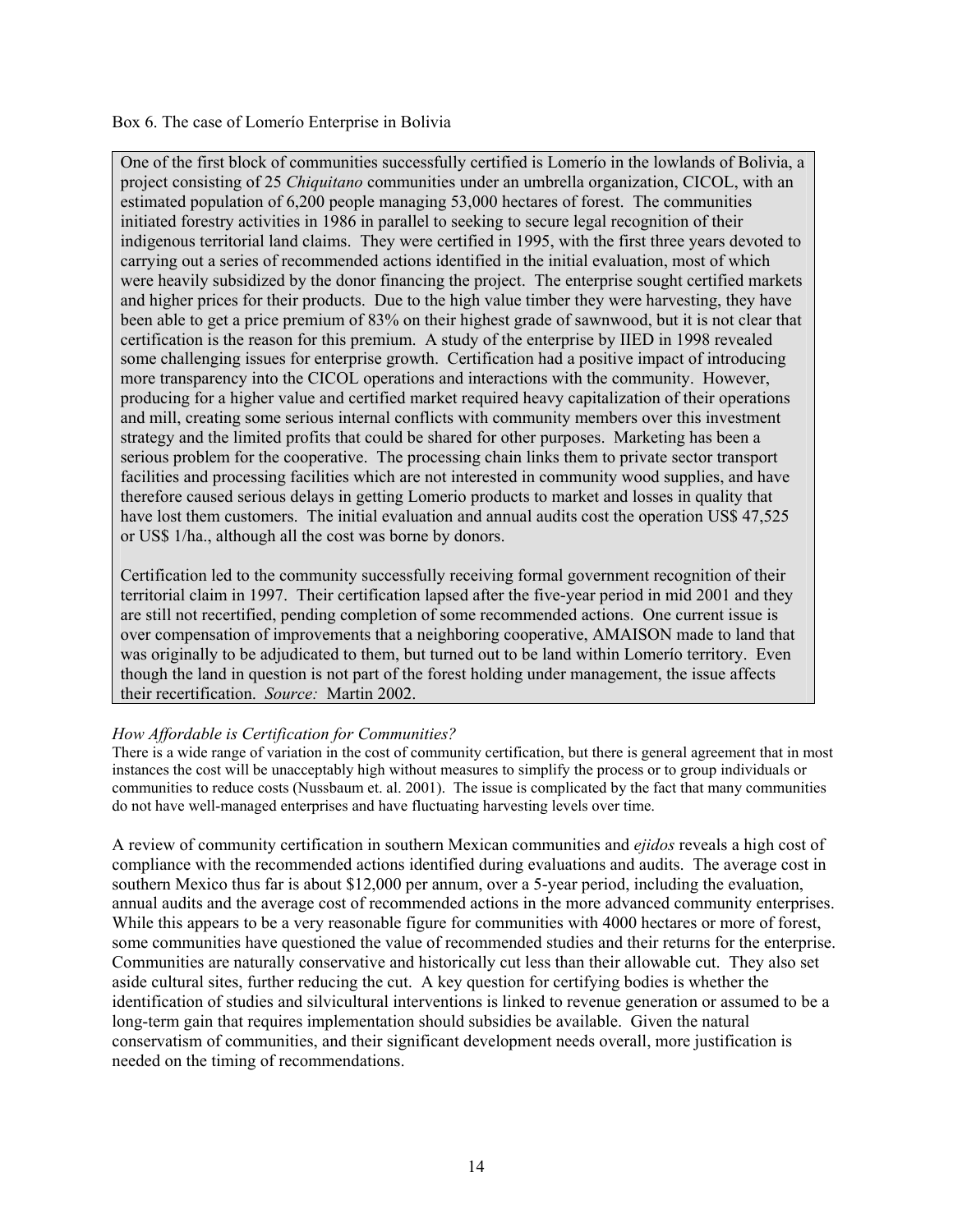#### Box 7. The Cost of Becoming and Being Certified in Mexico

An evaluation of the costs and benefits of certification for the 21 communities now certified, shows a very significant cost relative to economic returns. On average, communities spend US\$ 12,000 from subsidies or their enterprises annually during the five-year validity of their certification, including the initial evaluation (\$ 7,500), annual audits (\$ 2,000 each), establishing the necessary documentation (\$ 2,500) and carrying out the actions recommended in the evaluation (about \$ 10,000 per year). Where road infrastructure is very weak, raising roads to minimum environmental standards can require a high investment for longer than the five years. In the north, industry is beginning to offer to cover the cost of certification for northern *ejidos* that would supply them with a source of certified wood. Elsewhere in Mexico, communities have expressed concern that studies aimed to improve their enterprise efficiency and access to markets have not consistently had the desired outcomes. A regional market study in Oaxaca was not able to help communities identify better markets, and communities have disagreed with certifiers over the optimal mix of species to maintain in pine-oak forests to preserve ecological systems while generating a positive income flow. While forest certification has an advantage over other product certifications, like organics or shade coffee and cacao, in that the standards are internationally consistent across north American and European markets, there are fundamental issues being raised in Mexico over the usefulness of forest certification for communities who, in many cases, sell primarily to a domestic market, have diversified livelihood streams and find FSC certification unable to make recommendations about the forest consistent with capturing the complexity of the integrated management systems of nontimber, timber and rotational agriculture, and helping communities make optimal choices for landscape management. Both Mexican and Guatemalan communities are concerned that they will be paying the cost of multiple systems validating their products, FSC for forests, organic certification for agriculture, and a separate certification for ecotourism and for ecosystem services. *Source:* Chapela and Madrid 2002.

In Guatemala, the cost in communities over 5000 hectares in size in the Petén is between 5 and 10% of the total annual cost of operations, but this assumes a higher level of harvest than can be consistently maintained every year. For smaller communities, the combined cost of annual audits and implementing recommended actions without subsidy could equal a third of the total operational cost. In Brazil, certifiers have tried to mediate costs to communities, seeking support from voluntary certifiers and subsidizing certification costs from surcharges to industrial-scale clients. The high cost of certification and recommended actions is one reason that more Native American tribal enterprises do not pursue certification more actively, even with the availability of subsidies from foundations and government programs.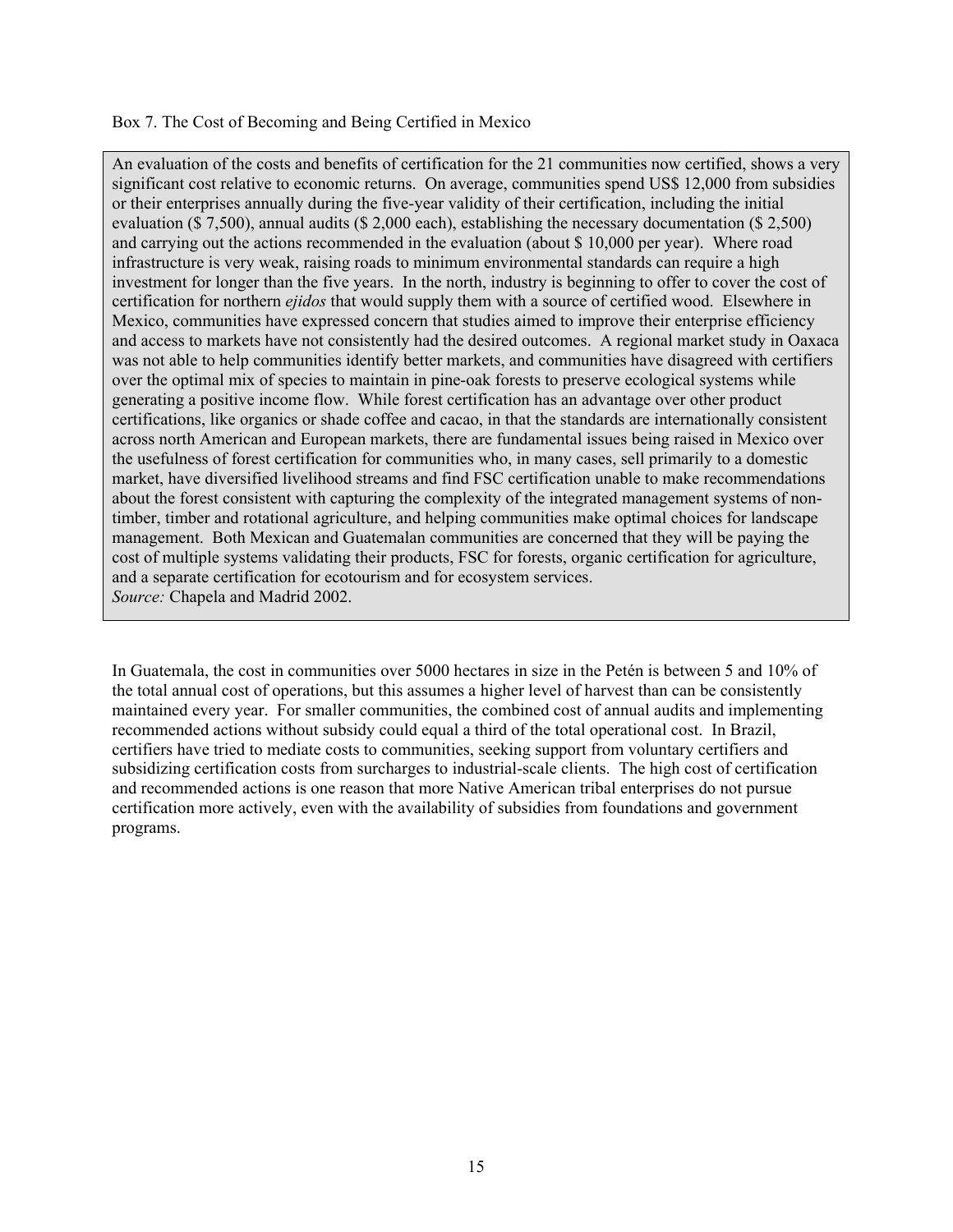| Country/Community                  | Cost of Certification  | Cost of            | Percent of    |
|------------------------------------|------------------------|--------------------|---------------|
|                                    |                        | Recommended        | operations if |
|                                    |                        | Actions            | known         |
| Mexico (5 year averages)           | \$7500/5 years         | \$10,5000 per year |               |
| <b>UZACHI, Mexico (Markopoulos</b> | \$12,000 initial       | \$10,000 per year  |               |
| 1999)                              |                        |                    |               |
| Sample Forest of 750 hectares (de  | $$16,000$ for 5 years. |                    | \$21.33 per   |
| Camino and Alfaro 1998)            |                        |                    | hectare       |
| Carmelita, Guatemala (Soza 2002)   | \$5000 initial         | \$11,000/year      | 13.57%        |
| AFISOP, Guatemala (Soza 2002)      | \$5000 initial         | \$12,000/ year     | 5.2%          |
| Muzama Crafts, Zambia              | \$12,000               | \$320,000 for 3    |               |
|                                    |                        | years              |               |
| Lomerio, Bolivia (Robins and       | \$47,425 initial       |                    |               |
| Roberts, 1998)                     |                        |                    |               |
| Campesino groups AMI, Honduras     | \$12,000 initial       | \$ Note:           |               |
| (Markopoulos 1999)                 |                        |                    |               |

#### <span id="page-22-0"></span>Table 3— The Costs of Forest Certification – A Sampling

Source: The above figures are estimates for these cases based on case studies and average costs of the certification bodies. The cost of recommended actions are those studies, interventions, and trainings, which were conditions of being certified or maintaining certification to be implemented over a one to 5 year period. Some authors estimate the recommended actions to cost substantially more for newer community operations. In all cases, donors or certifiers themselves provided the bulk of the financial resources.

### *Are New Measures for Simplification Enough?*

Recently, the FSC has approved the simplification of the procedures and some of the criteria and indicators for low-intensity small-scale forest management operations (SLIMFs) of smallholders and communities (FSC Oaxaca, [www.fscoax.org,](http://www.fscoax.org/) Higman and Nussbaum, et. al. 2002). The SLIMFs package includes more flexible rules for group certification, less frequent audits for forests with intermittent harvesting, opting out of or relaxing requirements where low environmental or economic risk can be demonstrated, and modifying the intensity or methodology of field checks to reduce costs (Nussbaum, et al. 2001). These proposals can have a very positive impact on the affordability of certification for those small land owners and communities who have relatively good management practices, but do not have an economy of scale to enable them to pay for annual audits or provide detailed documentation and inventories. It would also make certification more affordable for small owners with high conservation value forest whose forest size makes it impractical to carry out studies for relatively small and remote forest areas of low risk that do not generate substantial, regular income.

While the SLIMFs makes a substantial difference in lowering barriers for smallholders or communities with a collective economy of scale but without the individual harvest intensity or HCVF that require such detailed analysis, this does not provide a solution for small holders or communities who are new to good forest management or sophisticated administration or documentation. Compliance with all of the criteria is still daunting. A parallel proposal has emerged for a form of step-wise or modular certification that elicits a commitment to good management and improvement and recognizes the areas in which compliance is good through specific certification modules. The Global Forest and Trade Network and its supporters has recommended that such smaller companies and smallholders or communities in the pipeline be recognized as emergent and that their forest products be given preferential treatment by buyers committed to purchasing certified products as the preferred purchase when there is no available supply of needed certified products (http://www.forestandtradeasia.org/Manager\_Guide [/AP\\_Stepwise.html](http://www.forestandtradeasia.org/Manager_Guide%20/AP_Stepwise.html)). The stepwise approach assumes that participants should comply with full certification of their entire FM operation within a five-year period to be eligible to continue forward. The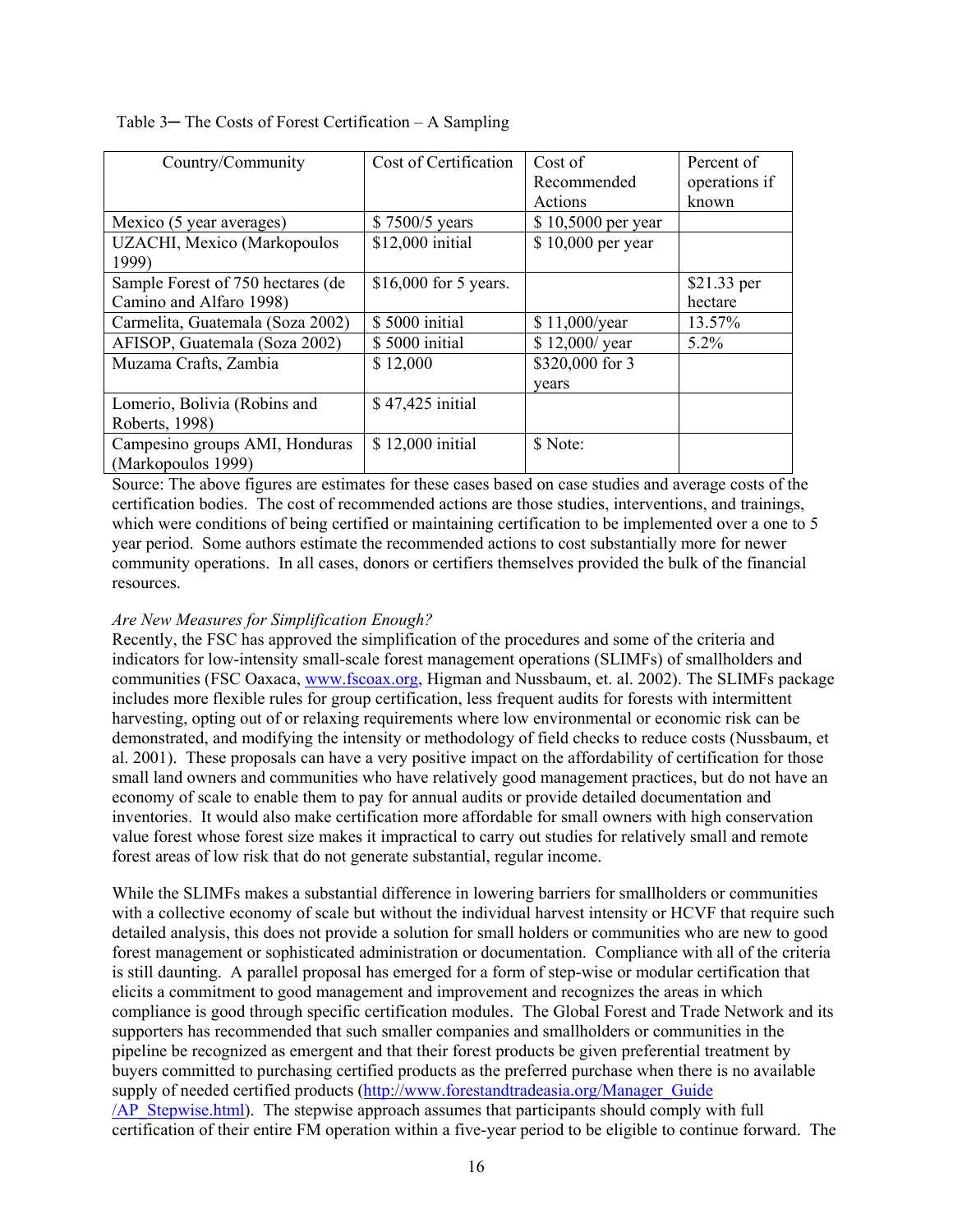main concern of the critics of this approach is the danger of confusion in the marketplace and a dilution of the recognition of the certification label.

While the SLIMFs is a very positive development, and the attention to modular certification demonstrates increased sensitivity to the situation of communities, some issues remain unresolved. Smallholders and communities have raised concerns about the underlying model in the proposals for simplification and modular certification, because the basic principles and criteria that they are expected to meet remain the same. Smallholders with a long history of forest management who do not have the market niche to afford documentation or detailed inventories view the standards as regressive and in need of reform. Communities with long histories of struggle protecting the forest from encroachment or conversion find a predetermined eligibility date for stepwise certification to be unreasonable, given their historical disadvantage. Indigenous peoples who have a culturally distinct set of values shaping their forest management, question a model in which forest professionals, mainly from the northern countries, determine the standards and criteria and limit flexibility. These clients question the logic of a scheme that excludes them from a market incentive supposedly for sustainable forest management and ensure at the very minimum that timber was being supplied from legal sources. They are increasingly questioning the logic of a scheme that derives criteria and standards from a specialized set of certifiers, separate from an analysis of the wealth of local practices that small, legal, committed forest landowners have developed for their forests over time. Non-industrial private forest owners (NIPF) in the United States who have management plans and practice forestry actively have been more attracted to the SFI-endorsed Tree Farm stewardship program than to FSC certification because it is easier to comply with the standards, it is linked to buyers and processors who require SFI certification, and has more subsidies available for mitigating the cost of the process. On a philosophical level, these NIPF are also resentful of a certification scheme like FSC, which does not simply recognize the multi-generational management practices of many forest owners, but instead must charge a fee for forest management evaluation.

On their part, communities are concerned about the standards and criteria, particularly as they shape recommendations on their pace of forestry investment and standards for business administration and community decision-making. While communities are in agreement that a certification standard must reflect good management practices, there is concern that the recommendations by certifiers will not help them to pace their forest development to their capacity or to acknowledge and build upon local, cultural strengths in organizational choices or business models. Group certification in high conservation value forests is a viable cost reduction strategy if there is a minimum harvesting intensity to mitigate costs, and then only if the group collaboration is positive. There is no cost savings to grouping tropical forest communities with large community forests that have low annual allowable cuts (Rebecca Butterfield, personal communication).

While outdated, the study by Thornber of global trends in FSC certificates documents the high percentage of community enterprises, which have entered the process that could not meet the majority of FSC conditions. A large number of these are related to lack of monitoring or documentation of information, not necessarily lack of performance in the field.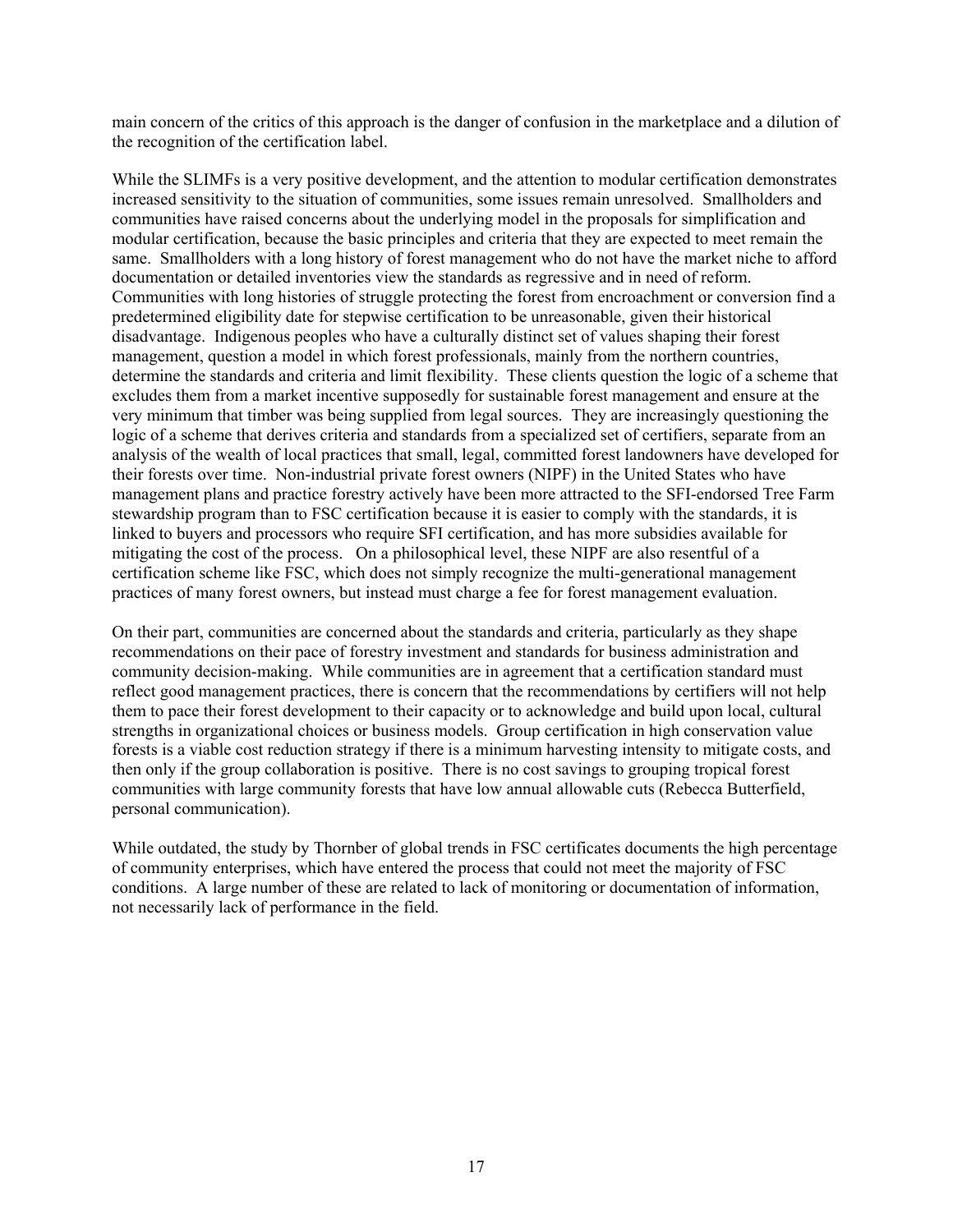| Enterprise Type | No. of conditions per enterprise | Problematic conditions (FSC item<br>no.) for $> 30\%$ of enterprises |
|-----------------|----------------------------------|----------------------------------------------------------------------|
| Community       | 73                               | $5.6, 6.2, 6.3, 6.4, 6.5, 7.1, 7.3, 8.2, 8.3$                        |
| Industrial      | 6.9                              | 6.1, 6.2, 6.4, 6.5, 7.3, 8.2                                         |
| Non-Industrial  |                                  | 5.5, 5.6, 6.5, 7.1, 8.2                                              |
| <b>State</b>    | 4.8                              | 6.2, 7.1, 7.2                                                        |

#### <span id="page-24-0"></span>Table 4— Community Compliance with Certification Conditions

Source: Thornber, 1999 pg. 9.

### *What Markets exist for Certified Products and Community Products?*

A growing number of companies are entering certified wood markets. Innovative forest enterprises, until now led by the do-it-yourself home improvement retailers, are restructuring their enterprises. In parallel, investors are restructuring their portfolios to better position themselves to supply certified wood products to a growing number of consumers willing to seek out forest products from sustainable and sociallyresponsible sources (Bass, et al 2001). Communities will find it challenging to enter and participate in certified wood markets for similar reasons that they find it difficult to compete in other wood markets. They are unable to keep their costs of production low because of low volume, poor road infrastructure, lack of enterprise efficiency, and distance from markets. Except where they have associated, few communities can deliver a consistent volume of a similar quality to attract buyers. The situation will be more challenging when the commercial plantations recently established in developing countries begin to contribute a large share of the wood supply. Countries like Brazil have established plantations to supply national industries and reduce pressures on natural forests, but run the risk of undermining natural forest producers who cannot compete with the plantations. The northern Mexican industry is already buying certified plantation wood from Chile at a more consistent quality and quantity and lower price than they can supply wood.

The communities face the double challenge of having a number of steps to complete to develop an efficient enterprise, which can be certified at a reasonable cost of audits and investments, and having to look to a future where their natural timber and commodity wood cannot compete with plantation wood. Forest certification has not developed the expertise to advise or guide communities on these real market issues.

World Wildlife Fund in its Global Forest and Trade Network initiative is promoting regional buyers and producers groups which would help to establish better market opportunities for certified products. This includes the concept of stepwise certification commitments, but again, communities are disadvantaged even in this Network by their inability to deliver the volumes or quality that buyers and importers seek. There are not as yet sub-groups of smaller producers who are making alliances to take advantage of this opportunity. More complementary services are needed for many communities for accessing markets more generally at their stage of production.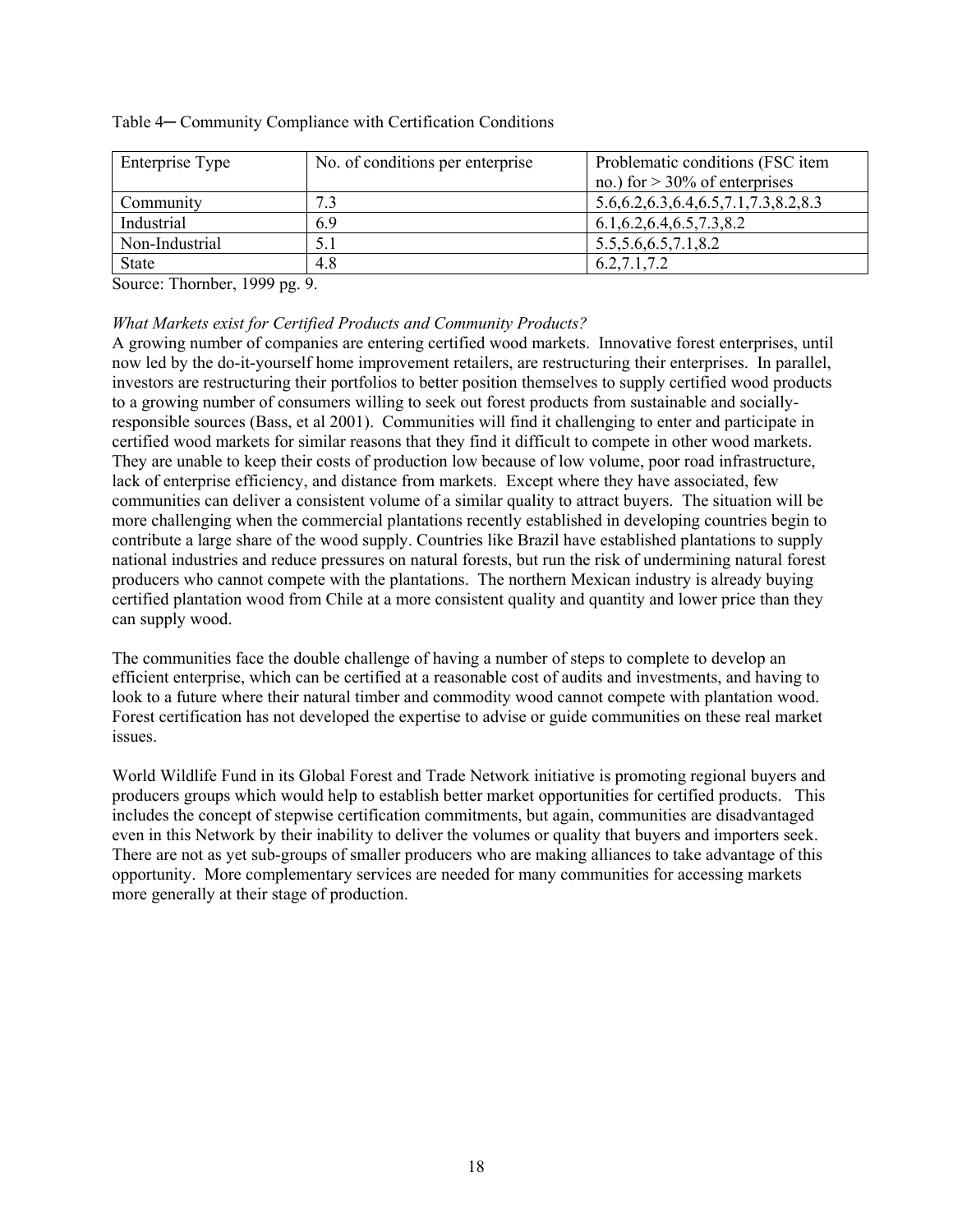<span id="page-25-0"></span>Box 8. Canadian Experience with the Costs of Certification

Most FSC and Canadian Standards Association (CSA) Sustainable Forest Management System certification involves forest industry and concession areas where Indigenous Peoples may provide contract services in management, logging and processing, and where the full cost of certification is borne by the industry. Only one First Nation has received a communal certification of forest practices on its reserve land, Pictou Landing in Nova Scotia, for 400 acres. Pictou Landing received grants from foundations to help cover the costs of certification. There are new joint ventures between Indigenous Peoples and industry, with the most radical experiment being Iisaak, a pilot joint venture in Clayoquot Sound, British Columbia, among the five communities of the *Nuu-chah-nulth* Nation, Weyerhaeuser, and investors for sustainable and certified logging of a concession area. Iisaak manages the concession area, formerly licensed to MacMillan Bloedel and transferred to Weyerhaeuser through a buy-out. The amount of timber cut has been drastically reduced on the concession area, raising serious issues about whether certification of high conservation value forests is possible in highly competitive commodity markets. Iisaak is diversifying to non-timber product lines and seeking payments for ecosystem services to offset their higher costs.

Another initiative which may encourage Indigenous and non-Indigenous communities to seek certification is a community forest pilot project in British Columbia. Community tenures are designed to enable communities to become stewards and managers of public lands that would otherwise be industrial concessions. These licenses may give communities a greater share of economic benefits which would allow them to cover the costs of certification. With this increased control over their forest resources, these communities will have to bear the cost of becoming and staying certified on forests recognized as theirs, or show a profit in joint ventures where certification costs can be significant. *Source:* Smith and Ross, 2002; Bombay 2002 [www.nafafrestry.org.](http://www.nafaforestry.org/)

### *Whose Standards Determine Good Community Enterprise Practice?*

Another issue that is coming under more discussion is the standards for measuring good community enterprise practice. In a highly heterogeneous environment, certification bodies have developed tailored criteria to evaluate community enterprises that in many cases were far from the level of efficiency that an integrated wood business needs to ensure a consistent supply of wood with a minimum standard of quality and quantity. This has not been easy, given the heterogeneity of community organization and the varied cultural models shaping community decision-making and choices.

Critics argue that certification bodies and the technical professionals hired by communities and NGOs to carry out the recommended studies and monitoring activities can become blinded to the real objectives of community forestry in the concern to maintain some minimum criteria and standards. Rather than seeking to foster the community forestry model that ensures a forest a long-term stewardship by a committed local stakeholder, certifiers can impose external standards and management models on communities, with the unexpected impact of permanently stunting the growth of that local community and enterprise (van Dam, 2002). While entering into a process of certification can gain a community a long-term financial and technical commitment from donors and NGOs or government to provide technical support and services, and to mitigate the costs of developing a viable enterprise, it can also create a situation of dependency that limits the self-development and future viability of that enterprise. Limited analysis has been carried out of this risk, although there are a series of anecdotes in the case studies (Soza, 2002, Markopoulos, et al, 1999, and 1998).

There are some documented examples of these problems for certification, which also emerge in the case studies annexed to this report. In Honduras, certifiers were brought in to evaluate and certify a donorfacilitated, cooperative timber harvesting enterprise made up of scattered producer groups trained to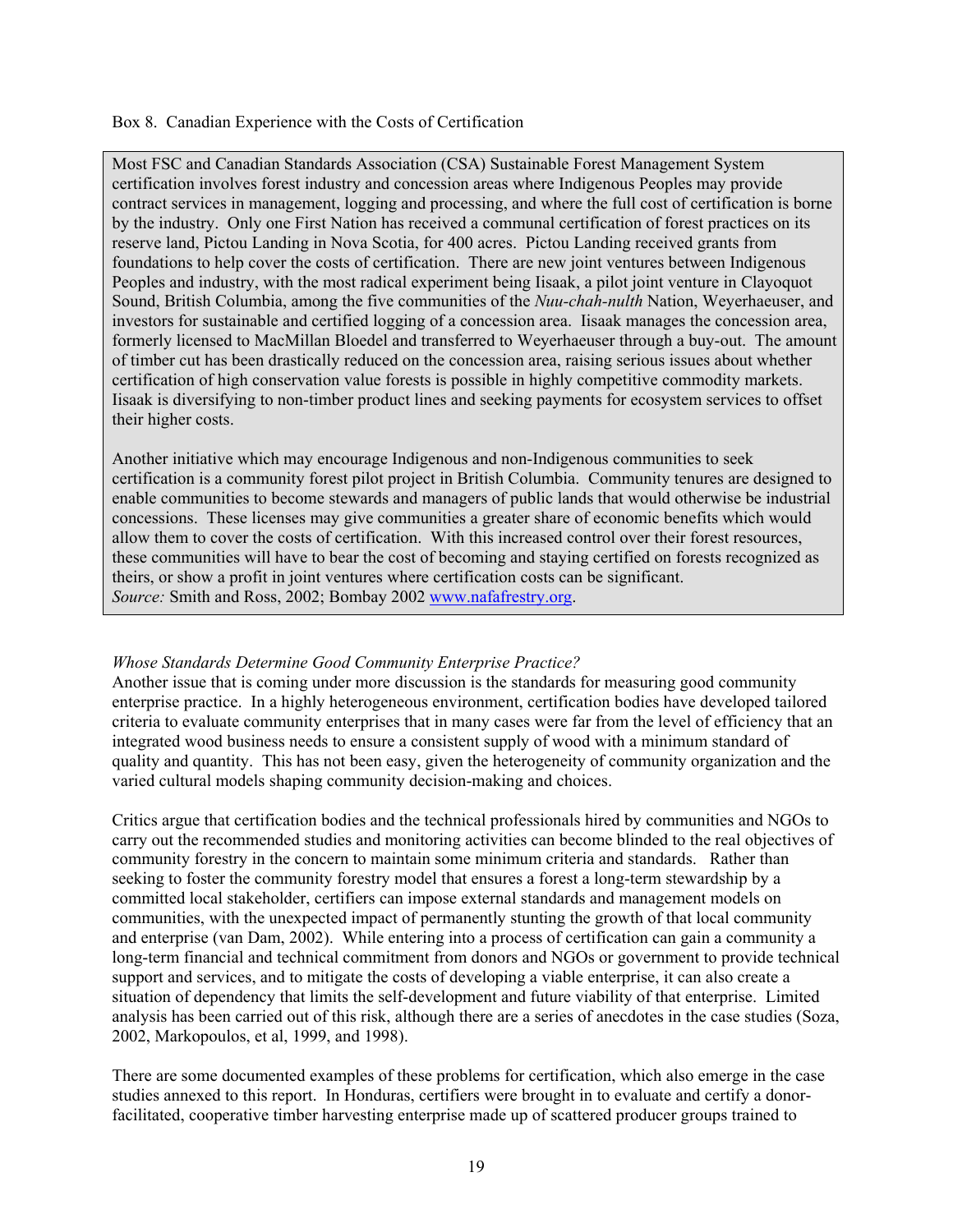harvest tropical timber sustainability in the agricultural frontier. The producer groups harvest assigned forest blocks manually and sell their timber to the cooperative, who sells the resawn wood to private companies, one of whom is a supplier of certified furniture wood to the export market. Faced with a complex social environment, the certifiers applied the participation principle of FSC by requiring the producer groups to consult with the larger community in which they lived regarding detailed aspects of the timber enterprise. The result was a confused social interaction with other community members who have limited understanding of the enterprise and little rapport with the producers. The outside standards for participation at this stage in the enterprise has been a weakening element, rather than helping the enterprise to grow (Markopoulos 1999). This experience has remained heavily donor supported and has not led to any replication elsewhere in Honduras. Despite the existence of at least 50 other community forest enterprises in Honduras, there are no other certified enterprises.

In Mexico, a community with a southern temperate pine-oak forest that had historically become oak dominant due to high grading by Mexican industry was encouraged by certifiers to adopt forest management standards to retain larger percentages of oaks for ecological values. In contrast, the community is interested in returning the forest to its pre-high grade state (Markopoulos 1999). The community was also asked to carry out marketing studies as conditions of certification, which have been questioned as the appropriate intervention or design at this stage of the community enterprise's development.

FSC-certified communities in the Maya Biosphere Reserve in Guatemala have been encouraged to rapidly scale up their operations through capital investments to increase their harvesting capacity, but without a clear evaluation of the alternative choices to scale up while considering other potential community investments (Soza 2002; Martin 2002). Similar donor programs are considering scaling up of community enterprises to a pre-determined project standard, without any clear assurance that this is the best decision for the community (Sundberg 1998; Bass 2001). Communities have also been the subject of considerable technical assistance by the key conservation and development agencies working in the Petén, including Care International, the Central America Center for Tropical Agriculture Research and Extension (CATIE), and Conservation International, each of whom enter the dialogue with specific views about what is sustainable forest management and what is "traditional Indigenous resource management practice" (Sundberg 1998). This leads to divergent NGO recommendations in different communities and questionable recommendations to modify local practices towards a sustainable community management ideal that may not reflect market opportunities or producers' experience.

The "whose standards" issue is complicated by the fact that many countries have forest regulatory policies and frameworks which are not necessarily appropriate to community-scale enterprises. For example, Native American enterprises in the United States and Mexican Indigenous community enterprises in the southern states both face situations in which their local forest economy makes compliance with national or state regulatory standards incompatible with their scale of operation. Environmental impact regulations and forest management standard regulations impose barriers to their sustainable development, by demanding large investments in forest management studies that do not yield commensurate returns in the ecosystem balance or make sense given the higher priority of other community basic needs. Critical analyses in many countries conclude that societies seeking environmental sustainability would be better served to level the playing field for communities, recognize the integral link between enterprise and the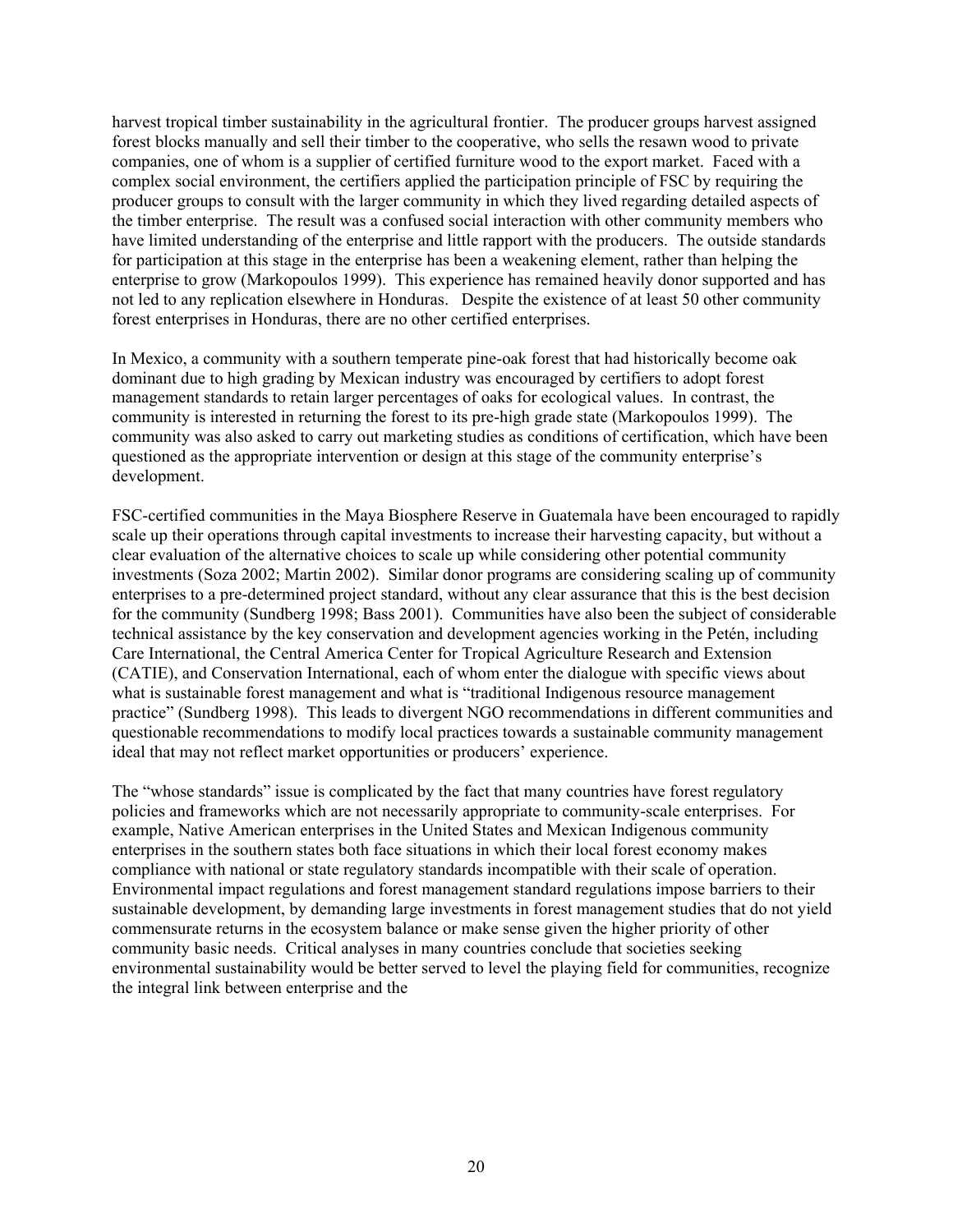#### Box 9. NPPFRDC Philippines Forest Cooperative

The NPPFRDC was awarded tenurial rights over 14,800 hectares of forestlands on the island of Mindanao in December 1996. These lands were formerly under national ownership and part of a 26,000 hectare concession, which expired in 1994 and was handed over the to Department of Natural Resources in the Environment and Natural Resources Ministry. Seventy-five percent of the area is second growth forest, 5 percent is old growth, 7 percent is plantations, and 10 percent is agro-forestry and grasslands. The cooperative has been given a 25-year tenure right over the 14,800 hectares, conserving all of the old growth area as a permanent protection area with working plans for the remainder.

The cooperative has a management plan which includes reforestation, agro-forestry, sustainable timber harvesting, diversification of livelihood strategies. The annual allowable cut approved by the government is about 50 percent of that requested by the cooperative. This translates into a five-year plan of annually harvesting 300 hectares of adequately stocked forest and 100 hectares of existing plantations. The working plans move the cooperative toward greater dependence over time on plantations, rather than natural forests.

The cooperative is a very new organization, and the operation is supervised and managed by a set of department directors under a General Manager, most of whom are former employees of the concession. The whole operation works under a Board of Directors.

The initiative has considerable promise and provides an important solution to generating livelihoods for the upland settlers and resident indigenous populations in the degraded forest areas. The main issues for moving forward are the tenurial rights of communities and settlers in the forest estate and the decisionmaking authority and power of the community members in the community forestry enterprise scheme. *Source:* NPPFRDC Public Certification Summary Report, 2002, http://www.smartwood.org .

community structure, and assist them to manage their forests over the long-term rather than imposing costly regulations that just make it harder for them to survive. When forest certification takes national standards as the minimum criteria, only communities with an assured higher-value market for their products can thrive. Few such communities currently exist.

There are numerous sub-issues for which certifiers currently have very little guidance. How much community generation of employment is acceptably "efficient"? How much participation should an enterprise promise with its owner communities, given the different levels of awareness and education among community members and the real dangers of demagoguery from traditional leaders? What is the minimum knowledge base that a community professional needs to undertake studies that are currently contracted outside? How much attention should a community pay to scaling up or modernizing its processing and harvesting operations relative to investments in social and emergency needs? How essential is it for a community to monitor biodiversity, particularly in ecosystems not subject to logging during the frame of the audit or evaluation? Such decisions seem to ignore a prerogative better left to the communities themselves or to the communities and their potential investment or enterprise partners in the case of joint ventures. These issues are complicated by the fact that few certification bodies have entered into the complex world of community certification and there is limited expertise forming to provide good recommendations to communities. Simply including a social scientist or marketing specialist on a certification evaluation team does not in any way assure the community it will receive good advice, as mainstream development experience has shown clearly. Should a much larger cohort of communities enter the certification process, the problems are likely to proliferate.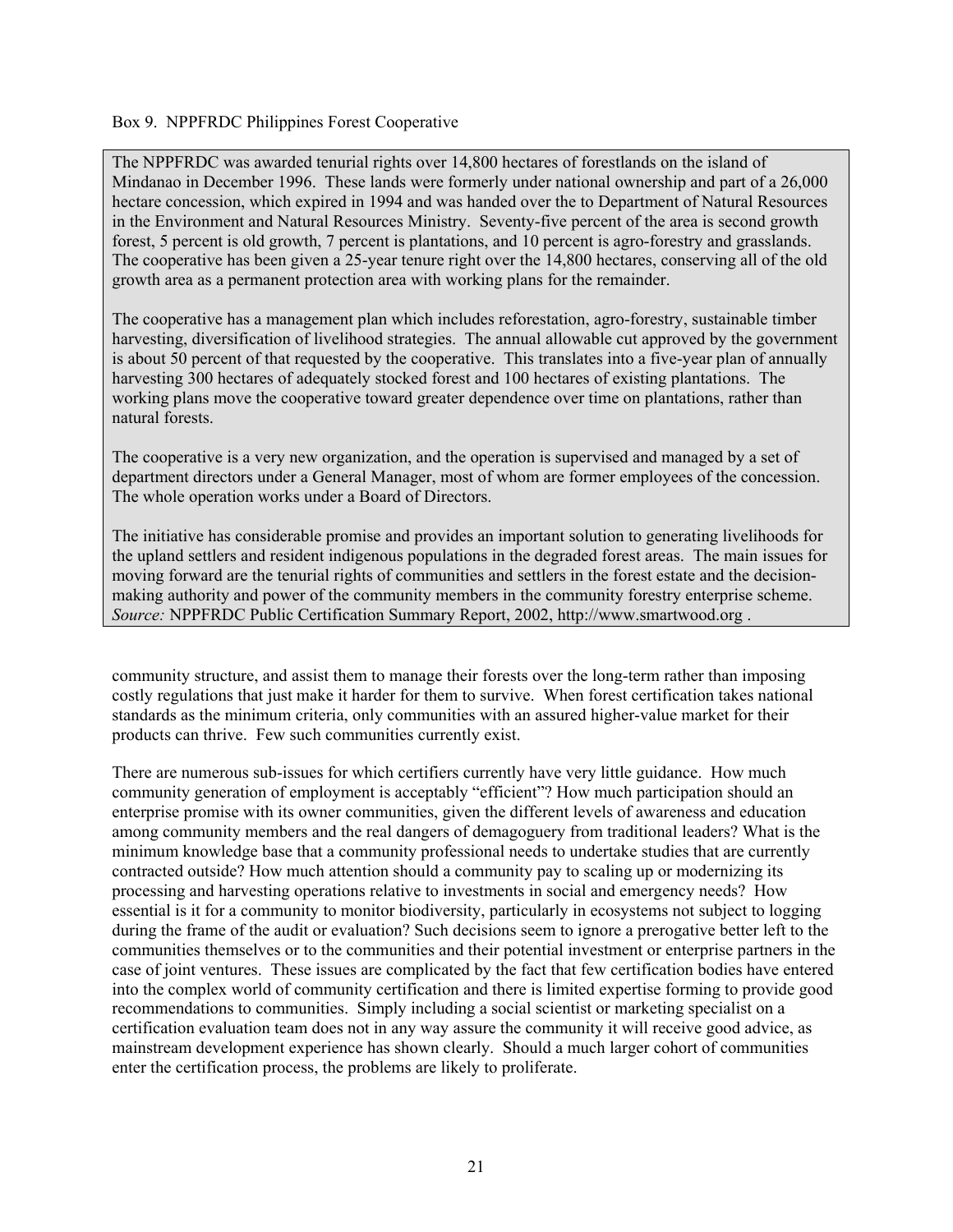<span id="page-28-0"></span>Box 10. Challenges for Native American enterprise certification in the USA

Preliminary findings from the evaluation initiative to carry out a joint assessment of tribal enterprises with FSC and SFI certifiers indicate that 12 of the 30 tribes evaluated are expected to be able to comply with FSC criteria, but none with SFI, given their limited documentation records. The majority of tribes surveyed expressed a preference for FSC as a scheme for its greater interest in social and environmental concerns and longer-term perspective but a quarter were concerned that the mills to whom they would sell products were all SFI certified. The main differences in forest management assessment of tribe noncompliance were in the assessment of management planning (FSC rated lower), evidence of ecosystem reserves (SFI did not rate), capacity and personnel (FSC rated lower), administration (SFI rated lower), and forest access (SFI did not rate). Six tribes are moving forward with full FSC assessment.

The costs of forest certification are not attractive to tribes, however, and until now, only three tribal enterprises have been certified, the Hoopa Valley (1999), Stockbridge Munsee (1999), and the Menomonee (1996) with 34,836, 6,313, and 234,951 acres respectively. Barriers are many. No tribes can produce the documentation required by the SFI scheme so none are seeking certification through any other scheme than FSC. FSC guidelines mirror US regulatory standards and require expensive studies and inventories by qualified professionals prior to thinning or other silvicultural intervention, taxing scarce tribal budgets and leading tribes to employ outsiders rather than encourage their own foresters. FSC criteria are not sensitive to the high value tribal enterprises place on creating local employment and dictate efficiency measures that reduce rather than expand employment opportunities on the reservations. Certification standards require a higher level of organizational efficiency than most tribal enterprises, and committing to a program of stepwise improvements may also conflict with tribal governance and community dynamics. Many tribes have difficult forest tenure patterns, with many subdivided parcels of allotted or fee lands throughout the reservation, making audits and evaluations too expensive for the return on the enterprise. FSC standards are not appropriate to many of the NTFP collection practices and where collection extends outside of tribal lands to public lands where tribal members have collection rights, this complicates certification.

The Inter-Tribal Timber Council has been evaluating alternatives to forest certification, which are more appropriate to tribal needs and interests, such as setting of ethical standards with a "tribal" market logo or certification of NTFP collectors rather than specific forest management areas. ITC has recently submitted a public request to the federal government to assist all forest enterprises which are tribally owned to acquire certified status, with the understanding this will require some key adjustments in the current standards and criteria to accomplish, given the current gap.

*Source:* Mater and Price 2002; Jan Willem Jansens, personal communication.

### *Is Certification A Requirement for Community Forest Access?*

Related to the issue of "whose standards", is an issue around the use of forest certification as a minimum standard for community management of high-conservation value forests in countries addressing the problem of population settlements in forest areas that are priorities for biological conservation. Government and international conservation programs have been grappling with the "people and parks" issue, searching for a practical means to incorporate people and communities into conservation initiatives. Throughout Latin America, programs for biodiversity conservation are experimenting with linking community access to forests in protected areas and in the buffer zones of protected areas to forest certification. The community certification initiative in Guatemala's Petén region is extremely interesting because it was driven completely by government and international agencies as a means of creating objective criteria for allowing communities legal tenure access to forests in and around the Maya Biosphere Reserve. The 13 communities involved in the certification process in the Petén have all receive long-term tenure over concession areas in and around the Maya Biosphere Reserve conditioned on their becoming and staying certified for the duration of the concession (Soza 2002). The Lomerío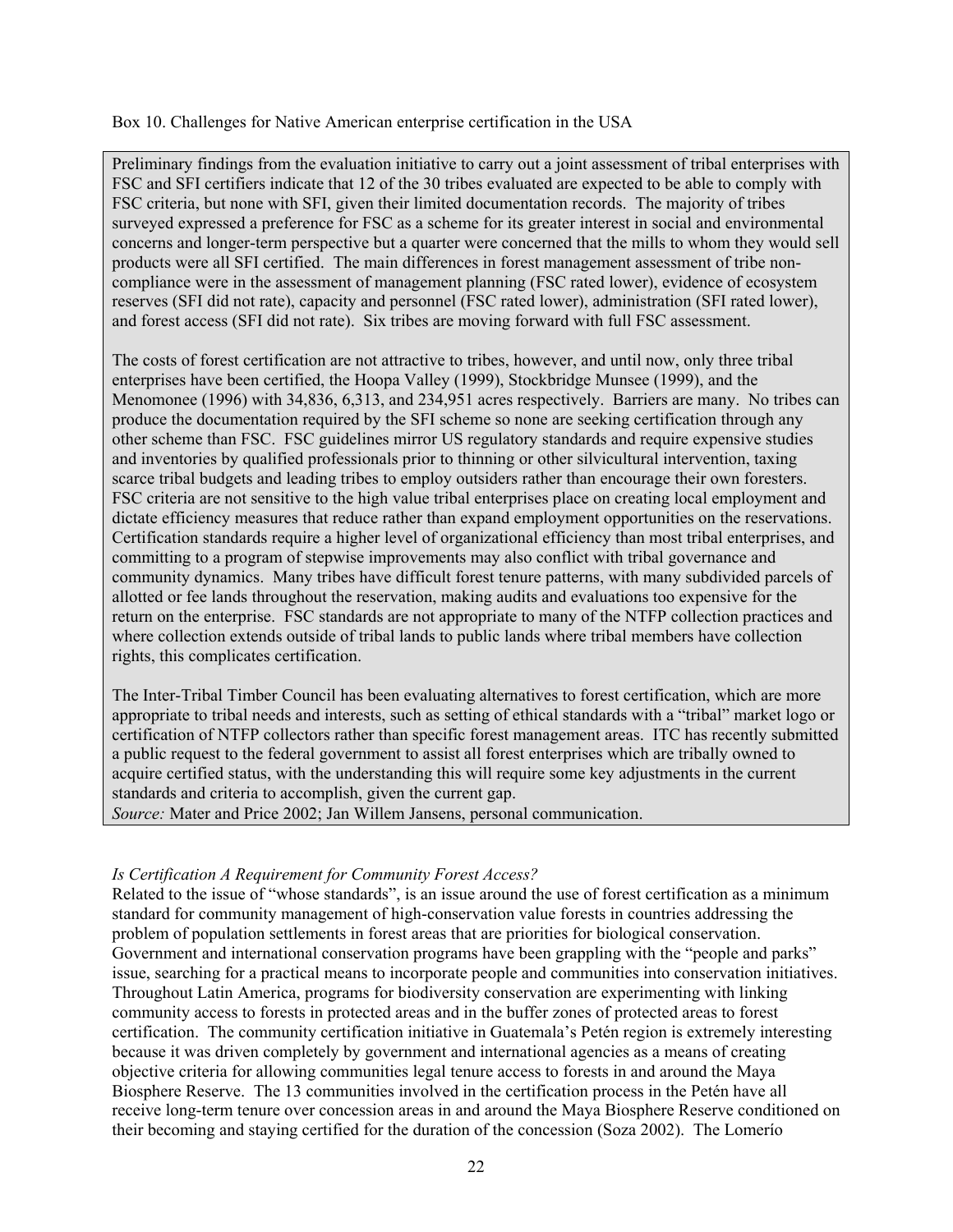enterprise of CICOL in lowland Bolivia also relied upon certification to provide a validation of Indigenous forest rights after the Bolivian reform was completed in 1996.

Box 11. The case of Guatemala: The Petén Maya Biosphere Reserves

There are 13 Mayan communities in the Maya Biosphere Reserve that are certified or in some stage of the certification process. After the Maya Biosphere Reserve was established in 1990 in an area of the Petén that had seven commercial logging concessions, a process began to integrate the resident communities into management. Community concessions were granted beginning in 1996, with forest certification as a condition of the long-term lease. The communities involved are legally established as cooperatives, anonymous societies, or associations, a result of the varied NGO philosophies and different population groupings.

Nine of the 13 have obtained their certification, with the initial evaluation paid by USAID and other donor funds. Given the newness of the forestry management enterprises, each community has had an extensive list of recommended actions identified during the evaluation and annual audits. These have been carried out only as donor resources were made available to cover all or part of their costs or as the scale of the enterprise permitted investment as part of the cost of operations. Most communities have passively entered the process of certification, in hopes of price premiums, but mainly because it is a precondition of long-term tenure access. Implementation of recommended actions is only carried out depending on the availability of subsidies or according to the cash flow of the forest operation.

Efforts to certify these communities face a real risk that community members will remain outsiders to the process, especially given the fact that most technical inputs for recommended actions are provided by NGOs and outside professionals with limited capacity-building of the enterprise members. The situation is improving as the state forestry agency now allows communities more choice of service provider, while initially each community was under the influence of a specific NGO funded by a particular donor. The main challenges at this stage are: (a) communities are increasingly diversifying their management for tourism and ecoagricultural goals as well as forestry, yet certification is primarily focused on timber, and only has limited coverage of non-wood forest product management—is it the relevant management tool? and (b) marketing strategies that provide optimal opportunities to a set of remote communities who need to achieve an economy of scale in selling products, but as long as only some of them are certified cannot supply to a single, certified buyer. *Source*: Soza 2002

While forest certification has had positive benefits for the communities in helping them evaluate their enterprise and develop skills, the communities are interested in certifying because it is a requirement they must meet to keep their tenure – and also exclude newcomers. There are therefore unresolved policy issues regarding who should pay the cost of certification. Communities argue that their stumpage and concession fees should discount the cost of certification, while government has assumed this is part of the cost of operation and within the capacity of community enterprises to absorb.

The application of forest certification as a pre-condition of tenure access in high-conservation value forests raises some profound questions of sovereignty and ownership. There are some critical studies of the Guatemala experience, which document a paternalistic relationship between supporting NGOs and conservation agencies and local communities. The situation varies from one part of the Biosphere to another, but the addition of an external measure like forest certification to the equation raises serious issues of community capacity-building and ownership. External evaluators recommend a series of business and forest management decisions and studies that are beyond the capacity of the communities to undertake without outside expertise. The locus of control lies with the forest professionals and technical NGOs (who are paid with donor funds to carry out or guide activities of the forest enterprises and carry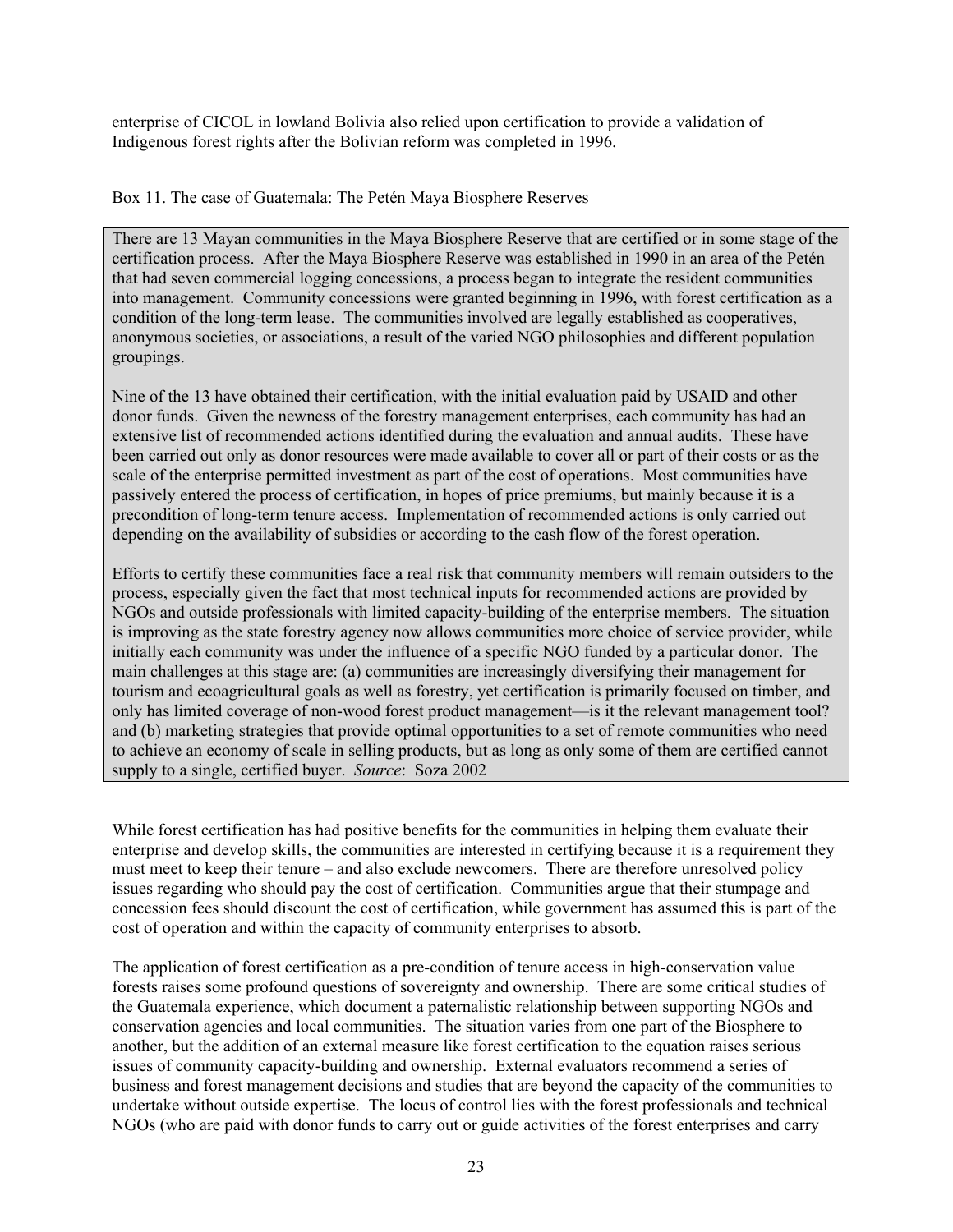no financial risk if their recommendations are unrealistic). Communities are highly aware that should they fail to remain certified, they risk losing their "concession" with the government. Experience in community forestry management elsewhere has taught that paternalism is a poor basis for community developmentand a poor basis for sustainability.<sup>1</sup> It is questionable that certification as a condition of resource access is a sound model for government or policy makers and flies in the face of trends towards recognition of local forest tenure rights and general devolution (White and Martin 2002).

<span id="page-30-0"></span> $\frac{1}{1}$ <sup>1</sup> In an on-going time series study of Native American tribes in the United States, Harvard University and the Udall Center at the University of Arizona have analyzed successful and unsuccessful tribes and found a strong coincidence of success factors: (1) effective local governing institutions, with a non-politized system to resolve disputes; (2) a bureaucracy that can get things done; (3) economic strategies that match contemporary indigenous culture; (4) a shift from reactive to proactive, strategic thinking, (5) leaders who are willing to take risks; a and (6) planning as sovereigns of their own future, not that of outsiders or government. (Jorgensen 2002) These mirror findings of other countries regarding the key lessons of community self-development.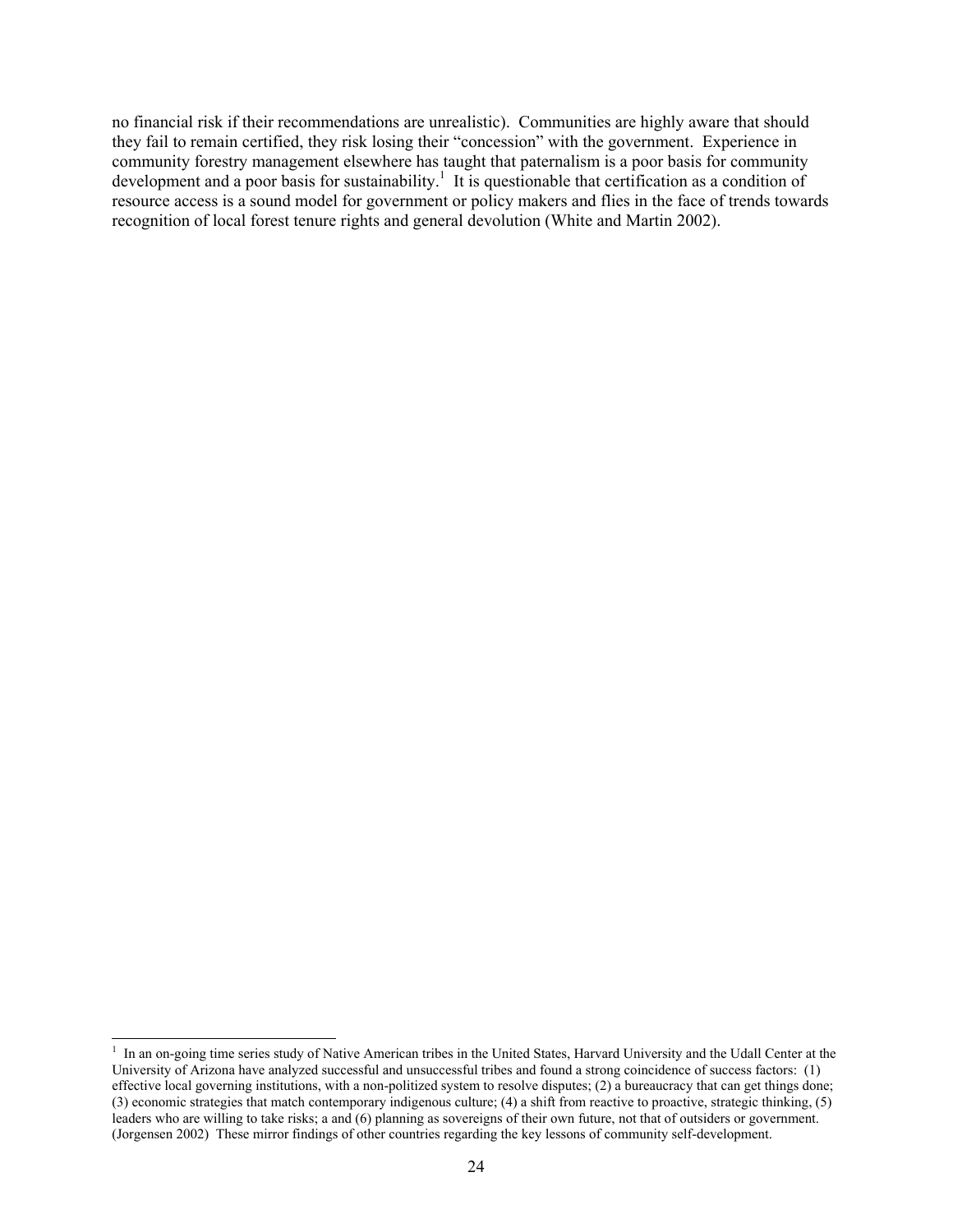### <span id="page-31-0"></span>III. IMPACTS AND ISSUES FOR COMMUNITIES WHO ARE STAKEHOLDERS IN THE CERTIFICATION OF FORESTS TO THIRD PARTIES

Certification has played a significant role in country dialogues over (a) the tenure rights of Indigenous Peoples and other forest dependent communities, (b) the appropriate benefit share between government, local people and companies for certified forest operations on public lands, and (c) employment conditions, and worker health and safety in both harvesting and processing operations.

Communities who are not the clients of forest certification have been affected in a number of ways mentioned in the earlier typology: as forest laborers and employees of industries, as forest dwellers or Indigenous forest peoples seeking recognition of their tenure and use rights over forests and products; as potential providers of technical services in forest harvesting and processing industries; or as suppliers or processors of forest products to companies that have a chain-of-custody certification. Reviews of the experience of certification to date document these impacts for specific case study areas or specific industries but there are no available statistics on the aggregate impact on forest communities from more secure tenure rights, improved incomes and working conditions, extent of new enterprise opportunities or training skills acquired.

#### *Impacts of Forest Certification on Community Relations and Workers*

There have been significant benefits for communities in industrial concession areas and as partners in certified forestry operations on private company lands in community relations and worker's rights. FSC standards require a participatory process of consultation with stakeholders, including affected communities. In developing countries, there are examples of positive impacts on employment and workers' conditions. In Brazil, Gethal provided compensation to communities in its timber areas for negative impacts on forest damage that affected their collection of rubber, Pau Rosa oil and Brazil nuts, as well as providing mapping and transportation facilities to gatherers to expand the areas they can reach. Klabin-Brazil established a series of indicators to improve the benefits and working conditions of subcontractors in its operations, so that there is currently little difference between the working conditions of permanent staff and subcontractors. Precious Woods and Gethal-Brazil have instituted a bank of hours policy with labor unions that enables workers to provide additional hours during the harvesting season and store up employment credits, enabling them to receive a salary during the off-season months when they need a stream of income. The policy has had the unexpected impact of increasing worker efficiency by 20% in the first two years of certification, encouraging some of the neighboring, but uncertified companies to adopt a similar policy in their own harvesting operations.

Brazil also has positive gains in worker safety. Since the certification of Madeireira Itacoatiara Ltda. in 1997, the company has had just one fatal logging accident, compared to the pre-certification average of 2 or 3 deaths per year. It is not clear how much community enterprises have improved in worker health and safety. Given the low investment in the operations, there is a wide range of variation. In Canada, the Iisaak enterprise in Clayoquot Sound has put a strong emphasis on employment generation, working conditions and health and safety. Because of its high visibility in the region as an innovative pilot, many of its management and working practices have been adopted by adjacent concessionaires. It has also transferred lessons to other Indigenous Peoples negotiating with companies and investors in other joint ventures (Findlay 2002; Iisaak 2002). The potential of forest certification to improve working conditions is quite high when examining data on the negative impacts of uncertified operations on Indigenous Peoples in Asia and Africa. In the past year, the timber industry in Sarawak has claimed the lives of 40 workers, while another 1,052 were injured. In the northern Congo basin, where 'pygmies' make up as much as one half of the work force in lumber camps, diseases such as malaria, yaws, ulcers, tuberculosis and jiggers are rife, but the companies discriminate against them providing them with far fewer facilities than to Bantu workers (Colchester 2001). This is an area requiring much more systematic study to document the changes and their coverage.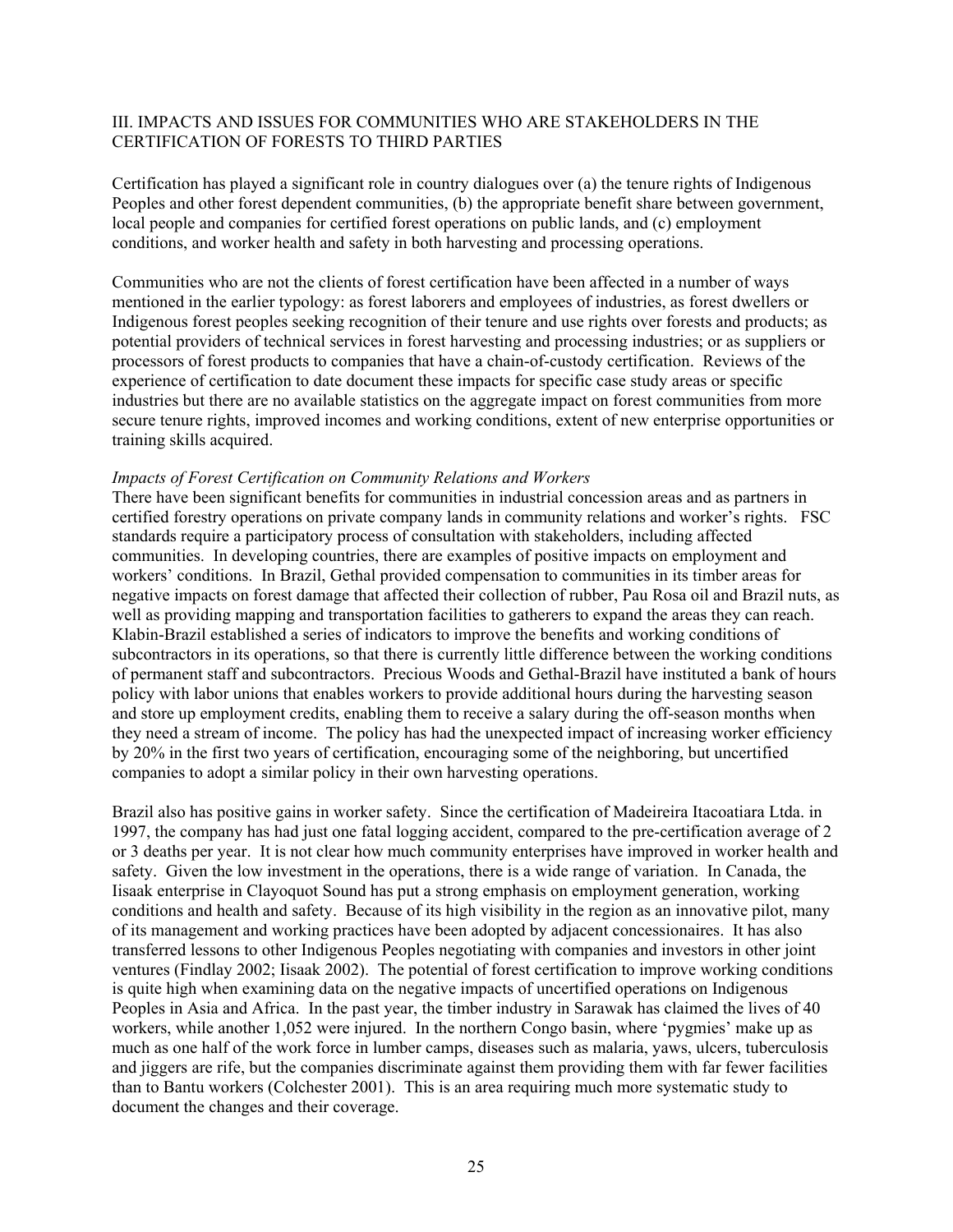<span id="page-32-0"></span>Not much is known about worker conditions and certified community-based enterprises in developing countries. Certified communities in Latin America have had training in these areas as part of the recommended actions and been provided standards for worker health and safety. Indigenous forest communities in Mexico and the United States are known for the strong cultural values placed on equitable community employment opportunities and these enterprises proportionately generate more jobs per dollar invested than non-Indigenous enterprises, but not much is documented on improvements in enterprise investments in worker health and safety. Vertically integrated Mexican enterprises in Oaxaca are known for their attention to pension funds for elderly community members and community payments of medical and severance packages for injured workers.

#### *Does Forest Certification Protect Indigenous and Community Rights?*

For the communities that do not engage in community-based forest enterprises, but who live in public forest lands being zoned by government for diverse use, forest certification can be an important instrument to demand that governments and industries respect the land and forest tenure rights of Indigenous Peoples and local communities. The FSC principles 2 and 3 establish the principles and criteria for tenure and use rights and respect for Indigenous Peoples (see Table 5). Other forest certification schemes such as SFI and PEFC do not assess indigenous and local community rights, an important distinction with FSC.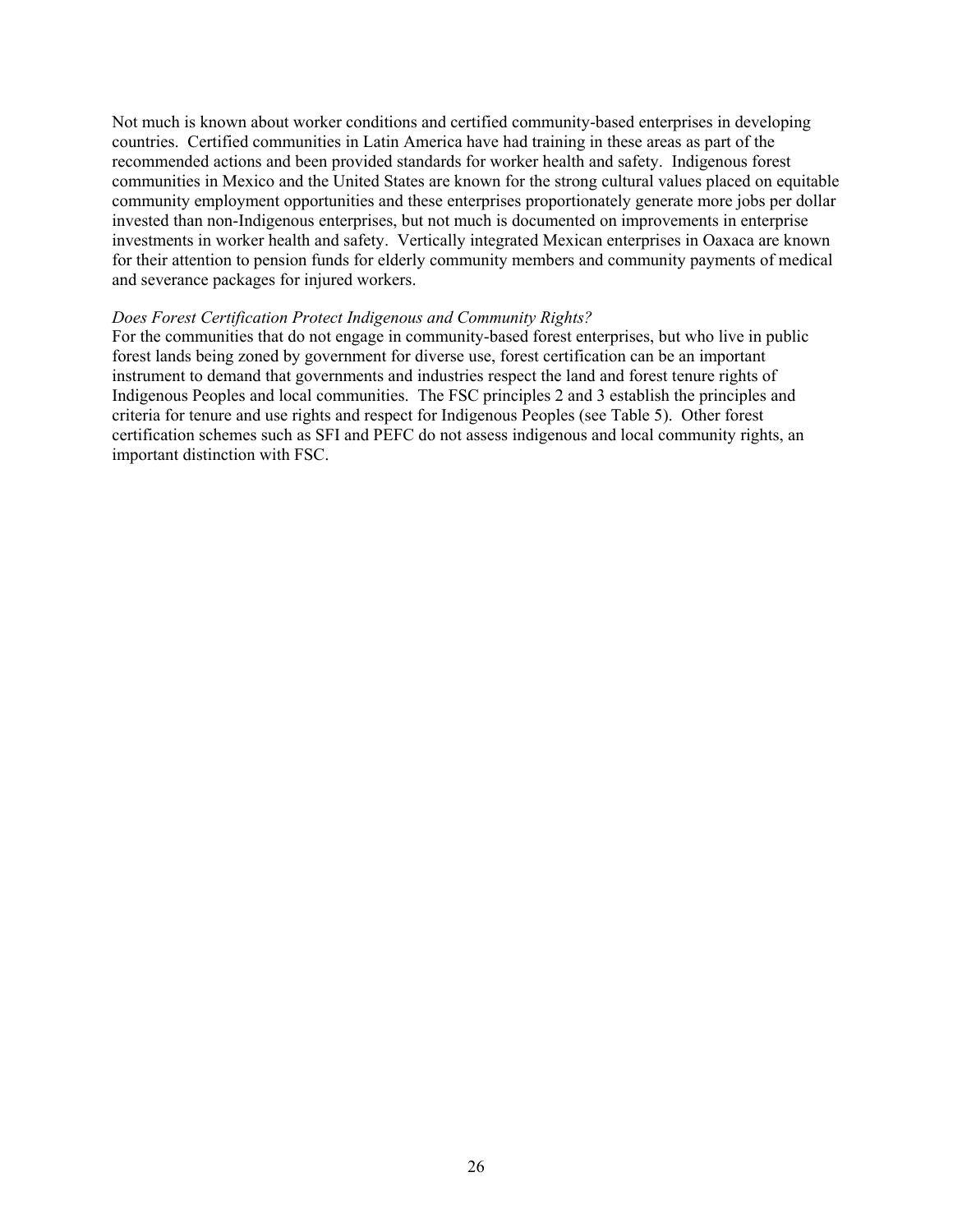Table 5— FSC Social Principles and Criteria (# 2 - # 5)

| Principle #2: Tenure and Use Rights and                                                                | Principle #4: Community Relations and Worker's Rights                                                              |
|--------------------------------------------------------------------------------------------------------|--------------------------------------------------------------------------------------------------------------------|
| Responsibilities                                                                                       | Forest management operations shall maintain or enhance the                                                         |
| 2.1 Long-term tenure and use rights to the land and                                                    | long-term social and economic well being of forest workers                                                         |
| forest resources shall be clearly defined, documented                                                  | and local communities.                                                                                             |
| and legally established.                                                                               |                                                                                                                    |
|                                                                                                        | 4.1 The communities within, or adjacent to, the forest                                                             |
| 2.2 Clear evidence of long-term forest use rights to                                                   | management area should be given opportunities for                                                                  |
| the land (e.g. land title, customary rights, or lease                                                  | employment, training, and other services.                                                                          |
| agreements) shall be demonstrated.                                                                     |                                                                                                                    |
|                                                                                                        | 4.2 Forest management should meet or exceed all                                                                    |
| 2.3 Local communities with legal or customary tenure                                                   | applicable laws and/or regulations covering health and safety                                                      |
| or use rights shall maintain control, to the extent                                                    | of employees and their families.                                                                                   |
| necessary to protect their rights or resources, over                                                   |                                                                                                                    |
| forest operations unless they delegate control with                                                    | 4.3 The rights of workers to organize and voluntarily                                                              |
| free and informed consent to other agencies.                                                           | negotiate with their employers shall be guaranteed as                                                              |
|                                                                                                        | outlined in Conventions 87 and 98 of the International Labor                                                       |
|                                                                                                        | Organization (ILO).                                                                                                |
| 2.4 Appropriate mechanisms shall be employed to<br>resolve disputes over tenure claims and use rights. |                                                                                                                    |
| The circumstances and status of any outstanding                                                        | 4.4 Management planning and operations shall incorporate                                                           |
| disputes will be explicitly considered in the                                                          | the results of evaluations of social impact. Consultations                                                         |
| certification evaluation. Disputes of substantial                                                      | shall be maintained with people and groups directly affected                                                       |
| magnitude involving a significant number of interests                                                  | by management operations.                                                                                          |
| will normally disqualify an operation from being                                                       |                                                                                                                    |
| certified.                                                                                             | 4.5 Appropriate mechanisms shall be employed for                                                                   |
|                                                                                                        | resolving grievances and for providing fair compensation in                                                        |
|                                                                                                        | the case of loss or damage affecting the legal or customary                                                        |
|                                                                                                        | rights, property, resources, or livelihoods of local peoples.                                                      |
|                                                                                                        | Measures shall be taken to avoid such loss or damage.                                                              |
| Principle #3: Indigenous Peoples' Rights                                                               | Principle $# 5$ : Benefits from the Forest                                                                         |
| 3.1 The legal and customary rights of Indigenous                                                       | Forest management operations shall encourage the efficient                                                         |
|                                                                                                        |                                                                                                                    |
|                                                                                                        |                                                                                                                    |
| Peoples to own, use and manage their lands,                                                            | use of the forest's multiple products and services to ensure                                                       |
| territories, and resources shall be recognized and                                                     | economic viability and a wide range of environmental and                                                           |
| respected.                                                                                             | social benefits.                                                                                                   |
|                                                                                                        |                                                                                                                    |
| 3.2 Indigenous Peoples shall control forest                                                            | 5.1 Forest management should strive toward economic                                                                |
| management on their lands and territories unless they                                                  | viability, while taking into account the full environmental,                                                       |
| delegate control with free and informed consent to                                                     | social, and operational costs of production, and ensuring                                                          |
| other agencies.                                                                                        | investments needed to maintain the ecological productivity                                                         |
|                                                                                                        | of the forest.                                                                                                     |
| 3.3 Forest management shall not threaten or diminish,                                                  |                                                                                                                    |
| either directly or indirectly, the resources or tenure                                                 | 5.2 Forest management and marketing operations should                                                              |
| rights of Indigenous Peoples.                                                                          | encourage the optimal use and local processing of the forest's                                                     |
|                                                                                                        | diversity of products.                                                                                             |
| 3.4 Sites of special cultural, ecological, economic or                                                 |                                                                                                                    |
| religious significance to Indigenous Peoples shall be                                                  | 5.3 Forest management should minimize waste associated                                                             |
| clearly identified in cooperation with such peoples,                                                   | with harvesting and on-site processing operations and avoid                                                        |
| and recognized and protected by forest managers.                                                       | damage to other forest resources.                                                                                  |
|                                                                                                        |                                                                                                                    |
| 3.5. Indigenous Peoples shall be compensated for the                                                   | 5.4 Forest management should strive to strengthen and                                                              |
| application of their traditional knowledge regarding                                                   | diversify the local economy, avoiding dependence on a                                                              |
| the use of forest species or management systems in                                                     | single forest product.                                                                                             |
| forest operations. This compensation shall be                                                          |                                                                                                                    |
| formally agreed upon with their free and informed<br>consent before forest operations commence.        | 5.5 Forest management operations shall recognize,<br>maintain, and, where appropriate, enhance the value of forest |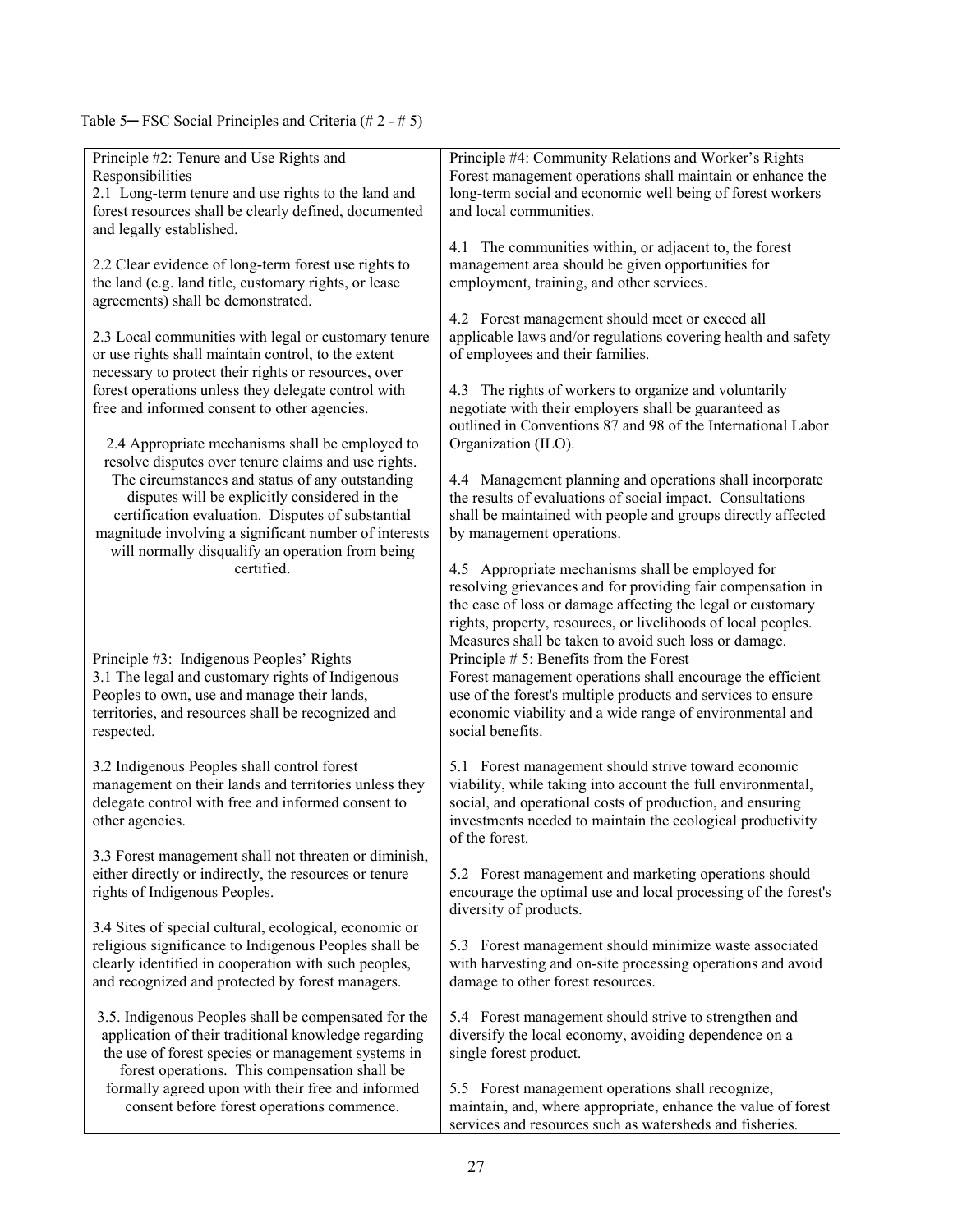These principles reflect a set of international values but also reflect the consumer's desire to purchase a product, which they understand to have been acquired without undermining the tenure rights of individuals and groups in the country or forest concerned. This presents a clear dilemma for the certifiers, since many of the forests in developing and some developed countries are the sites of complex and unresolved land tenure disputes. The participatory process applied in the evaluation and approval of a COC or FM certification provides public access to the evaluation report and a space for public and stakeholder questioning of the validity of the tenure claims made by the applicant. This has led to positive change in a number of instances: Sami reindeer herders have pursued their rights to access public and private forest lands in Sweden, where 43% of the productive forest land is currently certified (Meeks 2001); consultations between Algonquins in La Verendrye Wildlife Reserve in Quebec with the statefinanced company, Domtar, and other companies in the Barriere Lake area have led to a tri-lateral agreement that has recognized important usufruct and historical trapping, fishing and collection areas within the reserve and opens the path for greater sharing of benefits and power with the Indigenous Peoples within the reserve (Meeks 2001). This and similar negotiations have led to a proliferation of joint ventures, where Indigenous Peoples have established forest contracting services, with financing from the forest industry, banks, and government business development funds, as well as gaining recognition of important traditional use rights in forest concession areas.

Box 12. Sami Reindeer Herders in Swedish Forests

The importance of FSC certification as a catalyst of dialogue between government and Indigenous Peoples with traditional forest-based economies is exemplified in the case of the Sami Reindeer herders in Scandinavia. Public forest management plans for recreational and commercial concession areas in Sweden have taken into account the traditional rights of Sami herders in preserving their access to public forests for summer and winter grazing. FSC certification of Swedish forests has created a broader dialogue on the tenure rights of Sami herders, particularly in the smallholder forests adjacent to public forest lands, which are also within the Sami herders' traditional grazing paths. The dialogue is still in process and has been rocky. Some smallholders have contested the access rights of Sami herders, responding to the fact that Swedish law places the onus on Sami herders to show documentation of their traditional rights, both when defending rights vis-a-vis the State and visa-vis private land owners. The existence of the FSC forest certification scheme has provided much greater visibility to the issue in Sweden and allowed herders to protect their access to public forests. Until now, it has not ensured their access to forests under private ownership, for which court cases are pending against Sami herders, but the Sami have joined other Indigenous Peoples in FSC and other international fora to lobby for recognition of their traditional use rights to forests more broadly. Thus far, the FSC scheme has been effective in raising the issue in national dialogues, but has not affected national legal or policy frameworks. Finnish forest owners have been more attracted to the PEFC scheme, because of its greater recognition of the sovereignty of national laws. *Source*: Meeks, 2001.

On the other hand, debates are active in Indonesia and Malaysia over the validity of certification of COC and FM certification of forest industries in public commercial concession areas with disputed land tenure rights involving local communities, some of whom self-identify as Indigenous Peoples. Forest certifiers face the difficulty of making judgments on principles 2 and 3 in the absence of national policies or legal frameworks that provide adequate direction to resolve these disputes. Critics of these certifications argue that FSC principles should be guided by international law, which clearly recognizes collective rights as expressed by groups identifying themselves as Indigenous Peoples. "International law regarding Indigenous people is unique in a number of respects, perhaps the most important being that it recognizes **collective** rights. It thus asserts the authority of the Indigenous **group** to own land and other resources enter into negotiations and regulate the affairs of its members in line with customary laws, which may be quite different to national laws. External agencies should thus accept not only that Indigenous peoples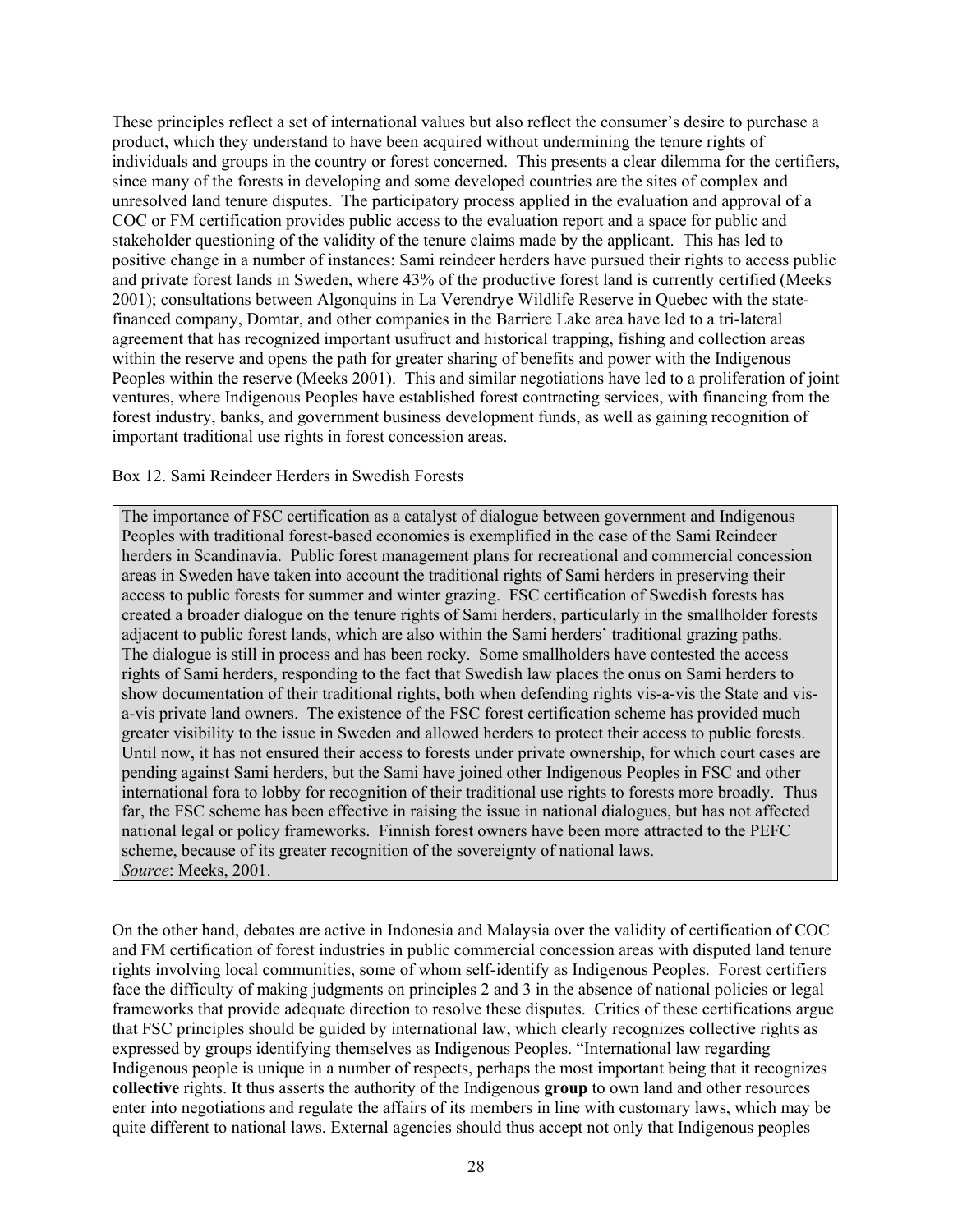rightfully have a say in their own futures but that they be permitted and encouraged to express their views and make their decisions according to their own processes and through their own institutions." (Colchester 2001)

National standard setting initiatives in Malaysia and Indonesia are also criticized because they have involved NGOs and other members of social movements within the process of discussions, but established criteria and standards which did not match the goals or criteria of these stakeholders. There are strong movements in international fora to recognize Indigenous tenure rights in a large area of forests where this has not happened.

The issue is complex and the subject of considerable internal debate in the accreditation bodies. The German Technical Assistance Agency's five-year Forest Certification Project's online newsletter has a good summary of some of the current dialogue and the voiced concern that Forest Certification should not legitimate poor policies in countries, which have not resolved land tenure and other controversial issues. "In the dialogue that followed both FSC and LEI have strongly emphasized their agreement with the environmental NGOs that certificates of good forest management must not, in the words of Tim Synnott, FSC Forest Policy Director, "be used to give false legitimacy to any national system that needs serious revisions". Certification should not hinder change, on the contrary, Dradjad Wibowo, Executive Director of LEI, specifically confirmed LEI's "strongest commitment possible for tenurial reform" in Indonesia."

Where forest certification has serious limitations is in its focus on a particular COC or FM certificate, preventing certification bodies from addressing the broader landscape questions. Unless certifiers operate in a context in which the broader landscape issues have been well defined, it is impossible for them to evaluate the social or environmental principles related to the delineation of a particular forest as commercial concession area or the domain of a government or private sector industrial-scale enterprise. Unless there is a visible dispute, certifiers are likely to certify the status quo, for better or for worse.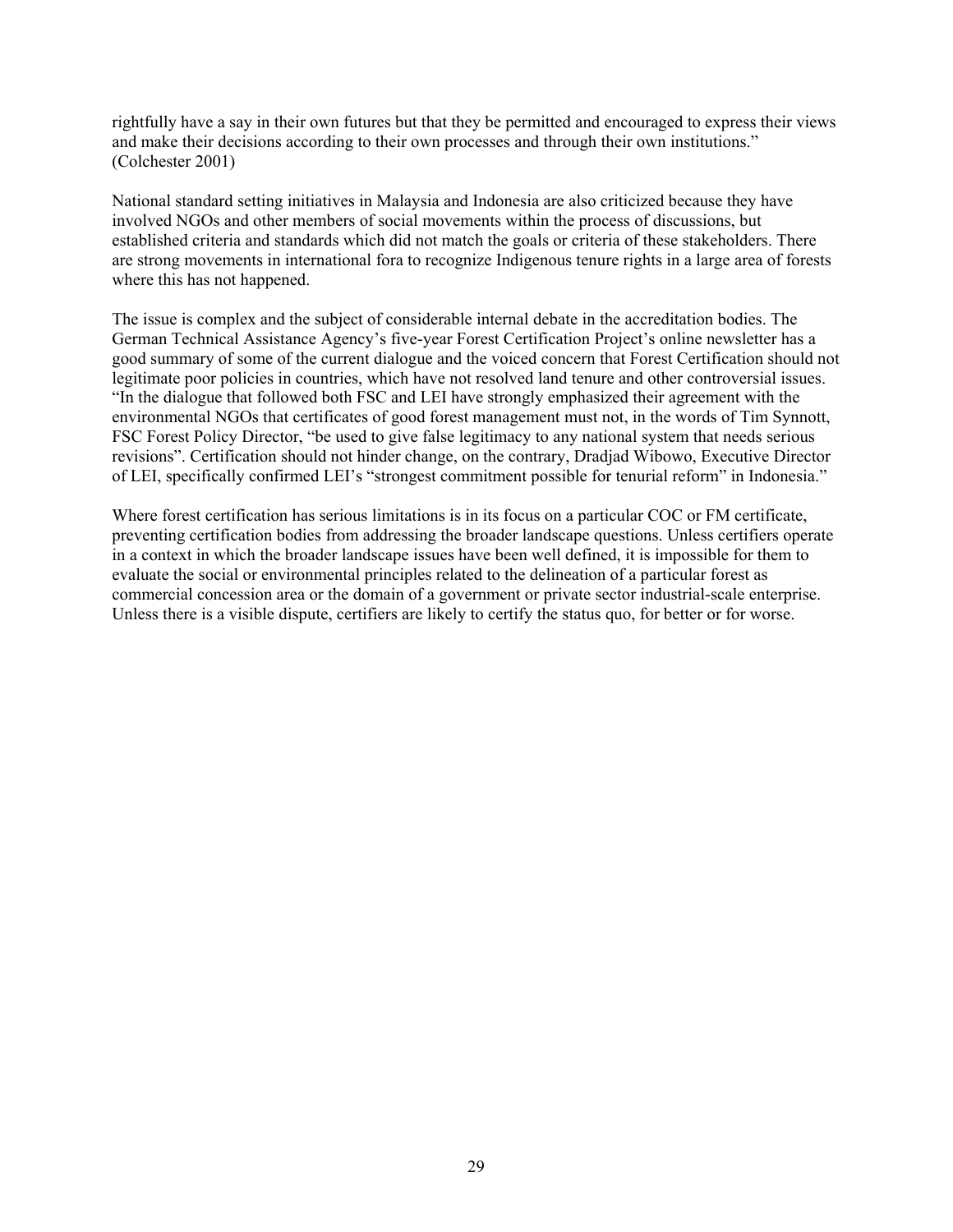### <span id="page-36-0"></span>IV. ISSUES FOR COMMUNITIES WHERE THERE IS NO CURRENT POTENTIAL FOR **CERTIFICATION**

While there have been significant gains in the certification of community enterprises, with highly dedicated efforts by Smartwood and its national affiliates and more limited experiences by SGS-Qualifor, the current trajectory for community certification remains limited. The extent of community forest ownership is expanding rapidly at the global level, with important implications for sustainable forest management. Forest communities are increasingly significant players in the forest sector with at least a quarter of the developing countries' forests community owned or managed (White and Martin 2002). The scale is enormous. Looking at 24 of the 30 most forest-rich countries for which tenure data exist, communities own or administer 377 million hectares out of 3.6 billion (11%). Excluding the developed countries from this list (where government ownership is greater, USA, Canada, etc.), the percentage of forests under community management jumps to 25 percent. Indigenous forest communities are increasing their efforts to gain legal recognition of their land and forest rights, at the same time that governments are seeking to devolve responsibility for forest management to local government and local people. The current situation reflects a doubling of area under community ownership or administration in the last 15 years and analysts predict that the percentage of forests under community ownership or administration will double again within the next fifteen years to nearly 800 million hectares.

The nature of community forest management and community forest enterprises is also diverse. Some Indigenous Peoples maintain a long historical relationship with a forest, which is currently changing due to accommodations to outsiders and to their own population growth. Some communities, as in India, Indonesia or Nepal, have a long history of forest management, even in cases where formal tenure recognition and creation of a commercial enterprise may be recent. Other communities have only recently acquired tenure rights and formed forest-based enterprises over the past ten to thirty years, and are in the early stages of forest management and enterprise development.

Forest certification was conceived as a response to a problem of large-scale industrial forest harvesting, not as a response to community forestry. The policy makers and international environmental movements have not systematically analyzed the relationship between the forest certification movement and community forestry. It is timely to pose the question of whether and how forest certification supports community forestry and how expansion of forest certification will affect the playing field for forest communities.

It is important to begin to fill a balance sheet, however, of the overall impact that is likely if forest certification moves in its current direction. This is important because governments and international organizations are increasingly placing their hopes for sustainable forestry into the certification mechanism. It is also important because significant quantities of resources are being channeled by donors and government programs to community certification, based on ambitious objectives that may not be realized. Finally, it is important because communities around the world will face increasing competition as they enter forest product markets, and forest certification can affect their position in the marketplace if it becomes a trade barrier. This is not far-fetched. Several Latin American governments are debating whether to adopt a policy of only procuring certified wood from their suppliers to set a positive example. If Mexico adopts this policy only to purchase the bulk of its wood from a few large industries and Chilean or other plantation markets, this runs counter to the Mexican policy to recognize and support the potential of the 80% of forests under communal management.

Governments and international policy makers, including Multilateral Financial Institutions, promote forest certification for its political and regulatory value, as a credible and cost-effective proxy to indicate that a forest or industry is sustainable managed. The newest draft of the World Bank's forest safeguard policy directive ties investment decisions in commercial operations to evidence of third-party certification. IBAMA in Brazil would like all concessions and enterprises to be certified. If the political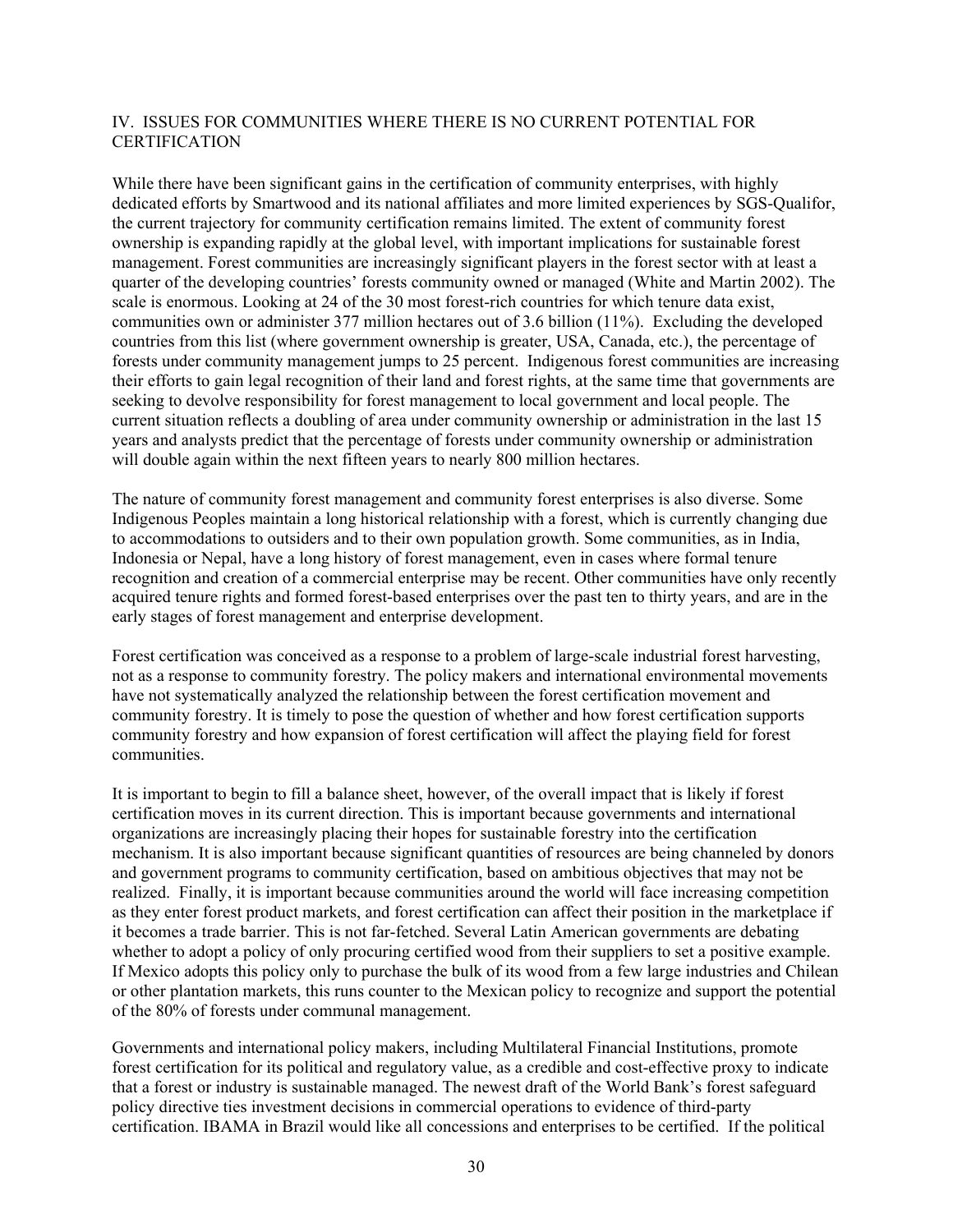<span id="page-37-0"></span>objective increases in importance, it is possible that forest certification will cease to be a voluntary mechanism, and become a mandatory standard of international trade. International conservation organizations and environmental agencies responsible for establishing and overseeing national protected areas systems are becoming attracted to forest certification as a potential measure of community performance to condition community access to the world's forest estate.

### *How Many Communities are Likely to be Certified?*

Even with the simplification of procedures and criteria for small-scale enterprises, how many communities are eligible to be certified, among those forest dwellers and adjacent rural poor whose livelihoods have traditionally depended upon access to forest, and are expanding their responsibilities and rights to forest resources? If the current number of 49 communities triples or quadruples in the next decade and the area under certified community forest management doubles or quadruples to 200 communities in 5 million hectares, this would be a significant increase given current trends. But this figure is relatively insignificant relative to the 377 million hectares of forest currently in community ownership or administration, or the anticipated 7-800 million hectares that will be in community control during the same period. Communities currently manage 10-12 million hectares of forest under Joint Forest Management in India, 2-3 million hectares in Nepal under CFM, 100 Million hectares in Indigenous reserves in Brazil and another 20-30 million each in Bolivia, Peru, and Colombia. (White and Martin 2002) There are significant community forest areas in Vietnam, Thailand, Laos, Central America, Tanzania, Uganda, and Congo in sub-Saharan Africa, and 16 million hectares of U.S. Native American tribal forests. The province of British Colombia is experimenting with Community Forest Agreements (CFAs) in public lands, which would allow long-term community administration and tenure. Indigenous Peoples in Canada could possibly therefore be seeking forest certification in large numbers, many of them with little enterprise capacity and professional know-how.

What does the world of forestry look like juxtaposed with the world of forest certification, now and as projected over the next decade or two? The chart below maps several categories of forests based on the above figures and the figures on forest certification.



If it is assumed from past history that FSC is the only scheme that is likely to include community operations, because of its strong social focus and donor support, what is the likely situation in two more decades of FSC certification? It is known that the share of certificates and certified areas under community enterprises has dropped over the decade. Since 1999, the number of FSC certificates that are communal has stayed about 25% of total certificates, and the area of communal certification is about 3.5% of the total 30 million hectares. Extended to all hectarage under any certification scheme, the 3.5% drops to less than 1 % worldwide, if all 108 million hectares certified so far are included.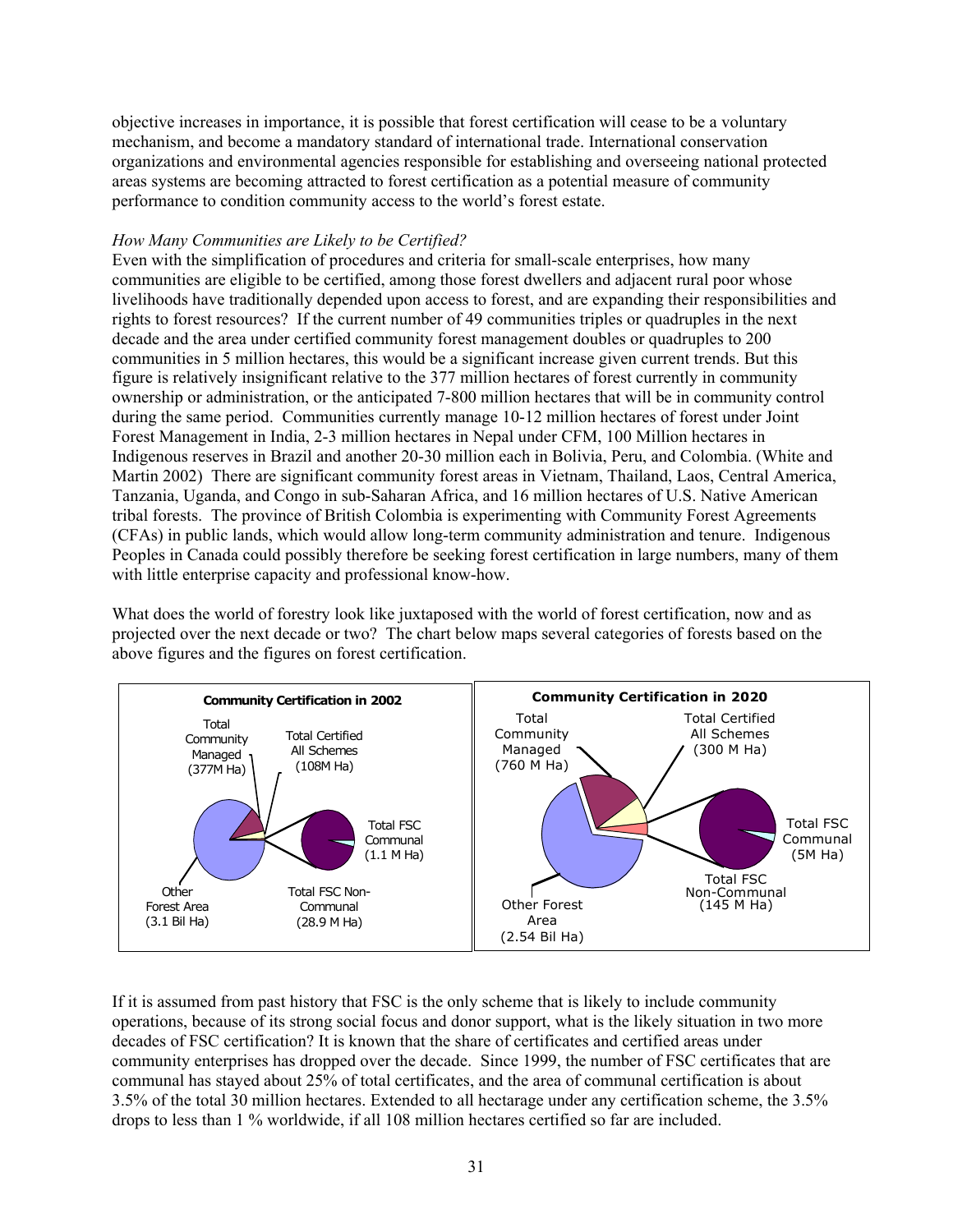If Brazil, Bolivia, Peru, Mexico, Guatemala, Honduras, Nicaragua, and Ecuador begin to certify Indigenous and campesino areas currently targeted by donors and governments for technical support, the total community areas certified in Latin America alone could reach 5% of the current area, but will more likely fall to less than 1% as public and private industrial and smallholder area certified expands in parallel. As a percent of the world's area under community management or ownership (conservatively 377 million hectares) this is only 1.1% of community forests. If the world's community-managed areas doubles to 760 million hectares, the certified portion of that area in 2020 could be only 0.5%.

There are many reasons why so few forest communities are in a position to certify their forest management and develop more formal forestry enterprises. In many cases, policy and regulatory frameworks preclude their access to timber harvesting and wood processing operations. In others, the problem is a lack of capital or markets to develop a commercial enterprise or to guarantee a significant share of the retail price for their timber and non-wood forest products. Few community members have training or skills that enable them to assume sophisticated technical responsibilities. The finding of a global review of markets for forest communities reveals that there are many barriers to community forestry. A more level playing field would open extensive opportunities "where communities have competitive advantages, secure tenure rights and established organizations, where major policy barriers are limited, where business people have a desire to partner with community forestry enterprises, and where industry is open to sustainable and socially responsible forestry." (Scherr, White and Kaimowitz, 2002).

A philosophical debate is emerging over the equity of forest certification in an imperfect world. The FSC social, economic and environmental chambers and some of the national initiatives—such as Brazil and Indonesia—have been actively discussing two rising tensions. The first is between securing tenure rights versus increasing supply of certified wood, based on the interpretation of the 2<sup>nd</sup> principle of FSC, has been discussed in the previous section of this review. The second tension is rising between environmental standards and forest performance standards and efforts to simplify procedures and criteria to reach smallholders, community scale enterprises, and small scale processing enterprises. In the U.S.A., this leads to a tension between those who consider FSC a "gold standard" that consumers will come to recognize widely and demand as a minimum versus those who want supply of certified wood products to grow in the short-term. Native American tribes, in parallel, are debating the value of an "Indigenous forest products" label that focuses on their social status and that fits more practically with their cultural situation and aspirations.

A third tension is emerging between those inside the FSC working on further development of the current FSC model of certification and Indigenous Peoples and forest communities who want to shape the model from their own aspirations and perspectives. Indigenous Peoples are already questioning the model in the U.S., in boreal forests in Canada, and in Mexico among the vertically integrated forest enterprises. Communities are asking why they do not have a more considered voice in standard setting and question, for example, the need for external studies rather than methods that community members can carry out themselves to achieve the same goal. When this issue becomes more widely discussed in international fora related to the ILO convention 169 or the Biodiversity Convention, the tension is likely to increase, not decrease.

Where tenure rights of community enterprises are secure, there are still problems for accessing certification where there is no donor support or no company partnerships. Company-community partnerships are a model that has considerable potential but until now has failed to create equal relationships with communities in most developing countries (Philippines, PNG, Bolivia and Mexico all have unfavorable histories). Communities may not easily find partners among the traditional elites who own most forest industry in these countries (Mayers and Vermeulen 2002).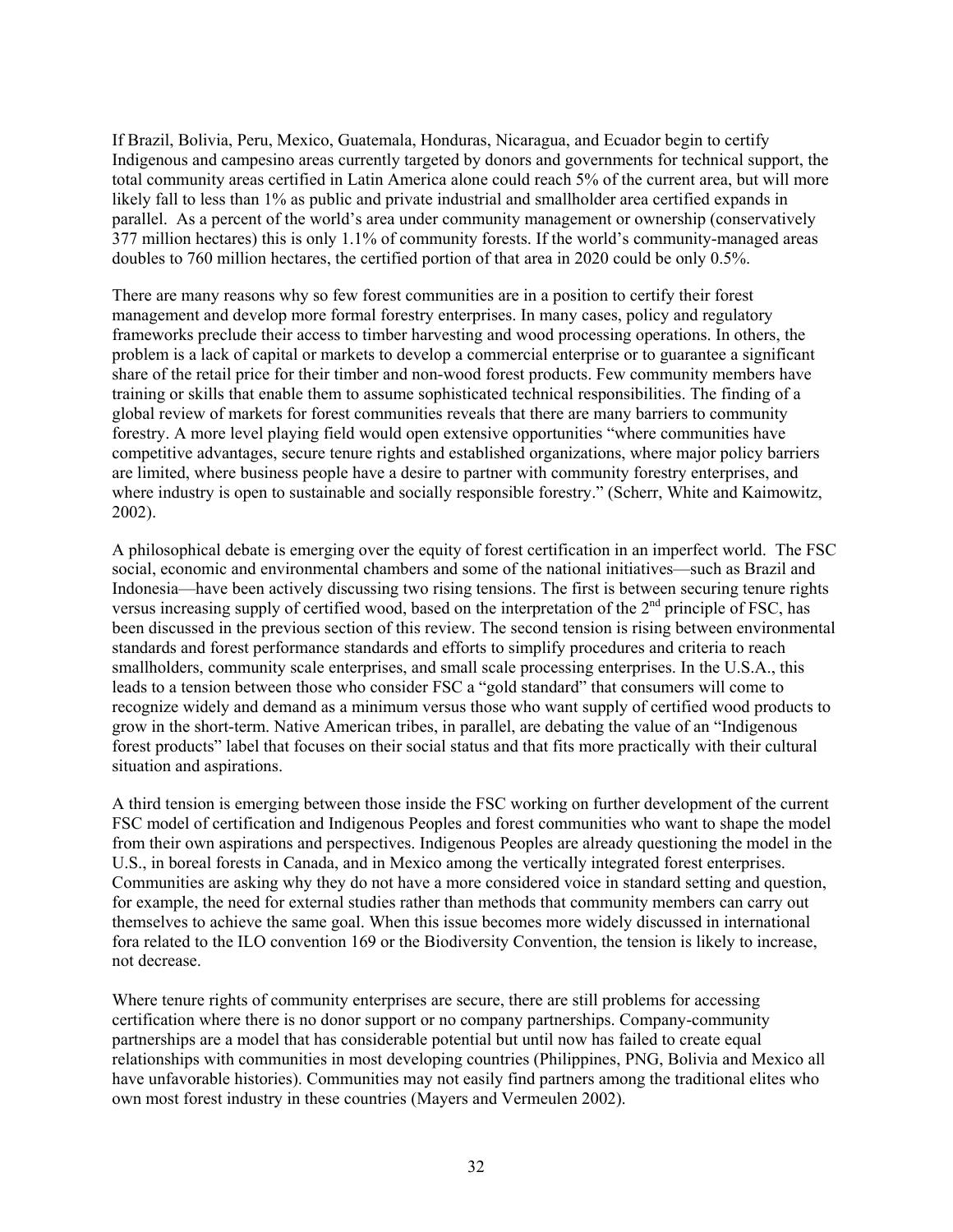<span id="page-39-0"></span>The problem of access to forest certification is conceptually similar for small private woodlot owners, even in the U.S. A recent review of efforts to expand FSC certification and Tree Farm stewardship to these small owners indicates that currently 26 million acres belonging to 1.6 percent of smallholders are registered under the Tree Farm program and 8.4 million acres under FSC. Given the projected lack of premium prices above 5-10% for certified products, the fact that only 5% of smallholders in the U.S. with less than 1000 acre holding have forest management plans, the limited linkage between smallholder production and the COC buyers who require certified wood products, an optimistic projection would indicate that not more than twice as many smallholders would enter these programs over the coming decade, increasing Tree Farm stewardship to 52 million acres (20 million hectares) of private smallholder forests. There might be another 4 or 5 million in FSC certification, limited by the fact FSC schemes have no government subsidy like the Tree Farm program. This doubling implies 65,000 new certified management plans under Tree Farm and another 10,000 under FSC. This also implies a substantial increase in the capacity of these programs to provide enough skilled certifiers to complete the certification process (Rickenbach, 2002).

#### *How Important Is Technical Assistance and Capacity-Building?*

A related issue arises over the allocation of donor resources and subsidies to forest certification. Most of the resources have been invested in a limited number of communities for activities directly related to achieving and maintaining certification—cost of evaluations, cost of annual audits, and the costs of studies and interventions mandated in the evaluation process. Worldwide donor money for forestry is becoming scarcer, particularly in the world economy of the moment. Yet all evaluations have identified the massive need for capacity-building of forest communities and particularly of Indigenous Peoples, both for potentially certifiable enterprises and for communities owning or administering an increasing proportion of the world's forests. Programs actively working toward the certification of specific target forest communities have all identified the problem of the lack of community capacity and sought means to address it. A certifiable operation is an operation that has good management and good management capacity, something most community enterprises still lack. Some of the implementing actions recommended by certifiers are attempts to build long-term capacity and the very process of evaluation is used by certifiers as a training exercise as well as an evaluation. Communities in countries with significant government or donor resources for forestry have been able to access technical assistance and training support via their interest in certification.

The Mexico case study documents the issue of the high cost of capacity-building and subsidy allocation. A national program to promote sustainable natural forest management (PRODEFOR) exists which provides subsidies for a range of studies, training, silvicultural improvements, and certification evaluations. The entire annual value of the program countrywide is equivalent to the amount that 200 communities would need in subsidies per annum to become and remain certified. Mexico has about 9000 forest communities, 4000 of them with productive forests resources. How should scarce resources be allocated? How much should be invested in helping communities through the certification process as compared to helping a larger number of communities develop promising enterprises and learn about markets that favor their scale and type of production?

More systematic capacity-building efforts can also assist to expand the universe of potential clients of forest certification. At present, few countries have a typology of the range of community forests and community enterprises that exist and the likelihood that they could benefit from forest certification. A pilot program in Mexico has established a typology based on the commercial nature of the enterprise and degree of vertical integration between processing and harvesting (PROCYMAF, 1998) which is now being modified and applied nationally by the National Forestry Commission for its technical assistance subsidy programs. An NGO-led program for support to non-timber forest enterprises in Nepal has developed a typology of communities with legal rights over their community forests based on their forest organization, technical skills base, forest management planning, and enterprise development to target technical assistance on markets and regulatory barriers (Subedi, 2002; Nicholson et al, 2000). No such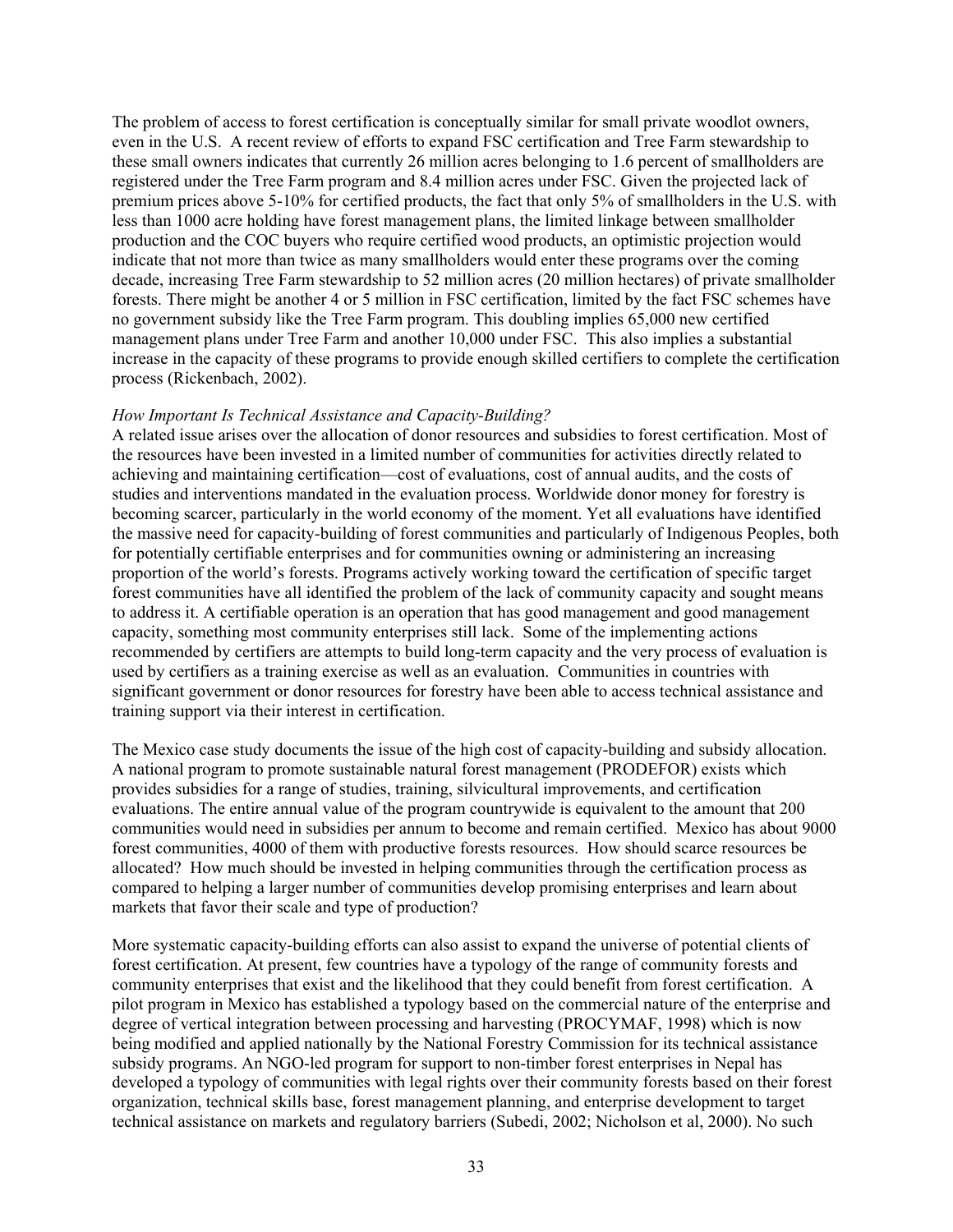<span id="page-40-0"></span>typology exists for accreditation or certification bodies to guide their entry into the certification process in a community or signal the range of support a community might need to develop a minimum standard of good resource management or of good business management.

### Box 13. Experience of Nepal in Building Enterprises

A program in Nepal implemented by a technical assistance organization, Asia Network for Sustainable Agriculture and Bio-resources (ANSAB) provided a more market-based approach to communities based on a strategy to tailor services according to the characteristics of the community forest association and enterprise. The strategy uses the community forest based enterprise as an entry point for community empowerment, evaluating the degree of awareness, technical knowledge, community organization, and commercial market links. The program has focused on non-wood forest products because of their commercial importance in Nepal and the historical restrictions on commercial community timber harvesting, even under the Community Forestry program. The program has designed and implemented a range of services including (a) market analysis, including an analysis of policy and regulatory barriers to community participation in the market, (b) technical support for building a strong community forest organization and vision, (c) networking of similar communities and building of a federation of communities to lobby for needed policy reforms, (d) organizing fora to discuss aspects of forest management and forest enterprises, and (e) assisting communities to improve the efficiency and scale of promising enterprises, linking communities to sources of investment capital. *Source:* Subedi, 2002

# *Include Certification of Non-Timber Forest Products in Community Enterprise?*

Until recently, certification has been mainly focused upon timber extraction and wood product processing, with no clear set of standards for the treatment of non-timber forest products. In industrial concessions or private forest management instances with non-timber forest product collection traditions, timber harvesters have been required to evaluate and document the collection patterns and legal rights of communities and individuals to harvest these products. Certifiers have included criteria regarding the protection of collection sites from logging damage, along with protection of waterways and watersheds. Indigenous Peoples' traditional usufruct of non-timber forest products and forest areas for ritual and cultural purposes have been included in forest management plans in Canadian timber concessions, with greater regularity and with greater attention to details. The tendency of forest certification criteria is to include increasing attention to the sustainability of non-timber forest product, harvesting, particularly in areas with extensive collection of commercial products. SmartWood has developed models for resins and gums, reproductive propagules like seeds and fruits, and vegetative structures including roots, bark, apical buds, and leaves and field tested in half a dozen countries, including sugar maples in the United States (Mallet 2002). The limitation of this method is the high cost of certification for forest managers who do not engage in an economic scale of timber or wood production and the fact that many small-scale entrepreneur collectors are not confined to a specific forest area.

Two recent studies in the United States and Canada bring into question the practicality of detailed inventories, environmental impact studies, and monitoring of non-timber forest products in the context of a forest management certification. The North American NTFP Assessment, an initiative started with Canada and Mexico in 1998, and eventually funded and carried out exclusively in the United States, examines non-timber forest product collection in a wide range of forests in the United States and concludes that only a multiple set of instruments can deal with the complexity of products, collection patterns and rights, and forest types (Jones, Wiegnand and McLain, 2002). In addition to certification of forest management through the SFI, Tree Farm, or FSC system, NTFP is regulated by (a) treaty rights of Native American tribes to specific products or collection in specific forests, both on reservation and publicly owned, (b) ethical standards of collection, registered on the basis of completion of required training courses and updated by the collector, (c) issuance of government permits at state or forest levels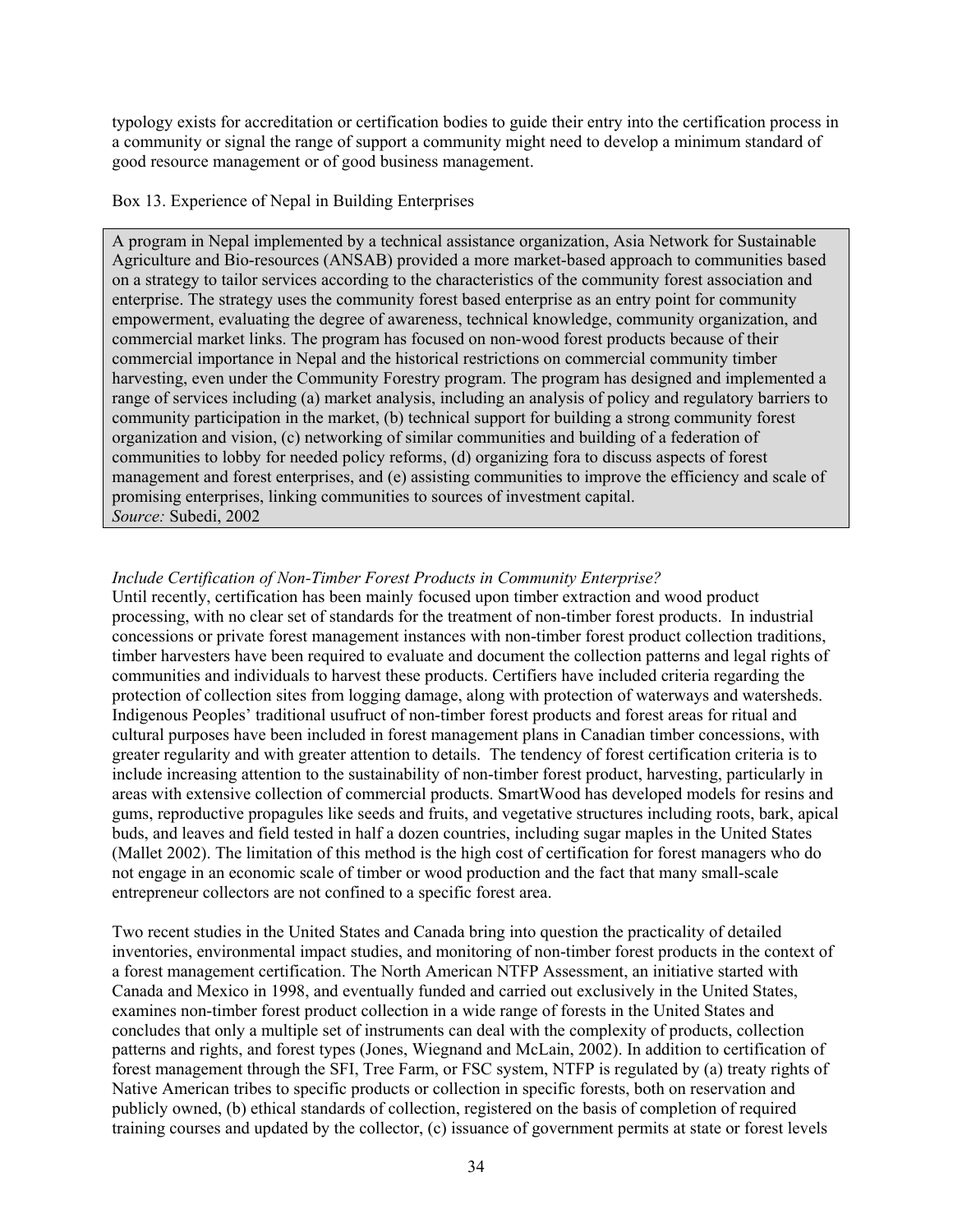<span id="page-41-0"></span>based on studies of NTFP availability, by collection amounts, permitted time period of collection, or permitted collection area, (d) certification of specific herbs under an organic International Federation of Organic Agriculture Movements (IFOAM)-accredited labeling, and (e) labeling of products resulting from a specific method of harvesting, as for sugar maple mentioned above.

An ongoing assessment by the Canadian forest service of non-timber forest product management reveals consideration of similar options (Tedder, Michell and Hillyer, 2002). The two reports suggest that certification of NTFP only makes sense if the market is at a great distance from the collection site—the more local the market, the more a local labeling system or methodology will serve the needs of the forest, the collectors and the consumer (Mallet, 2002). As in the case of tenure disputes, rights to collect nontimber forest products can present a problem of considerable complexity to a certifying body where national and local laws do not deal with the realities of actual practice. A recent article in the New Yorker documents the clashes between long-term residents of Appalachia from non-Indigenous communities and the forest service over access and collection rights in national and state forestlands (July, 2002).

Indigenous Peoples have voiced numerous complaints over the negative impacts of timber harvesting on wildlife, fishing stocks, and sites of important non-timber forest products in public or private lands over which they exercise different rights –both publicly recognized and not. Indigenous and other forest communities who manage forest resources as an enterprise also seek more exclusive rights to the forest for both timber and non-timber to provide more options and incentive for long-term sustainable management. The issue of exclusivity versus allocation to multiple stakeholders is a dilemma at play in many of the Indian joint forest management agreements where high population pressure risks dividing the resource base among too many stakeholders and relegating most of them to long-term poverty (Agarwal 2001; Sarin 2000). U.S. and Canadian experience indicates that local decision-making may lead to more equitable solutions where users are not Indigenous Peoples with special international rights, but this may vary globally.

In sum, there is considerable analysis to be carried out regarding the impact on communities of extending certification evaluations and audits to non-timber forest product collection, particularly in countries that already impose costly regulations on would-be harvesters. The cost and practicality of these additions and how it affects the competitiveness of different collectors of NTFP have not been evaluated with any degree of seriousness across the certification landscape. Small scale collectors of non-timber forest products and community-based enterprises with commercial non-timber activities already face a serious set of policy and regulatory barriers to access markets and gain reasonable prices for their products (Nicholson, FAO-FON, 2001). The question is whether a certified product would be recognized in the market place. Expanding the scope of forest certification to include analysis of sustainable harvesting levels and collection practices, without looking at the broader questions of access and equity is extremely problematic.

#### *Are there Alternative Ways to Recognize Community Products in the Market?*

Given that forest certification will most likely have a limited expansion to community-owned forests even in the best case scenario, there seems to be a need to expand the scope of certification to look at the alternatives to recognize community forest management in the marketplace in the short-term and to help this sector evolve. Clearly, the objective is not to "certify" under an alternative system community management that leads to forest degradation. Many communities who have restored forest landscapes in significant ways, practice positive forest interventions, and are moving towards a more systematic approach to management and extraction are already linked to the market, yet may never seek a comprehensive certification.

A 1996 conference on certification organized by the University of British Colombia and the University Pertanian of Malaysia concludes that certification was conceived to be a broader instrument than simply identifying internationally traded commercial forest products from forests as ecologically sustainable.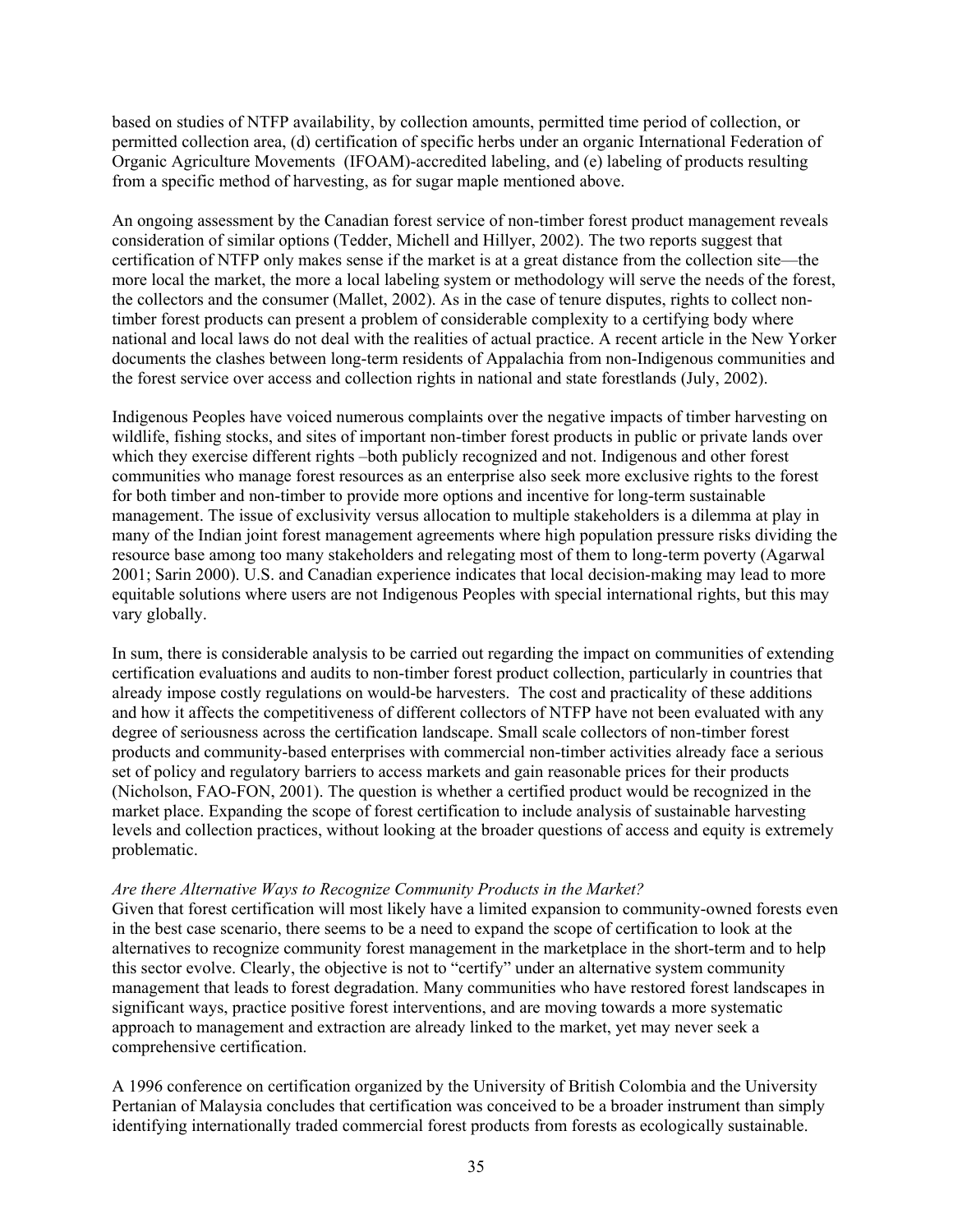"Certification is a mechanism for promoting the inclusion of all forest products, both with and without markets, in valuations and the assessment of forest practices. This bodes well for conservation of resources without markets, particularly those with traditional use within specialized cultures, and in that sense, it could promote the sustenance of unique social systems" (UBC-UPM Conference, 1996, pg.13). Forest Certification has not touched this aspect of its original objectives, yet this original objective remains a key goal of sustainable forest management.

There is a need to find other criteria and standards for recognizing communities that must compete within increasingly competitive domestic markets, even though they may not be producing exportable products for the international timber or wood trade. It may be timely to analyze the potential to promote wood and non-wood forest products harvested or processed by communities to acknowledge their commitment to sustainable forest management, their historical practices and accomplishments, and their future aspirations. There may be a role for market labeling based on an ethical or fair trade category of standards, drawing upon existing government and local geo-referenced databases, landscape quality data generated by communities, and documentation of community management. Some of the alternatives lie in evolving models for licensing access to non-timber forest products or in labeling products as sustainably harvested outside of timber-based community operations.

One current model is to overlay biological protected areas, which acknowledges the rights, presence and contribution of communities and preserves their right to pursue traditional activities and activities that have a positive impact on the biological landscape. This can be positive when local peoples' needs and interests coincide with the interests of the environmental stakeholders, particularly if the legal figure of the protected area provides protection to local communities from outside encroachment on their resources. In many biological reserves, however, the locus of decision-making and control rests mainly with the conservation manager and there is limited scope for communities to propose alternatives that achieve sustainability goals while enabling their self-development. Alternative models are being tested in Central America and Mexico where forest communities seek to have community conservation corridors recognized by public authorities so that their investments in conservation can be compensated in lieu of establishing new public protected areas to protect similar biodiversity values.

There are growing opportunities for communities to enter markets for environmental services, including watershed protection (water recharge and water quality management), biodiversity conservation, and carbon sinks. Municipal water agencies are becoming more interested in guaranteeing supply and water quality and are recognizing the potential cost-savings from paying owners of forests and protected catchments to maintain forest quality as it impacts water supplies. The key issues for communities are the rules that govern these arrangements and the extent to which communities are recognized as the rightful beneficiaries of deals vis-à-vis the buyers of these services. Carbon markets are also evolving with increased interest in including communities and the poor in the optional carbon credit or carbon offset deals. Community-based tree-planting projects can offer investors the same carbon benefits as industrial tree plantations and at lower risk. Examples such as Scolel Té in Mexico and the Handia forest range in Madhya Pradesh, India include agroforestry and forest restoration by communities and smallholders. Many industries may prefer to buy "socially responsible" carbon credits, as long as the cost is competitive. Current values of carbon are \$ 2-3 per ton and expected to reach \$10 by 2008-2012. The Handia range project in India, would allow 95 very poor rural villages to jointly earn at least US\$300,000 every year from carbon payments by restoring 10,000 hectares (24,700 acres) of degraded community forests, if their project succeeds. Recent analysis shows that many community-based projects may sell carbon credits at the global expected market price of US\$15 to \$20 per ton of sequestered carbon. The recently launched Prototype Carbon Fund and Community Development Carbon Fund plan to finance promising projects, including projects involving communities in restoring forest landscapes and/or foresting lands as forest or agro-forestry (Scherr and Smith 2002). There are interesting overlaps with forest certification in that carbon credits require some certification of forest management compliance and documentation plan to use FSC or other third-party forest certification to measure this. Where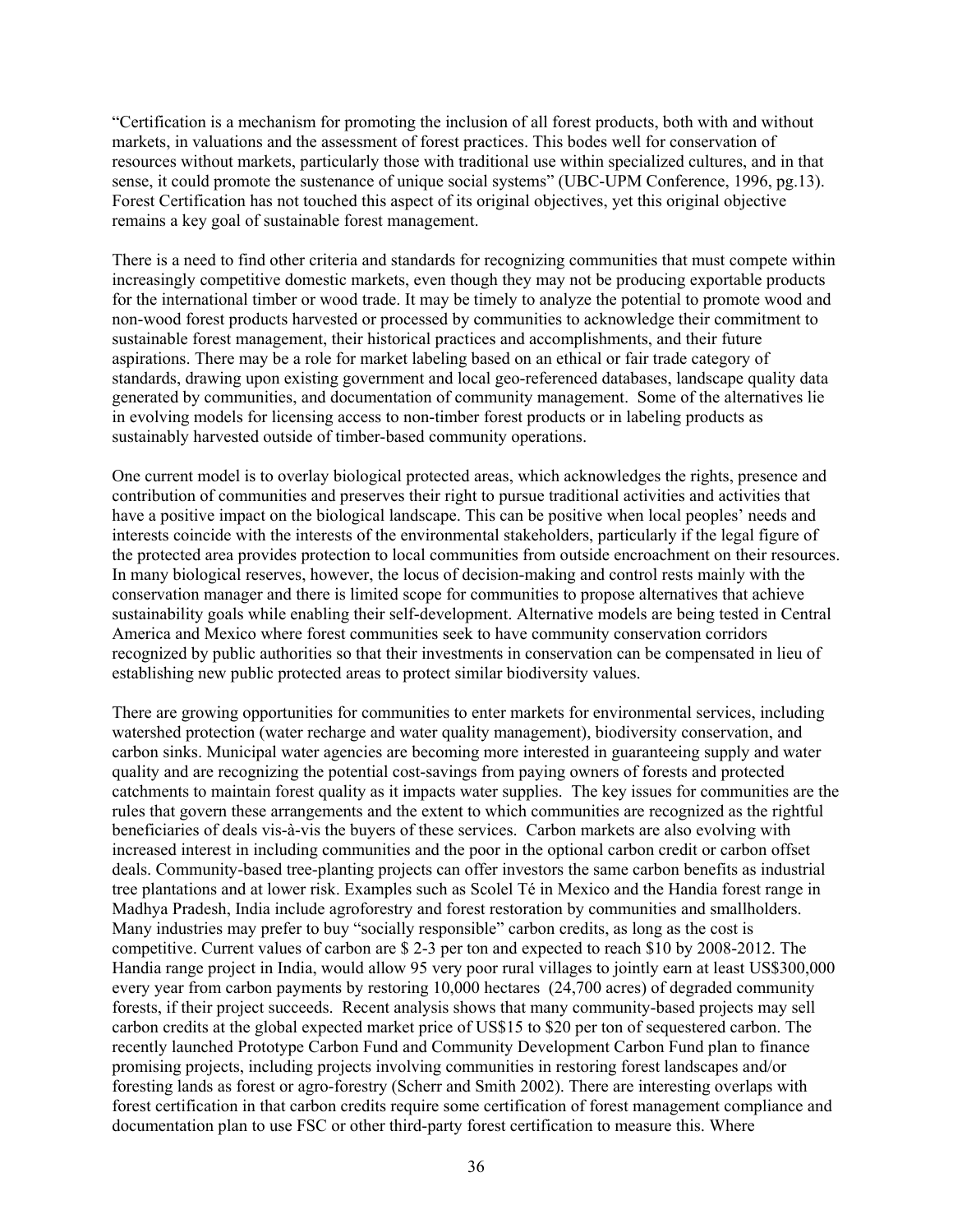communities interested in carbon credits are not timber or wood producers, the standards applied to them would change.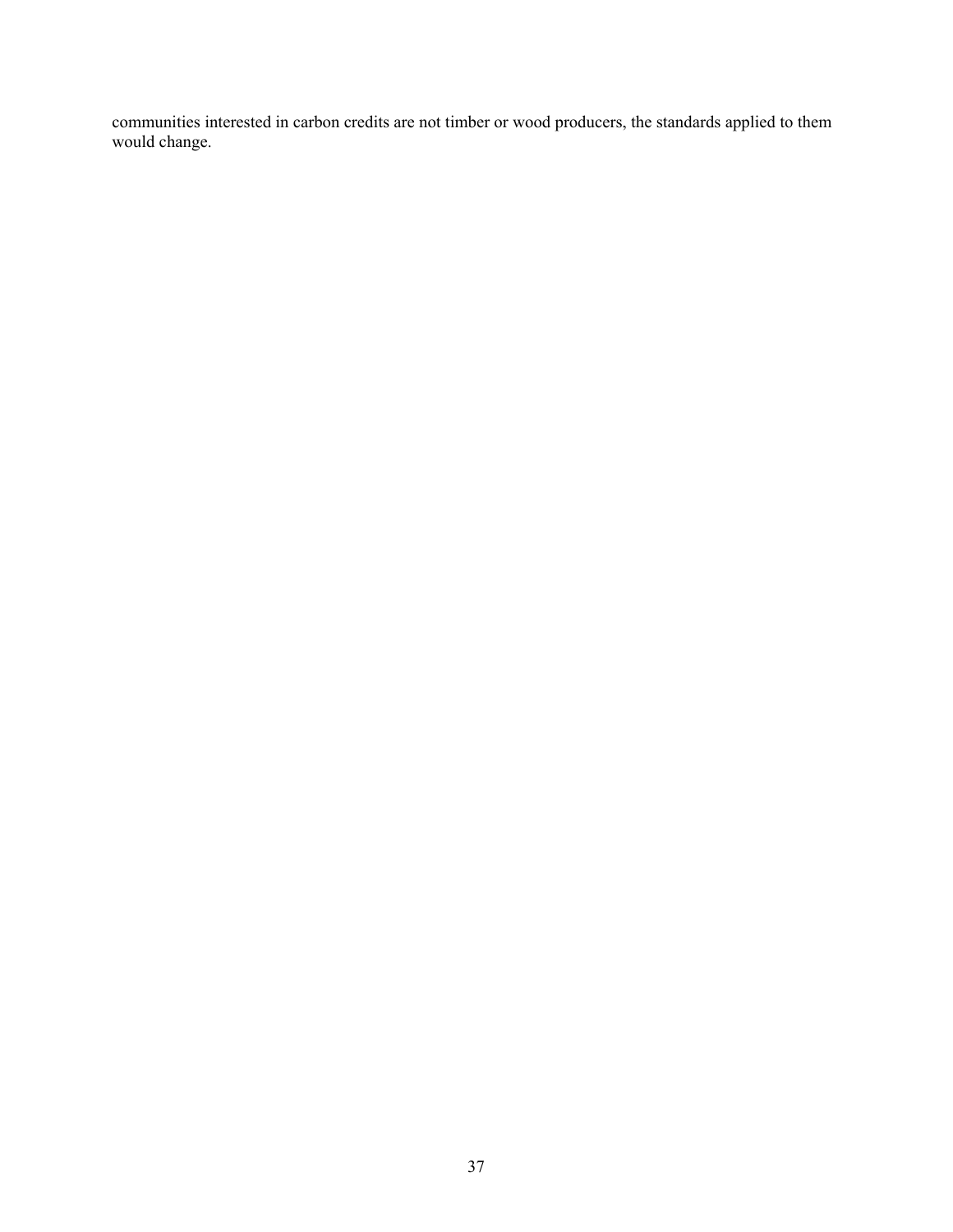#### <span id="page-44-0"></span>V. CONCLUSIONS—THE WAY AHEAD

#### *Conclusions*

Certification has had some very significant benefits for communities affected by industrial forestry operations in varied settings. It has fostered a more participatory dialogue among stakeholders and fostered more balanced discussion of policy reforms in countries with weak attention to traditional and Indigenous tenure rights in the forest estate. Communities and social change agents have used these certification models to promote more participation in their country's forestry decisions more generally. Certification has had an impact, still not well documented or measured, on employment conditions for communities and worker health and safety, most evident in larger-scale operations in countries with poor enforcement of legal frameworks. It has provided a limited set of community enterprises the public recognition of their sustainable forest management. Until now, this has not had the benefit in most cases of a premium price, but does provide the future option for communities to position themselves to enter these markets, particularly in countries with strong export links to Europe and North America, where a large number of companies have a COC certification and an expanding market demand. It has provided other indirect benefits: tenure security or tenure access, recognition that community management can be environmentally sound, technical training and support from qualified forestry professionals to improve forest management and organization of the forestry enterprise, assistance in community or enterprise organizations, and recognition of a long-term commitment to the environment.

The finding of this review is that forest certification has evidently led to an awareness of the need for and greater attention to forest tenure and livelihood rights, conditions of employment and worker health and safety, and forest sustainability. However, the current structure of forest certification schemes precludes the entry of a large number of forest communities into the process of certification, even if there is a simplification as proposed of some procedures and rules. This is particularly a risk for communities in the tropical forested countries where Indigenous and local people are highly dependent upon forests to sustain their cultural way of life and livelihoods and to raise incomes. It is recommended that forest certification schemes be examined in light of the effect, impact, or congruence on communities. We also believe that certification should not be the only point of entry to a community or a problem of unsustainability, but remain complementary to other instruments and to adequate government and donor investments in promoting better practices among small and large-scale operations, striking a balance between raising the standard and helping the market share of certified products to expand.

Complementary instruments can include other systems for recognizing sustainable management and harvesting of non-timber forest products and for recognizing collection rights to forests with commercial NTFPs. Without modification, forest certification will become a regressive instrument, which bars a majority of communities from participating. Even more problematic, it may undermine local organizing dynamics that make it more likely that their communal forests will become sustainably managed. There must be a more effective strategy to reach those communities who have the potential to benefit from forest certification and to provide other instruments for those who do not.

All communities face serious challenges in accessing markets for certified products, related to a host of barriers that are both structural and historical. In parallel with certification efforts, donors need to pay serious attention to the marketing issue, supporting the exchange of information and helping create linkages to buyers. Barriers that communities face are related to more than the internal dynamics of the FM or forest enterprise structure, but link to policy and regulatory constraints and barriers found in the structure of the marketplace that need to be tackled in parallel. Certifiers need to be more vocal in signaling that the sum of the parts does not lead to sustainability in their dialogue with donors and governments. Communities need to make intelligent and realistic decisions about marketing and production, in a more informed manner, without the certifiers or supporting professionals making presumptions regarding the correct structure or direction of the community business enterprise model. Associations among communities will be a key for market survival, but communities are those best placed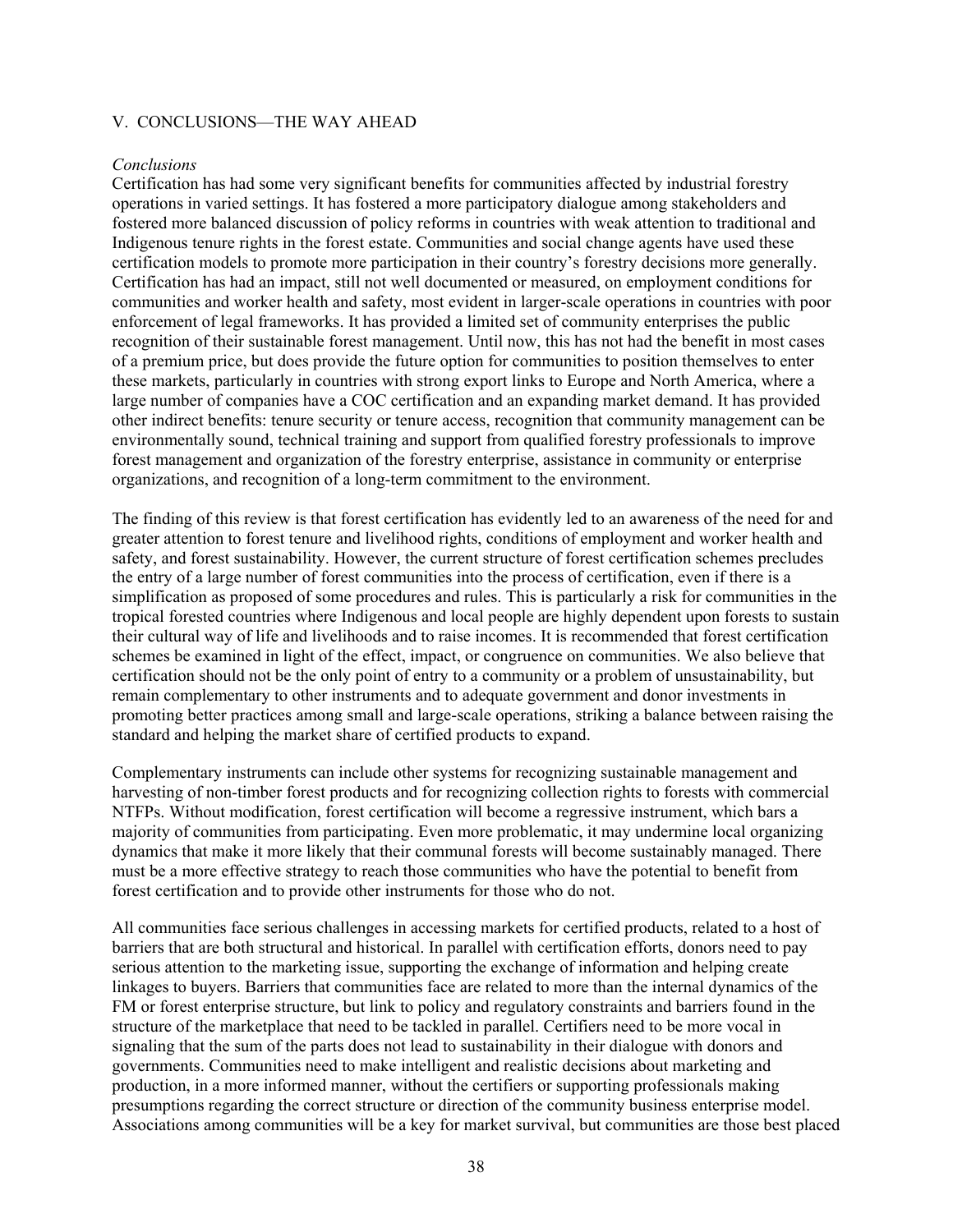<span id="page-45-0"></span>to develop those institutions, so that they are inherently stable. There is a massive need for business services and TA on the community's terms and support to develop communities' business and marketing skills.

Experience in the first decade indicates that forest certification can not and will not address policy issues related to the whole forested landscape, where very different types of community enterprises and forest management initiatives can be found. Some non-timber forest product extraction and marketing may not lend itself to the international standard of labeling entailed in FSC schemes. Nor can certification deal with the landscape wide issues of how forest resources should be allocated to different tenure regimes and different objectives. Another key finding is that there is limited data now and in process to document what the benefits and costs have been for communities. There is no adequate typology of forest communities to target actions and make adjustments. Donor funds will grow increasingly scarce with the multiple demands on environmental programs, yet donors have no real feel for how best to allocate resources to communities for certification.

As in other international environmental initiatives, forest certification is still a developed country, top heavy initiative, with too limited a voice from the Indigenous communities and small scale, poor communities who most depend upon tropical and southern temperate forests for their survival. It is one thing to apply a set of universal business standards to a set of companies and industries with a similar product base. It is another to apply universal standards to community values, lifestyle choices, and social organizations, which regulate their forest resource base. It is also counterproductive to the development of viable, self-sustainable community forest enterprises.

# *The Way Ahead*

This review has raised more questions than it has provided answers. This should not come as a surprise to the significant number of researchers and certification specialists within FSC grappling with the same issues. What this review clearly indicates, however, is four areas of needed action.

First, there is a need to undertake a major strategic reassessment of the forest certification instrument and its alignment with its own strategic objectives for community forestry. This reassessment should evaluate

- (a) the range of communities that are being incorporated into forest certification and whether this is representative of those who could be incorporated,
- (b) the current certification evaluations and the appropriateness and equity of recommendations given returns, cultural values, and history of community management, and enterprise sophistication,
- (c) documentation of the costs of community certification relative to returns, under current and simplified procedures, with an assessment of the costs of community certification relative to the overall structure of costs in the community enterprise and the direct and indirect returns,
- (d) the flow of donor funds to community certification initiatives, evaluating the use of subsidies, the actual need for subsidies relative to enterprise cost of operations, alternative use of these funds, and the availability of resources as targeted for a growing set of communities, and
- (e) emerging challenges for community enterprises and ways to address them, including competition with cheaper sources of timber and wood from plantations and policy and regulatory barriers to small scale enterprises that prevent them from competing in domestic and international markets.

Second, in parallel a strategy should be developed for ensuring needed capacity-building and technical assistance or business support is available through private sector, government, donor and private funders,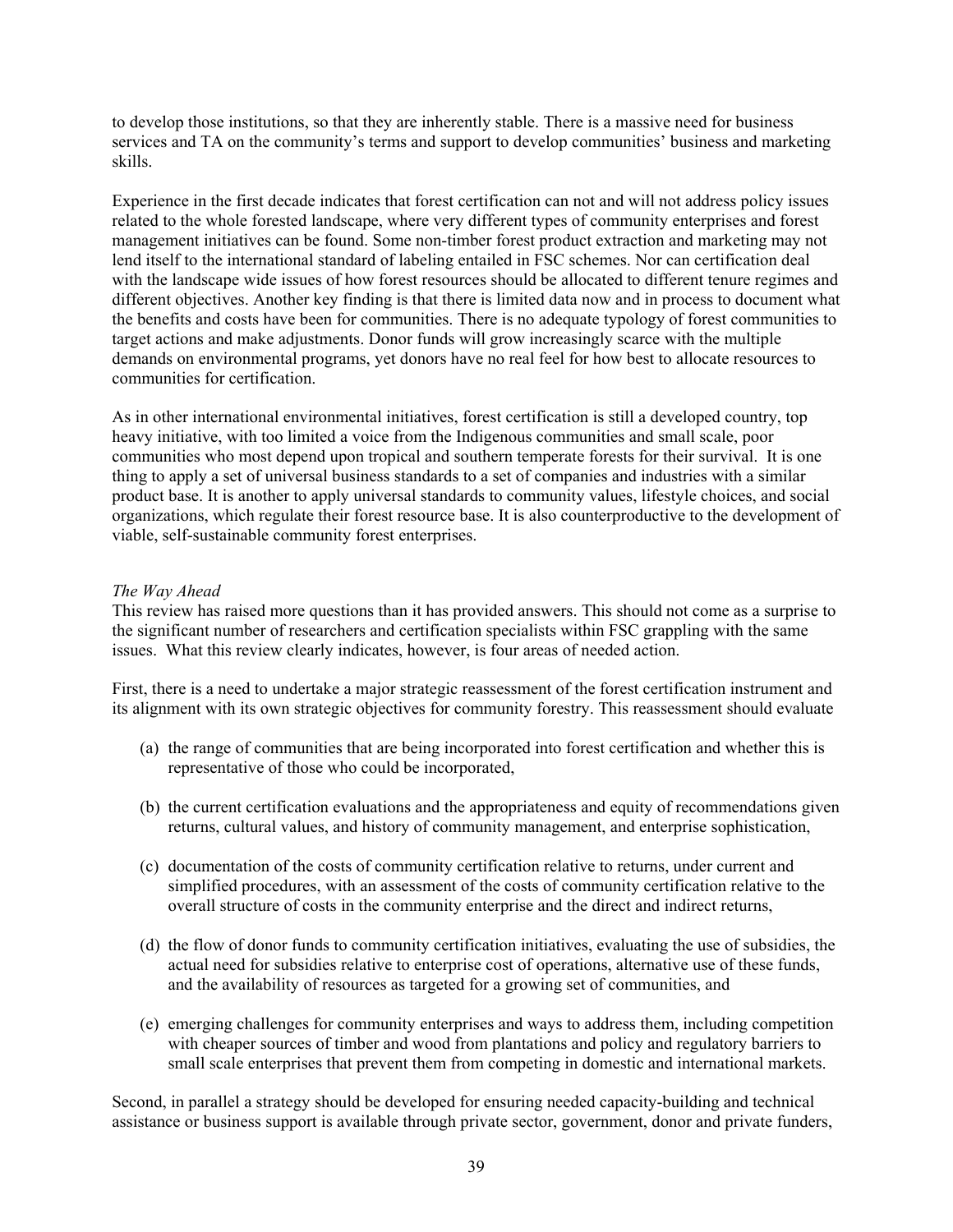or collaborative community initiatives. It should also draw upon the successful models of horizontal training and self-driven development, creating opportunities for community professionals to provide needed technical services and putting communities in contact with successful enterprises. This strategy needs to evaluate the opportunity to develop funds for business support services and capital and the possibility of generating inventory and monitoring information needed for certification from a government or regional initiative, rather than building community capacity to generate this information at their small scale of operation. It should also create a flow of information on community-company partnership models that provide communities with access to a secure market and financial resources.

Third, the forest certification initiative needs to open the standard setting dialogue to a representative set of community clients, including forest-based Indigenous peoples. FSC Canada has initiated discussions of a fourth chamber on Indigenous Peoples in the national initiative. FSC has encouraged representation from communities and Indigenous Peoples on the general assembly, but there are no fora, which enable Indigenous Peoples and the communities who are an increasingly larger percentage of the world's forests to develop their own perspective on the process and systematically present that perspective. There are existing fora that could be tapped—the UN Permanent Forum on Indigenous Peoples, the active discussion of Article 8(j) on local knowledge in the International Biodiversity Convention, and the social issues dialogue in the UN Intergovernmental Forum on Forests. Many of the communities with significant forest ownership are outside this debate, including Nepal, Tanzania, India, or the Congo Basin countries. The World Forestry Congress might provide a venue for some initial discussions in this vein in September 2003.

Fourth, donors and multi-lateral financial institutions, communities and forest rich country governments need to look more seriously at alternatives to forest certification that can recognize the social and environmental dimension of community forestry enterprises and their production where COC or FM certification is not an appropriate instrument. This may be a series of instruments that function at the level of local or regional markets, as has been the experience with labels for sustainably harvesting NTFPs.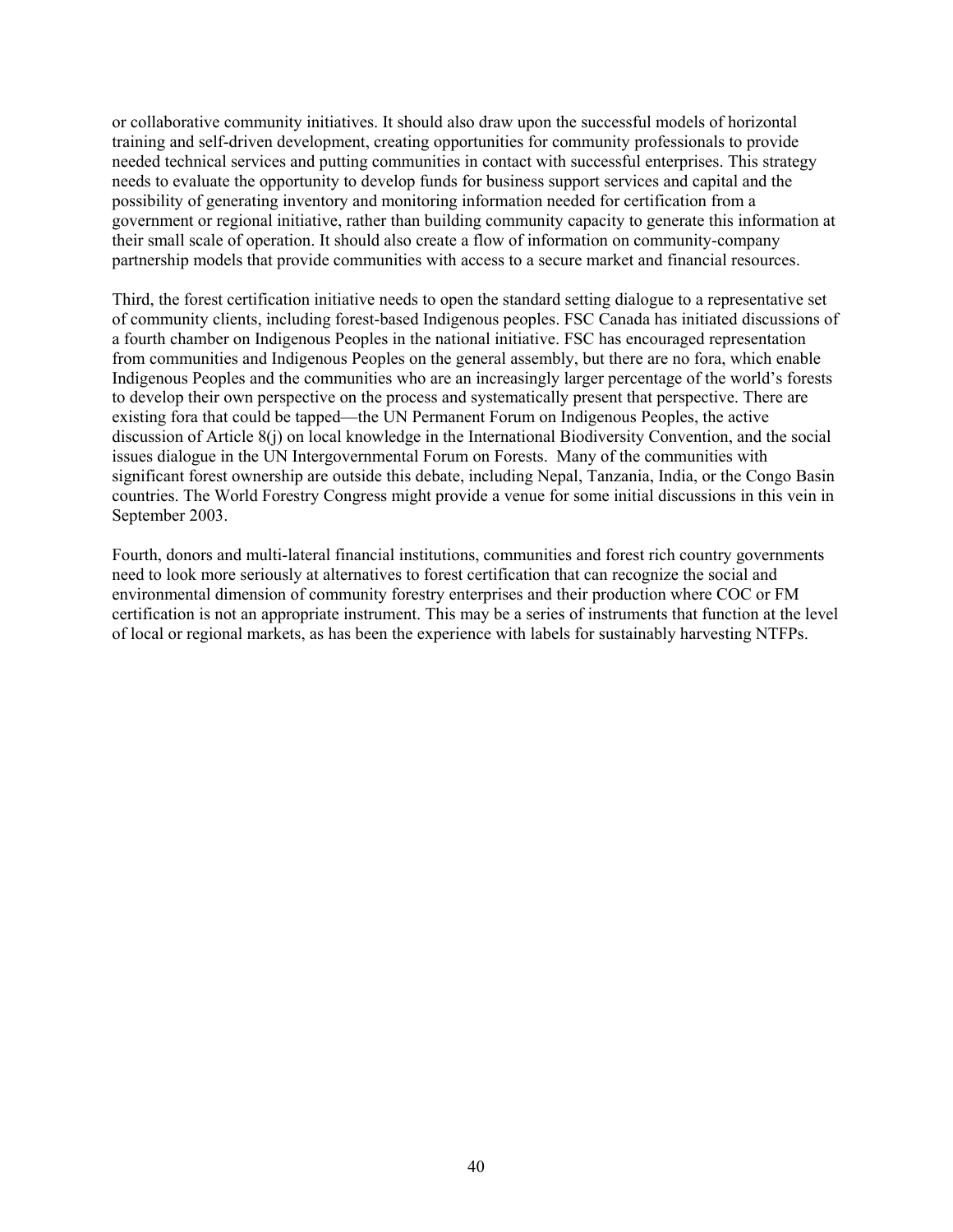# RECOMMENDATIONS FOR ADVANCING THE INVOLVEMENT OF COMMUNITIES IN FOREST CERTIFICATION INTO THE NEXT DECADE

COMMUNITIES HAVE NOT HAD THE EXPECT ED ACCESS TO FOREST **CERTIFICATION** RELATIVE TO THEIR SHARE OF THE WORLD'S FORESTS

LACK OF A RESPONSE TO COMMUNITY FOREST MANAGERS FOR WHOM CERTIFICATION IS NOT A VIABLE OPTION

# PROBLEM RECOMMENDED ACTIONS ACTION BY

CARRY OUT A STRATEGIC ASSESSMENT OF CERTIFICATION OBJECTIVES, COMMUNITY ACCESS AND OPTIONS

- Cost benefit to communities
- Allocation of resources
- Standards and criteria

# LOOK AT ALTERNATIVES TO CERTIFICATION AND COMPLEMENTARY ACTIONS SUCH AS POLICY REFORMS

- Explore fair trade and other community alternatives
- Recognize community SFM
- Remove policy barriers

**ACCREDITATION** BODIES **CERTIFIERS** DONORS AND MFIS GOVERNMENT NGOs

**ACCREDITION** BODIES **CERTIFIERS** DONORS AND **MFIS** GOVERNMENT NGOs

#### LACK OF PARTICIPATION OF **COMMUNITY** BENEFICIARIES IN THE FORMULATION OF CRITERIA AND STANDARDS

CREATE SPACE FOR INDIGENOUS PEOPLES AND COMMUNITY FEDERATIONS TO PARTICIPATE IN STANDARD SETTING

**ACCREDITION** BODIES **CERTIFIERS** COMMUNITIES NGOs

MANY COMMUNITIES ARE OUTSIDE THE NET OF TECHNICAL ASSISTANCE OR BUSINESS SUPPORT AND DO NOT ATTRACT FUNDS

# TOOLS FOR CAPACITY BUILDING AND BUSINESS SUPPORT APPLIED

- New funding for business support; Networking
- Strategic TA available

 $\overline{a}$ 

• Horizontal exchange of positive experiences

PRIVATE SECTOR AND FOREST INDUSTRY DONORS AND **MFIS** GOVERNMENT **COMMUNITY** ORGANIZATIONS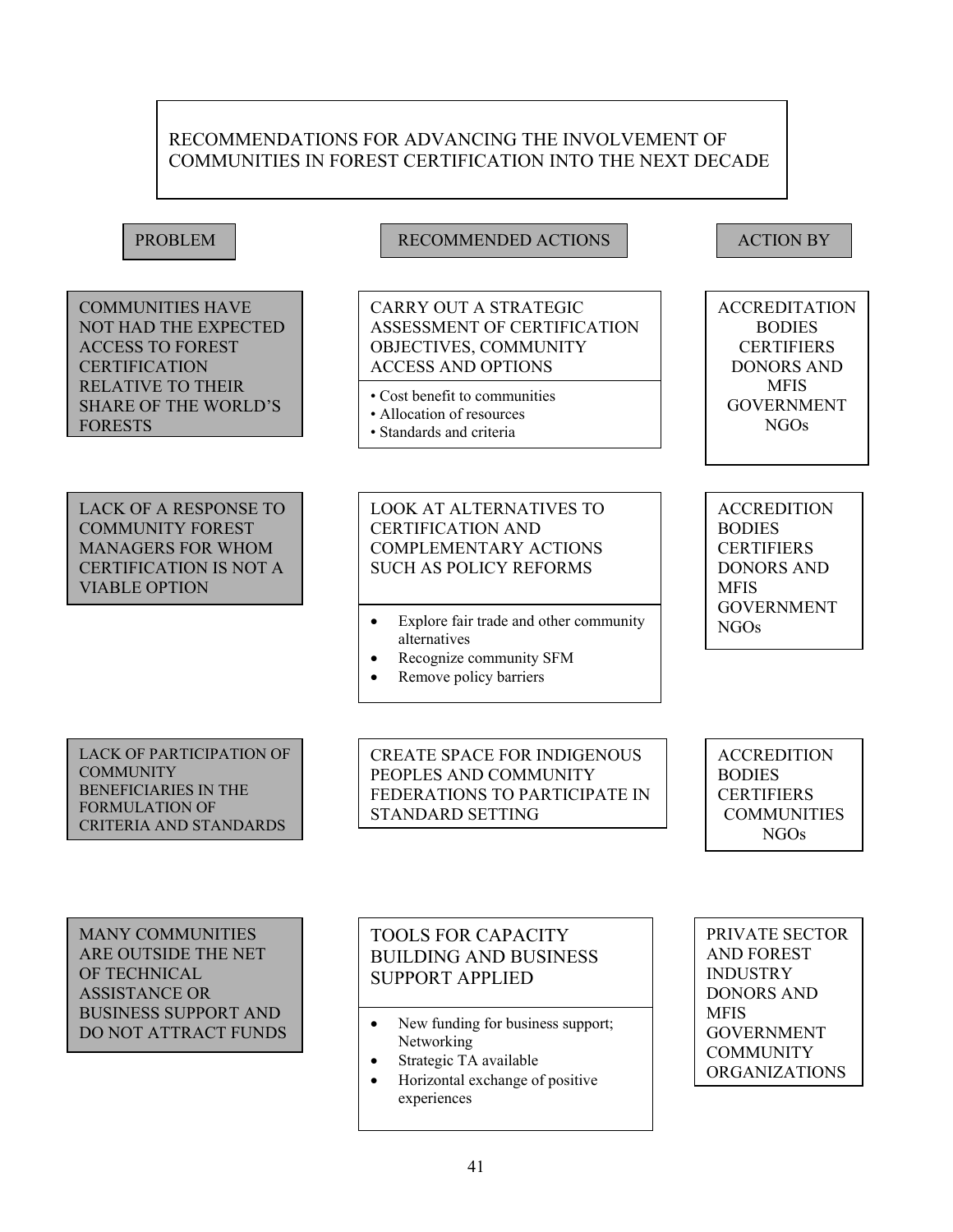#### I. Actions for Accreditation Bodies and Related Donors

- A. Issue 1: Community Enterprise Certification
	- (1) Evaluate the real potential for a significant number of communities to be certified to without imposing unsustainable development paths or losing enterprise integrity,
	- (2) Simplify the process and requirements for communities to become and remain certified according to proposals prepared by Proforest and others,
	- (3) Identify alternatives to recognize community forest management and enterprises that do not qualify for FSC certification that the market can identify:
		- (a) Register collectors of NTFP and their products
		- (b) Adopt an ethical standards for collectors or communities
		- (c) Develop a fair trade standard for communities
		- (d) Recognize long-term forest conservation by Indigenous Peoples
		- (e) Link communities (& certification) to ecoservice markets (e.g. carbon),
	- (4) Follow the progress of communities who become certified to identify problems and issues and find solutions. Finance PM&E to let communities look at their own course of development on their own terms,
	- (5) Implement modular certification that addresses relevant needs in steps, and
	- (6) disseminate more information to Indigenous Peoples' movements and their organizations (IWIGA etc.).
- B. Issue 2: Benefits for Communities of Certification
	- (1) Develop a policy on minimum standards for land tenure rights and resource access rights,
	- (2) Convene a series of meetings with Indigenous Peoples on land tenure rights and certification,
	- (3) Evaluate the trade-offs and economic implications of these tradeoffs for a range of case study areas (NTFP collection loss through clear-cutting or inappropriate harvesting of NTFP rich area; long-term tenure rights resulting from varied decision-making on local tenure rights in industrial concession lands as examples),
	- (4) Disseminate best practice models of community-company partnerships based on replicable cost structures of these partnerships, and
	- (5) Disseminate best practice models of applying principles and criteria for worker employment, health and safety.
- II. Actions for Donors and Multilateral Finance Institutions
	- (1) Finance strategic evaluations for the issues raised above,
	- (2) Look carefully at the current allocation of subsidies to communities for certification and strategically,
	- (3) Allocate resources to maximize the returns in number of communities obtaining and maintaining their certification and preparing additional communities to enter this arena,
	- (4) Generate information flows to local communities and Indigenous Peoples in developing countries so that they are more a part of the dialogue and more able to influence the process and the rule-setting,
	- (5) Facilitate a policy dialogue on strategic issues related to government standards for certification, government policies and regulations that enable or hinder markets for certified and other forest products, and alternatives to certification that complement this instrument, and
	- (6) Invest in capacity building as well as actual certification efforts; concentrate adequately on exit strategies. Invest in community-to-community exchanges where communities determine the agenda

#### III. Actions for Governments

- (1) Set national standards that are realistic and result in progress towards their stated objectives,
- (2) Ensure that commitments to purchase certified products as a means of encouraging expansion of this market not adversely affect forest communities and smallholders/small-scale enterprises,
- (3) Ensure that promotion of certified plantations and commercial plantations does not undermine natural forest management and markets for products from natural forests,
- (4) Adequately invest in capacity-building for communities both community forest enterprises and communities with a stake in forests managed by industrial companies, participating in consultation and joint ventures, and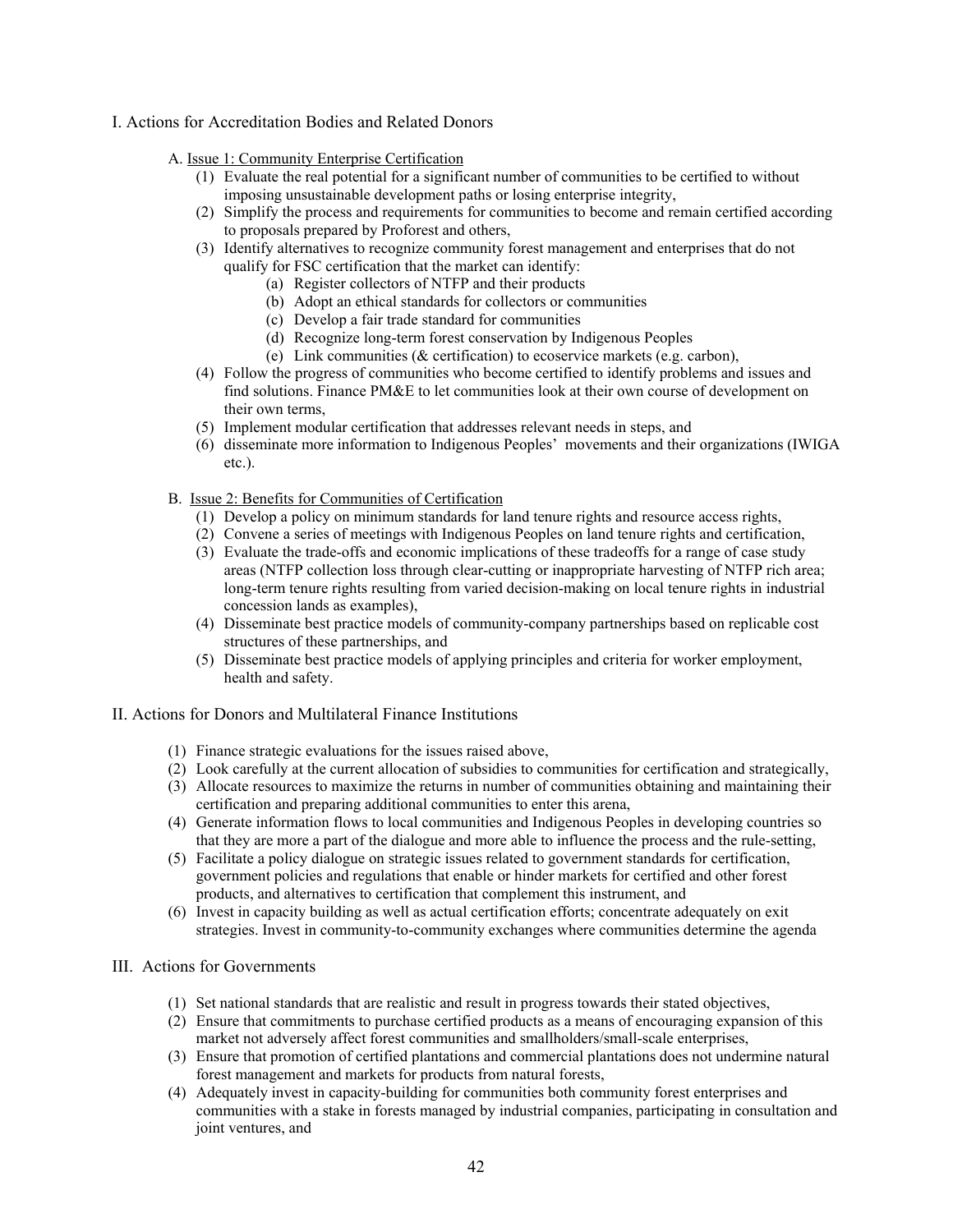- (5) Examine existing policies and regulations governing harvesting, management, and marketing of forest products to ensure that these are not barriers to communities and small-scale enterprises.
- IV. Actions for Policy Makers and Research Institutions
	- (1) Evaluate the cost/benefit of community certification initiatives,
	- (2) Evaluate the efficacy of recommendations to improve community organizational structures or other social engineering relative to the long-term self development of the forest enterprise,
	- (3) Undertake participatory monitoring and evaluation where forest communities take the lead in evaluating their own and fellow community experiences and designing the methodology of the study,
	- (4) Analyze the tension between expanding plantations worldwide and certifying greater amounts of plantation wood and providing adequate markets and incentives for natural forest products,
	- (5) Look at the equity issues around tenure and forest certification in diverse settings,
	- (6) Evaluate the cost/benefit of adding more complexity to forest certification standards and criteria, particularly for NTFP and other ecological components, and
	- (7) Look at effective alternatives to recognize community forestry in the domestic and international market place without undermining the certification movement.
- V. Actions for Community Associations and Indigenous Peoples' Movements
	- (1) Engage in more community-to-community dialogue to learn from each other's lessons and identify concerns for action in a more local context,
	- (2) Engage accreditation bodies and donors in a participatory dialogue on forest certification, drawing upon existing discussion spaces, such as the UN IGFF and the conference of the parties for the international environmental conventions,
	- (3) Help to create linkages among communities for sharing market intelligence and information about buyers and investors,
	- (4) Visit promising experiences to understand them in depth,
	- (5) Develop or create access to information bases to track progress on certification, and
	- (6) Engage governments in policy dialogue on ways to provide communities more access to forest product markets and certification and on alternative instruments to recognize the contributions of forest communities to sustainable forestry.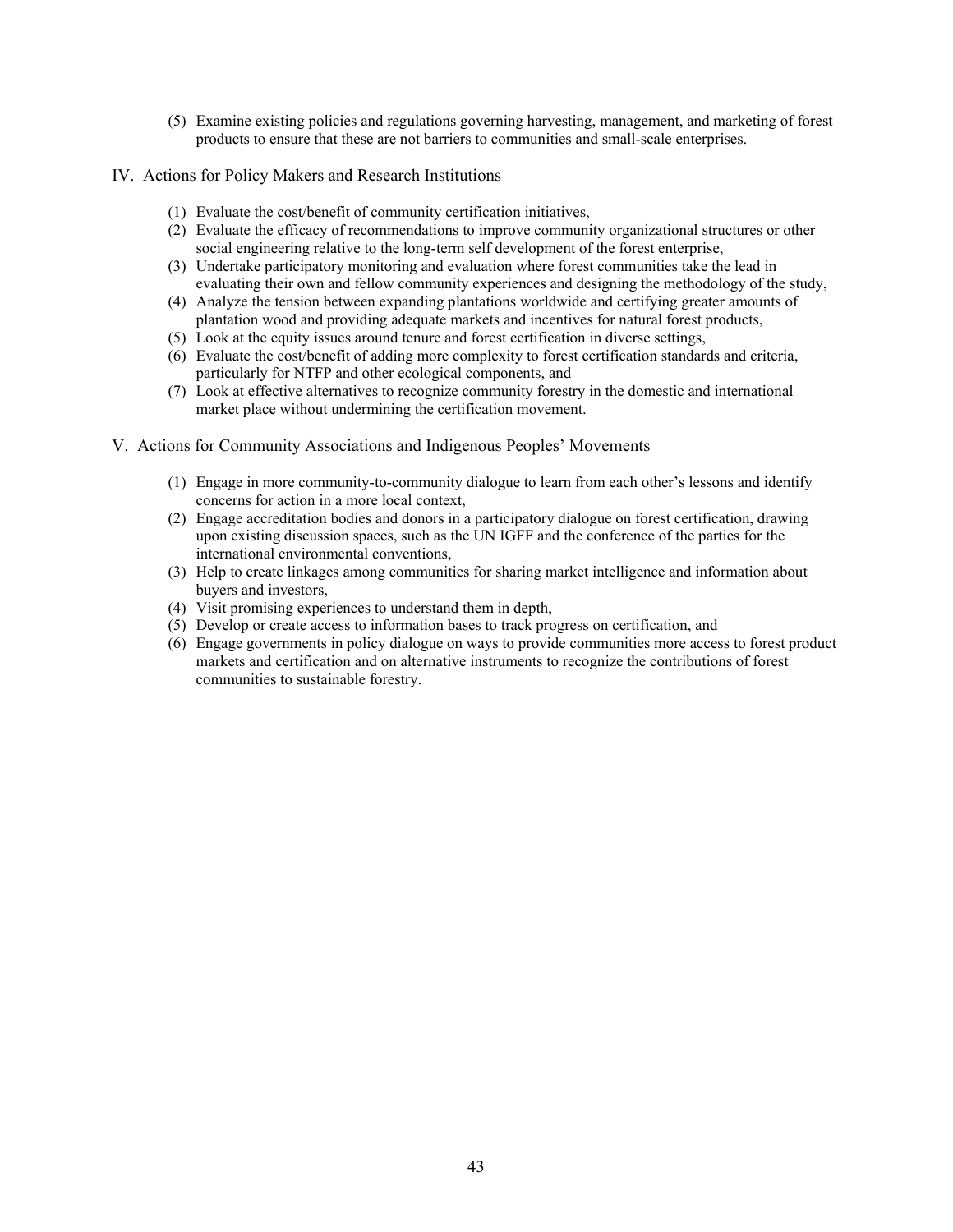#### <span id="page-50-0"></span>BIBLIOGRAPHY

Aguilar, Fernando. 2000. Opportunities and limitations for the certification of community forestry management – A view from Bolivia, in *Forests, Trees and People Newsletter* No.43, Uppsala.

Algonquin Barriere Lake Council. 2002. The Algonquin of Barriere Lake: A Case Study in How to Kill Opportunity. *Four Arrows e-notes*. 17 March 2002 edition. <http://www.four\_arrows@canada.com>

Bass, Thornber, Markopoulos, Roberts, and Grieg-Grah. 2001. Certification's impacts on forests, stakeholders and supply chains. Instruments for sustainable private sector forestry series. International Institute for Environment and Development, London.

Bilger, B. 2002. "Wild Sang". *New Yorker,* Volume 38, No. 45. 15 July 2002.

Bombay, Harry. 2002. "Issues and Opportunities for Indigenous Forestry in Canada", paper presented by the National Aboriginal Forestry Association at Global Perspective in Indigenous Forestry: Linking Communities, Commerce and Conservation, Vancouver, British Columbia, Canada June 4 - 6, 2002

Carrere, Richard. 2001. "Is Certification the Solution?" Article from the WRM Bulletin, No. 51, reprinted in Iko-Forestri Nius: the Eco-Forestry Newsletter for Papua New Guinea, February. Pgs. 7-8.

Chapela, Francisco and Sergio Madrid. 2002. "La Certificación en Mexico: Los Casos de Durango y Oaxaca", unpublished case study and background paper.

Colchester, Marcus. 2001. "Forest Industries, Indigenous Peoples and Human Rights", paper presented to the workshop on 'Indigenous Peoples, private sector natural resource, energy and mining companies and human rights' Organized by the Sub-Commission on the Promotion and Protection of Human Rights in collaboration with UNCTAD, ILO and WTO: December, 2001.

Collier, Russell, Russell Diabo, Jean Paul Gladu, Peggy Smith, and Vivian Peachey, Draft Strategic Directions Paper on Indigenous Peoples and Forest Stewardship Council Certification, National Aboriginal Forestry Association and FSC Canada, <http://[www.nafaforestry.org>](http://www.nafaforestry.org/)and [http://www.fsccanada.org>](http://www.fsccanada.org/).

Contreras-Hermosilla, Arnoldo and Maria Tersa Vargas Rios. 2001. *Social, Environmental and Economic Dimensions of Forest Policy Reform in Bolivia*, Washington, D.C.: Forest Trends, [http://www.forest-trends.org.](http://www.forest-trends.org/) (web versions are in Spanish and English).

De Camino, Ronnie y Marielos Alfaro. 2000. "Certification in Latin America – Experience to date". in *Forests, Trees and People Newsletter* No.43, Uppsala

Ecotrust-Canada. 2003. *A Voice on the Land: An Indigenous Peoples' Guide to Forest Certification in Canada*. Vancouver, Canada. <http://www.ecotrustcan.org>

Electronic Conference on Forest Certification, Equity and Participation in Latin America (in Spanish), 2002. EConference sponsored on <http://[www.red-participation.com](http://www.red-participation.com/)> website during the month of August 2002 (discussion draft paper listed under van Dam below).

FCAG (DG-Viii Forest Certification Advisory Group-Stephen Bass), FSC and ISO Approaches to Forest Certification: A Comparison and Suggested Ways Forward. FCAG Certification Briefing Notes, No. 1, EFI Certification Information Service, <http://www/efi/cis>.

Fern Foundation. 2001. "Why the PEFC, SFI, and CSA are not credible forest certification schemes, <http://[www.fern.org>](http://www.fern.org/)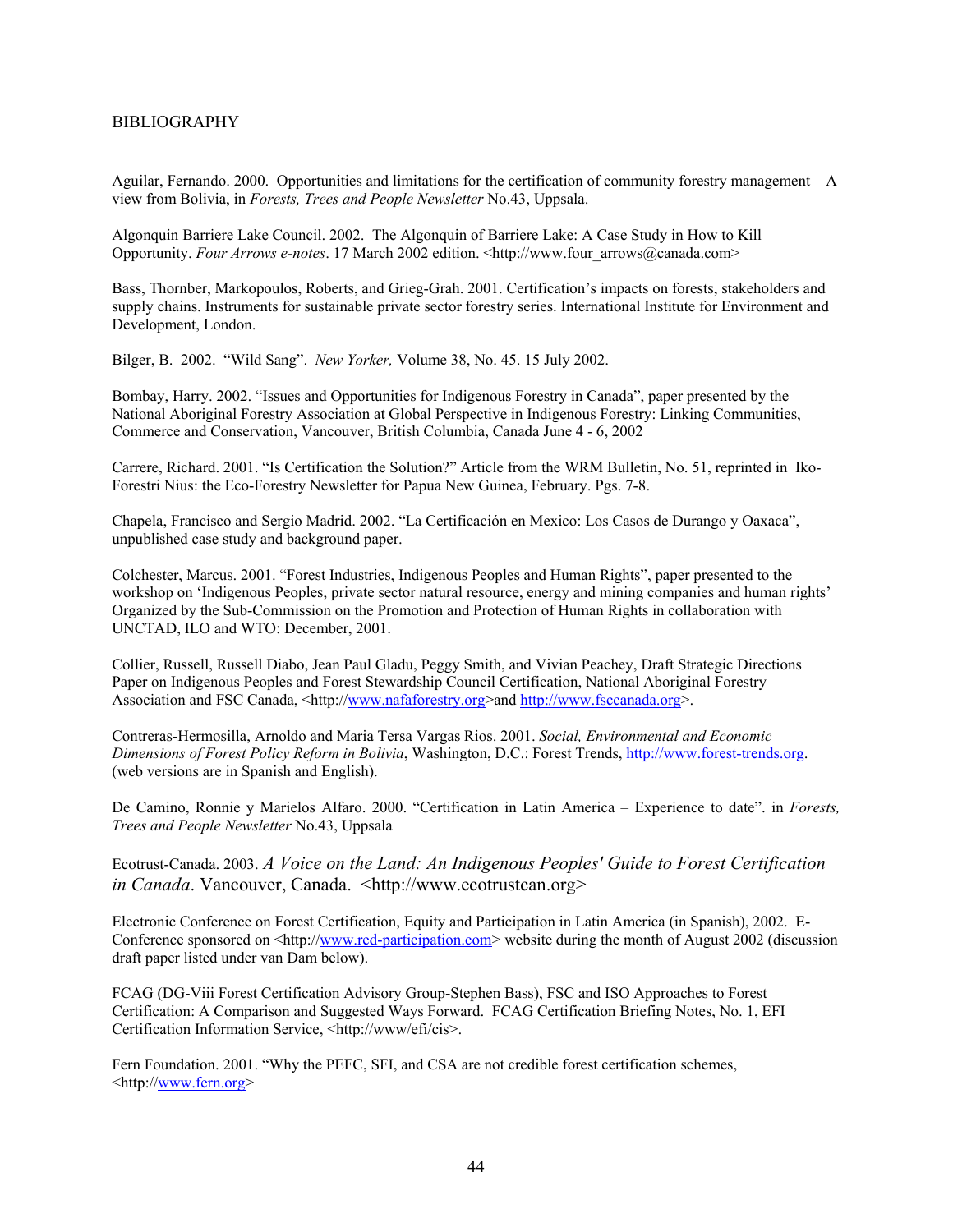Fern Foundation. June 2002. Joint NGO statement. Environmental and social NGOs reject the Malaysian Timber Certification Council's scheme. <[http://www.fern.org>](http://www.fern.org/).

Findlay, Caroline. 2002. Structuring a Joint Venture: Understanding the Lawyer's Role, paper presented at the Global Perspectives on Indigenous Peoples' Forestry: Linking Communities, Commerce and Conservation, Vancouver, British Columbia, Canada June 4 - 6, 2002

Forest Trends. 2001. *Strategies for Strengthening Community Property Rights Over Forests: Lessons and Opportunities for Practitioners.* Report Developed for Ford Foundation.

Forest Stewardship Council. 2002. *Certified Forests Worldwide*. available at, www.fscoax.org. updated monthly.

Global Forest Watch. 2000. *Canada's Forests at a Crossroads: An Assessment in the Year 2000.* World Resources Institute (WRI), Washington D.C.

Haener, M.K. and M.K. Luckert. 1998. Forest Certification: Economic Issues and Welfare Implications. *Canadian Public Policy* vol. XXIV Supplement/No. 2., Pgs. S83-S94.

Higman, Sophie y Ruth Nussbaum. 2002. Getting Small Forest Enterprises into Certification: How standards constrain the certification of small forest enterprises. (with input from Fernando Aguilar, Aurea Nardelli, and Hannah Scrase.

\_\_\_\_\_\_\_\_\_\_\_\_\_\_\_\_\_\_\_\_\_\_, 2002. How standards constrain certification of small forest enterprises, ProForest, London, Great Britain. <http://proforest.net>.

Iisaak Forest Resources, Ltd. 2001. *Iisaak.* <http://www.iisaak.com>.

Indigenous Writing Committee, FSC Canada. 2002. Draft Strategic Directions Paper on Indigenous Peoples and Forest Stewardship Council Certification. <http://www.fsccanada.org>.

Irvine, Dominique. 1999. Certification and Community Forestry: Current Trends, Challenges and Potential. Background paper for the World Bank/WWF Alliance Workshop on Independent Certification, Washington, D.C. Nov. 9-10, 1999.

Jansens, Jan- Willem. 2002. The Sustainable Forestry Fund: Technical and Financial Assistance to enhance Forest Assets of Native Communities in the U.S.A. paper presented at Global Perspectives on Indigenous Peoples' Forestry: Linking Communities, Commerce and Conservation, Vancouver, British Columbia, Canada June 4 - 6, 2002, [http://www.foresttrends.org/whoweare/meetings.htm#vancouver2002.](http://www.foresttrends.org/whoweare/meetings.htm)

Jansens, Jan-Willem. 2002. Personal Communication.

Johannsen, Lars, Ulf Lindh y Anders Tivell. 2001. Swedish villagers object to FSC certification –but nobody wants to know. In *Forests, Trees and People Newsletter* No.43, Uppsala

Jones, Eric T., Rebecca J. McLain, and James Weigand, eds. 2002. *NonTimber Forest Products in the United States*, University Press of Kansas: Lawrence, Kansas.

Jorgensen, Miriam. 2002. Beyond Treaties: Lessons for Community Economic Development" paper presented at Global Perspectives on Indigenous Peoples' Forestry: Linking Communities, Commerce and Conservation, Vancouver, British Columbia, Canada June 4 - 6, 2002, <http://www.foresttrends.org/whoweare/meetings.htm#vancouver2002>

Mallet, Patrick. 2002. "Case Study: Certification of Nontimber Forest Products", in Jones, Eric T., Rebecca J.McLain, and James Weigand, eds. *NonTimber Forest Products in the United States*, University Press of Kansas: Lawrence, Kansas. Pgs. 189-198.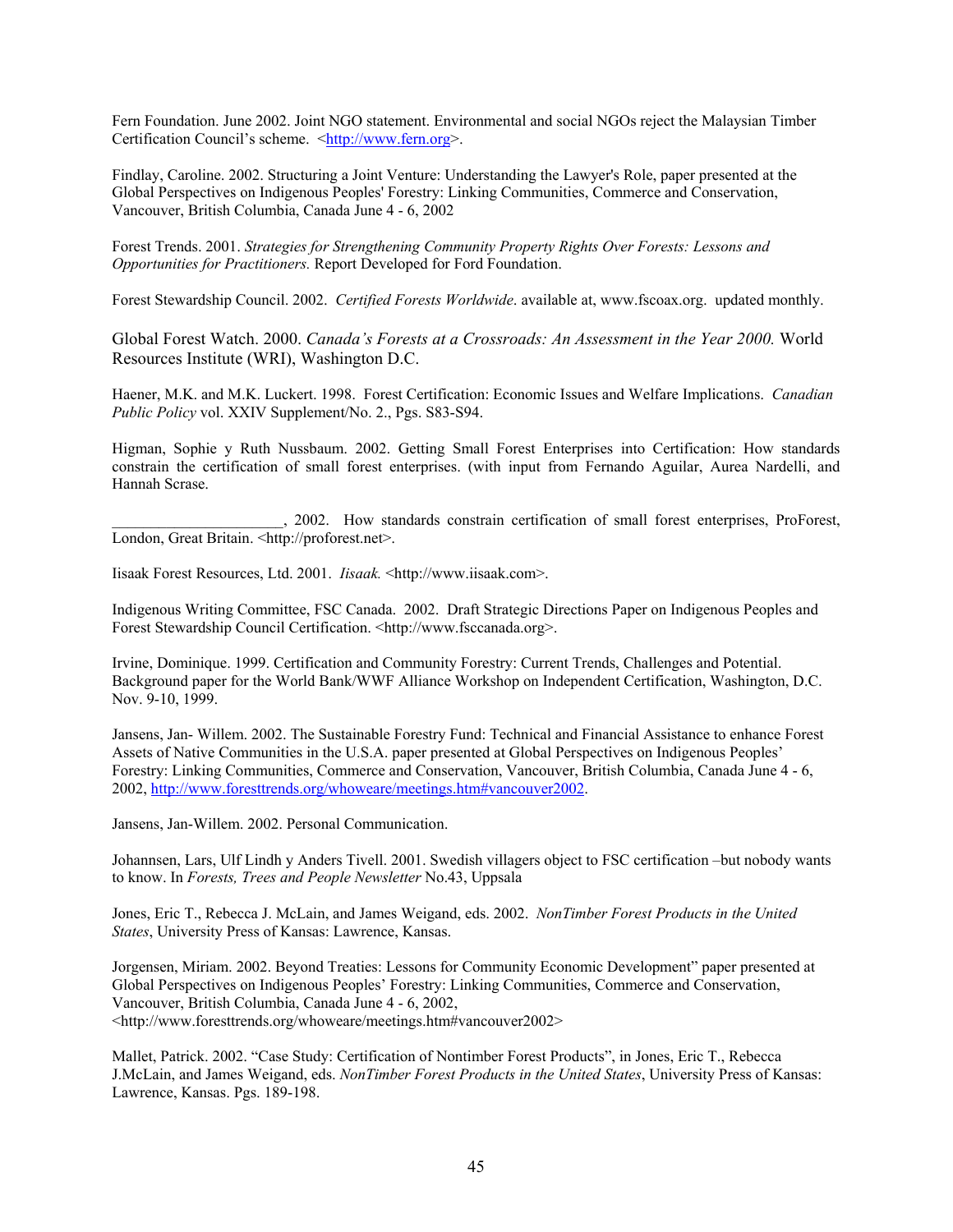Markopoulos, M.D.1999. Community forestry enterprise and certification in Mexico. A Review of experience with special emphasis to the Union of Zapotec and Chinantec Forest Communities (UZACHI), Oaxaca. Oxford, Oxford Forestry Institute.

Markopoulos, M.D. 1999. The impacts of certification on campesino forestry groups in northern Honduras, Unpublished report, Oxford Forestry Institute, Oxford.

Markopoulos, M.D. 1998. The Impacts of Certification on Community Forest Enterprises: a case study of the Lomerio community forestry management project, Bolivia, *Forestry and Land Use Series*, No. 13, IIED, London.

Martin, Alejandra. 2002. Case Study of the Lomerío Community Forestry Enterprise. Background paper 2002

Mayers, James and S. Vermuelen. 2002. *Company-Community Partnerships: From Raw Deals to mutual benefits?* International Institute of Environment and Development, London.

Meidinger, Errol. 2001. Environmental Law for Global Civil Society: the Forest Certification Prototype. Presented in the Conference on Social and Political Dimensions of Forest Certification, Universidad de Freiburg, June 20 to 22, 2001.

Merino Perez, Leticia. 1996., Analysis of social elements in forestry certification. Paper for the Conference on Economic, Social and Political Issues in Certification of Forest Management, Malaysia, May 12 to 16.

Meek, Chandra L. 2001, Sustainable for Whom? A discussion Paper on certification and communities in the boreal region, Taiga Rescue Network and Boreal Footprint Project, [www.taigarescure.org](http://www.taigarescure.org/).

Molnar, A. and A. White. 2001. "Forestry and Land Management" *Mexico: A Comprehensive Development Agenda for a New Era,* Washington, D.C.: The World Bank in *Mexico: A Comprehensive Development Agenda for the New Era.* Giugale, Lafourcade and Nguyen eds. World Bank. Washington, D.C.

Nicholson, Ken and Isabelle Lecup. 2001. *Community-based Tree and Forest product Enterprises: Market Analysis and Development.* Food and Agricultural Organization of the United Nationa (FAO) and RECOFTC. Rome. [http://www.fao.org.](http://www.fao.org/)

Nsenkyiere, E.O. and Markku Simula, 2000, A Comparative Study on the Auditing Systems of Sustainable Forest Management, ITTO, July 2000.

Price, Will and Catherine Mater. 2001. "Certification Pilot Study to Assess Forest Management on Tribal Lands Nationwide: *the Pinchot Letter*, Vol. 6, No. 3 Winter 2001. Washington D.C. Pinchot Foundation, [www.pinchot.org](http://www.pinchot.org/), pgs. 1-4.

\_\_\_\_\_\_\_\_\_\_\_\_\_\_\_\_. 2002."Forest Certification Results: Pre Assessments on Tribal Lands Nationwide", *the Pinchot Letter*, Vol. 7, No. 1, Spring, 2002, Washington D.C. [www.pinchot.org.](http://www.pinchot.org/) pgs. 8-9.

PROCYMAF. 2000. Community Forestry Project (Proyecto de Conservación y Manejo Sustentable y Recursos Forestales. [www.semarnat.gob.mx/snif/programasforestales](http://www.semarnat.gob.mx/snif/programasforestales)

Rickenbach. Mark 2002. "Forest Certification of Small Ownerships: Some Practical Challenges", Vol. 100, No.6, *Journal of Forestry*, September-October issue. 2002.

Robins, Nick and Sarah Roberts. 1998, Part 1:A New Deal for Trade, Environment and Development? in *Environmental Responsibility in World Trade: The Workbook*, presented to the British Council International Conference, 6-9 September 1998, London.

Robinson, Dawn. 2001. "The Actual and Potential Impacts of Forest Certification and Fair Trade on Poverty and Injustice: the Case of Mexico", paper prepared for the Community and Resource Development Unit, Ford Foundation, New York, Second Draft.